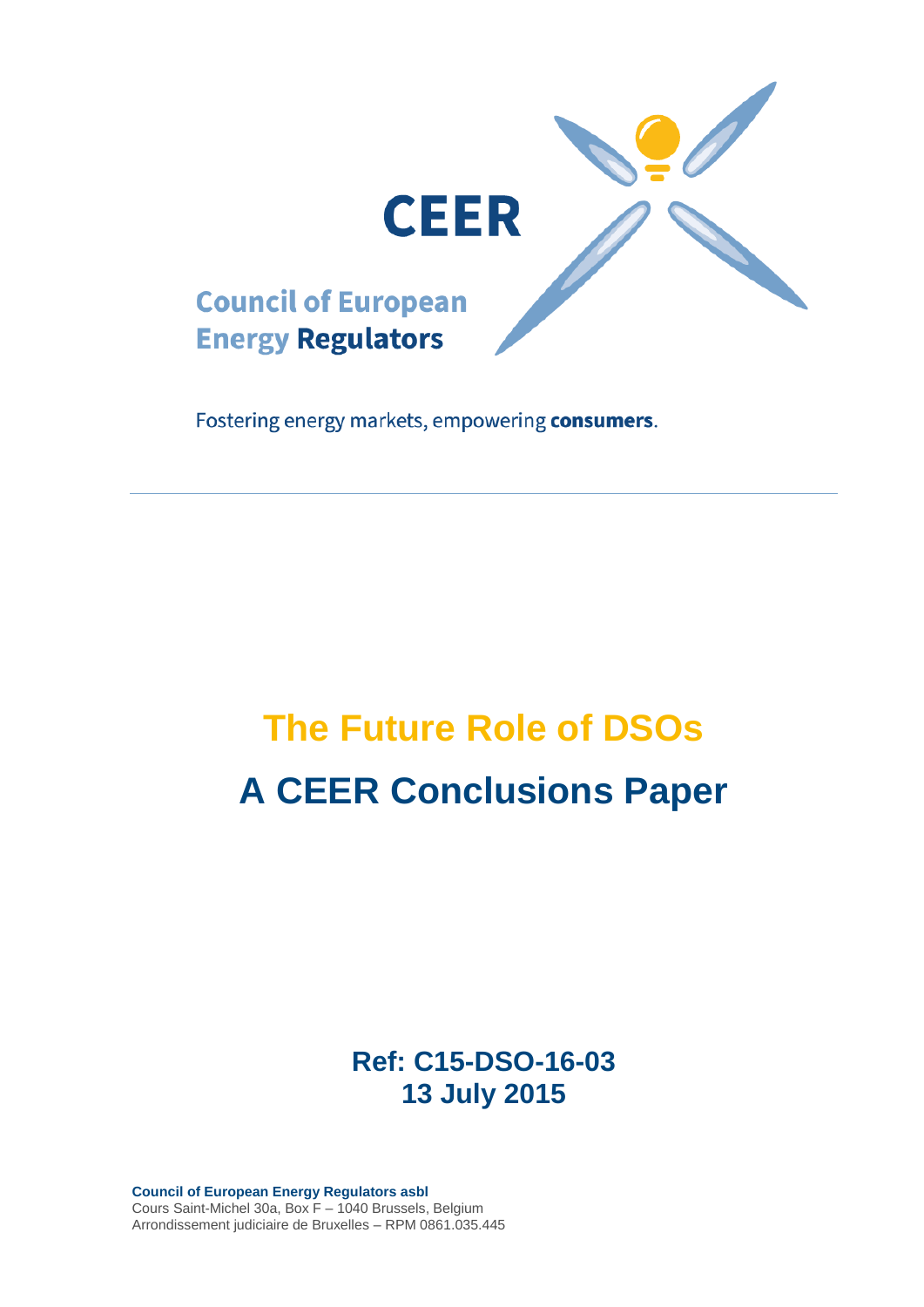

## **INFORMATION PAGE**

## **Abstract**

This document (C15-DSO-16-03) presents CEER"s conclusions arising from our consultation on the future role of Distribution System Operators as well as our reflections on the 108 consultation responses and helpful input received at the CEER DSO workshop on the 30 March 2015. The document also includes discussion on areas whether further regulatory work is required.

## **Target Audience**

European Commission, energy suppliers, traders, gas/electricity customers, gas/electricity industry, consumer representative groups, network operators, Member States, academics and other interested parties.

#### **Keywords**

Distribution System Operators, Network Regulation, Energy Innovation and convergence with ICT, Network Tariffs, 3<sup>rd</sup> Package implementation

If you have any queries relating to this paper please contact: CEER Secretariat Tel. +32 (0)2 788 73 30 Email: [brussels@ceer.eu](mailto:brussels@ceer.eu)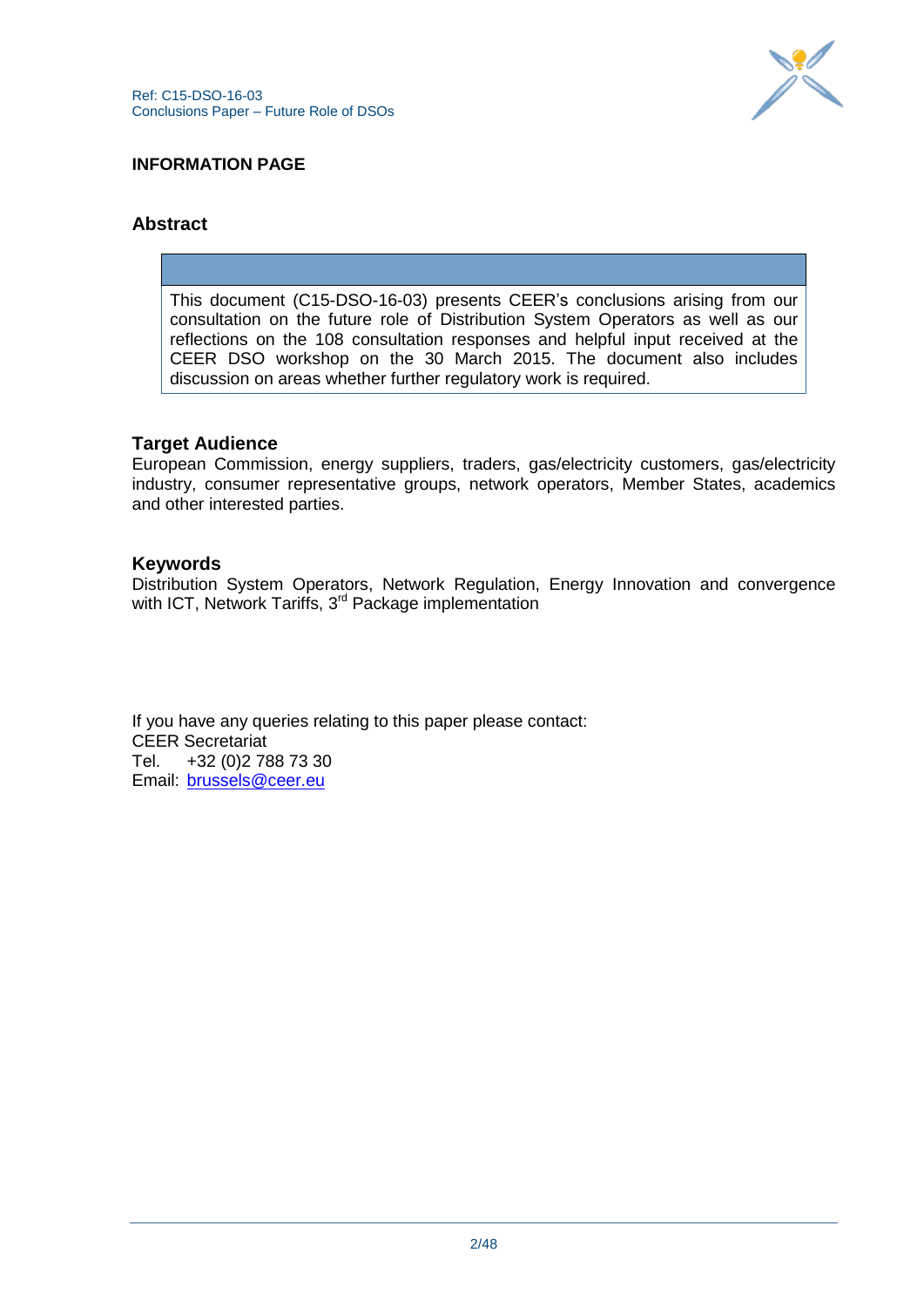

## **Related Documents**

## CEER/ERGEG documents

- [CEER advice on customer data management for better retail market functioning,](http://www.ceer.eu/portal/page/portal/EER_HOME/EER_PUBLICATIONS/CEER_PAPERS/Customers/Tab5/C14-RMF-68-03_Advice%20on%20Customer%20Data%20Management_19032015.pdf) Ref: C14-RMF-68-03, 19 March 2015
- [CEER public consultation on the future role of DSOs,](http://www.ceer.eu/portal/page/portal/EER_HOME/EER_CONSULT/CLOSED%20PUBLIC%20CONSULTATIONS/CROSSSECTORAL/PC_The_Future_Role_of_DSOs/CD/C14-DSO-09-03_Future%20Role%20of%20the%20DSO%20-%2016%20December%202014.pdf) Ref: C14-DSO-09-03, 16 December 2014
- [CEER advice on the quality of electricity and gas distribution services,](http://www.ceer.eu/portal/page/portal/EER_HOME/EER_PUBLICATIONS/CEER_PAPERS/Customers/Tab4/C14-RMF-62-04%20Advice%20on%20the%20quality%20of%20electricity%20and%20gas%20distribution%20-%2016%20Sept%202014.pdf) Ref: C14- RMF-62-04, 21 October 2014
- [Ensuring market and regulatory arrangements help deliver demand-side flexibility,](http://www.ceer.eu/portal/page/portal/EER_HOME/EER_PUBLICATIONS/CEER_PAPERS/Electricity/Tab3/C14-SDE-40-03_CEER%20Advice%20on%20Demand-Side%20Flexibility_26-June-2014.pdf) Ref: C14-SDE-40-03, 26 June 2014
- [CEER draft advice on data management for better retail market functioning,](http://www.ceer.eu/portal/page/portal/EER_HOME/EER_CONSULT/CLOSED%20PUBLIC%20CONSULTATIONS/CUSTOMERS/Quality_of_DSO_services/CD/C13-RMF-57-03%20-%20Quality%20of%20distribution%20services%20-%20FINAL.pdf) Ref: C13-RMF-57-04, 3 December 2013
- [Status Review of Regulatory Aspects of Smart Metering, Ref: C13-RMF-54-05,](http://www.ceer.eu/portal/page/portal/EER_HOME/EER_PUBLICATIONS/CEER_PAPERS/Customers/2013/7-1_C13-RMF-54-05-Status_Review_of_Regulatory_Aspects_of_Smart_Metering_FOR_PUBLICATION.pdf) 12 September 2013
- [CEER status review on the transposition of unbundling requirements for DSOs and](http://www.ceer.eu/portal/page/portal/EER_HOME/EER_PUBLICATIONS/CEER_PAPERS/Cross-Sectoral/Tab/C12-UR-47-03_DSO-Unbundling_Status%20Review_Public.pdf)  [closed distribution system operators,](http://www.ceer.eu/portal/page/portal/EER_HOME/EER_PUBLICATIONS/CEER_PAPERS/Cross-Sectoral/Tab/C12-UR-47-03_DSO-Unbundling_Status%20Review_Public.pdf) Ref: C12-UR-47-03, 16 April 2013
- [GGP on Retail Market Design, with a focus on supplier switching and billing,](http://www.ceer.eu/portal/page/portal/EER_HOME/EER_PUBLICATIONS/CEER_PAPERS/Customers/Tab3/C11-RMF-39-03_GGP-Retail-Market-Design_24-Jan-2012.pdf) Ref: C11-RMF-39-03, 24 January 2012
- [CEER advice on the take-off of a demand response electricity market with smart](http://www.ceer.eu/portal/page/portal/EER_HOME/EER_PUBLICATIONS/CEER_PAPERS/Customers/Tab2/C11-RMF-36-03_DemandResponse-with-SM_1-Dec-2011.pdf)  [meters,](http://www.ceer.eu/portal/page/portal/EER_HOME/EER_PUBLICATIONS/CEER_PAPERS/Customers/Tab2/C11-RMF-36-03_DemandResponse-with-SM_1-Dec-2011.pdf) Ref: C11-RMF-36-03, 1 December 2011
- [GGP on Regulatory Aspects of Smart Metering for Electricity and Gas,](http://www.ceer.eu/portal/page/portal/EER_HOME/EER_PUBLICATIONS/CEER_PAPERS/Customers/Tab2/E10-RMF-29-05_GGP_SM_8-Feb-2011.pdf) Ref: E10- RMF-29-05, 8 February 2011
- [ERGEG position paper on smart grids,](http://www.energy-regulators.eu/portal/page/portal/EER_HOME/EER_PUBLICATIONS/CEER_PAPERS/Electricity/2010/E10-EQS-38-05_SmartGrids_Conclusions_10-Jun-2010_Corrigendum.pdf) Ref: E10-EQS-38-05, 10 June 2010

ACER documents

[Energy Regulation: a Bridge to 2025, Conclusions Paper,](http://www.acer.europa.eu/Official_documents/Acts_of_the_Agency/SD052005/Supporting%20document%20to%20ACER%20Recommendation%2005-2014%20-%20%20Energy%20Regulation%20A%20Bridge%20to%202025%20Conclusions%20Paper.pdf) 19 September 2014

External documents

- EG3 Report, Smart Grid Task Force, [Regulatory Recommendations for the](https://ec.europa.eu/energy/sites/ener/files/documents/EG3%20Final%20-%20January%202015.pdf)  [Deployment of Flexibility,](https://ec.europa.eu/energy/sites/ener/files/documents/EG3%20Final%20-%20January%202015.pdf) January 2015
- THINK Final Report Topic 11: Shift, Not Drift: Towards Active Demand Response [and Beyond,](http://www.eui.eu/Projects/THINK/Documents/Thinktopic/Topic11digital.pdf) June 2013
- THINK Final Report Topic 12: [From Distribution Networks to Smart Distribution](http://www.eui.eu/Projects/THINK/Documents/Thinktopic/Topic12digital.pdf)  [Systems: Rethinking the Regulation of European Electricity DSOs,](http://www.eui.eu/Projects/THINK/Documents/Thinktopic/Topic12digital.pdf) June 2013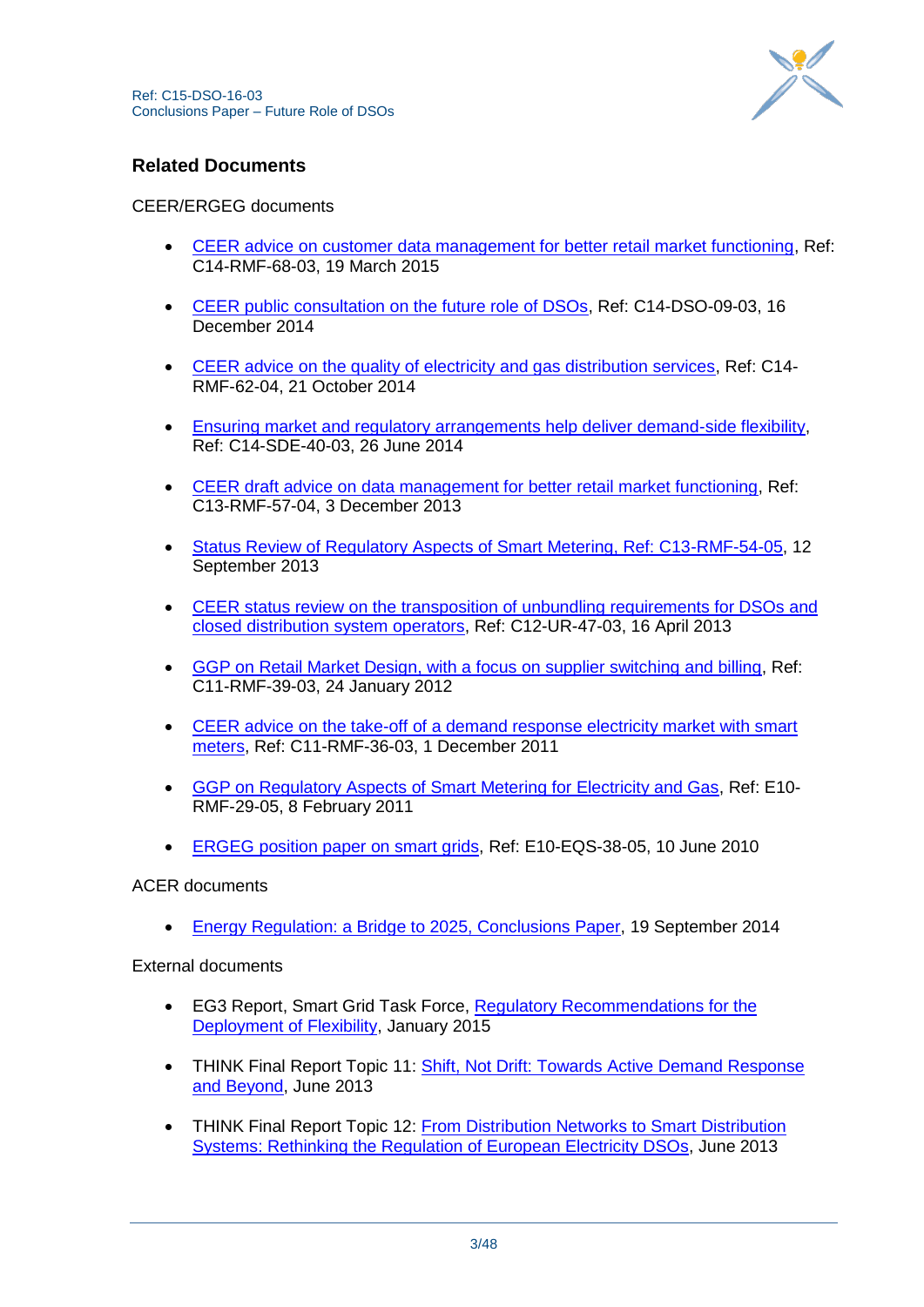

# **Table of Contents**

| 1            |                                                                                      |  |
|--------------|--------------------------------------------------------------------------------------|--|
| $\mathbf{2}$ | THE ROLE OF THE DSO AND THE NEED FOR REGULATORY OVERSIGHT  9                         |  |
|              |                                                                                      |  |
|              |                                                                                      |  |
|              |                                                                                      |  |
| 3            |                                                                                      |  |
| 4            |                                                                                      |  |
|              |                                                                                      |  |
|              |                                                                                      |  |
|              | 4.3 Contractual arrangements and relationships between DSOs and consumers 22         |  |
|              |                                                                                      |  |
| 5            | OVERALL CONCLUSIONS AND ROAD MAP FOR CEER WORK ON DSOS AND                           |  |
|              |                                                                                      |  |
|              |                                                                                      |  |
|              | 5.3 Relationship with the European Commission's Electricity Market Design and Retail |  |
|              |                                                                                      |  |
|              | ANNEX 2 - EVALUATION OF RESPONSES TO THE CEER PUBLIC CONSULTATION ON                 |  |
|              |                                                                                      |  |
|              |                                                                                      |  |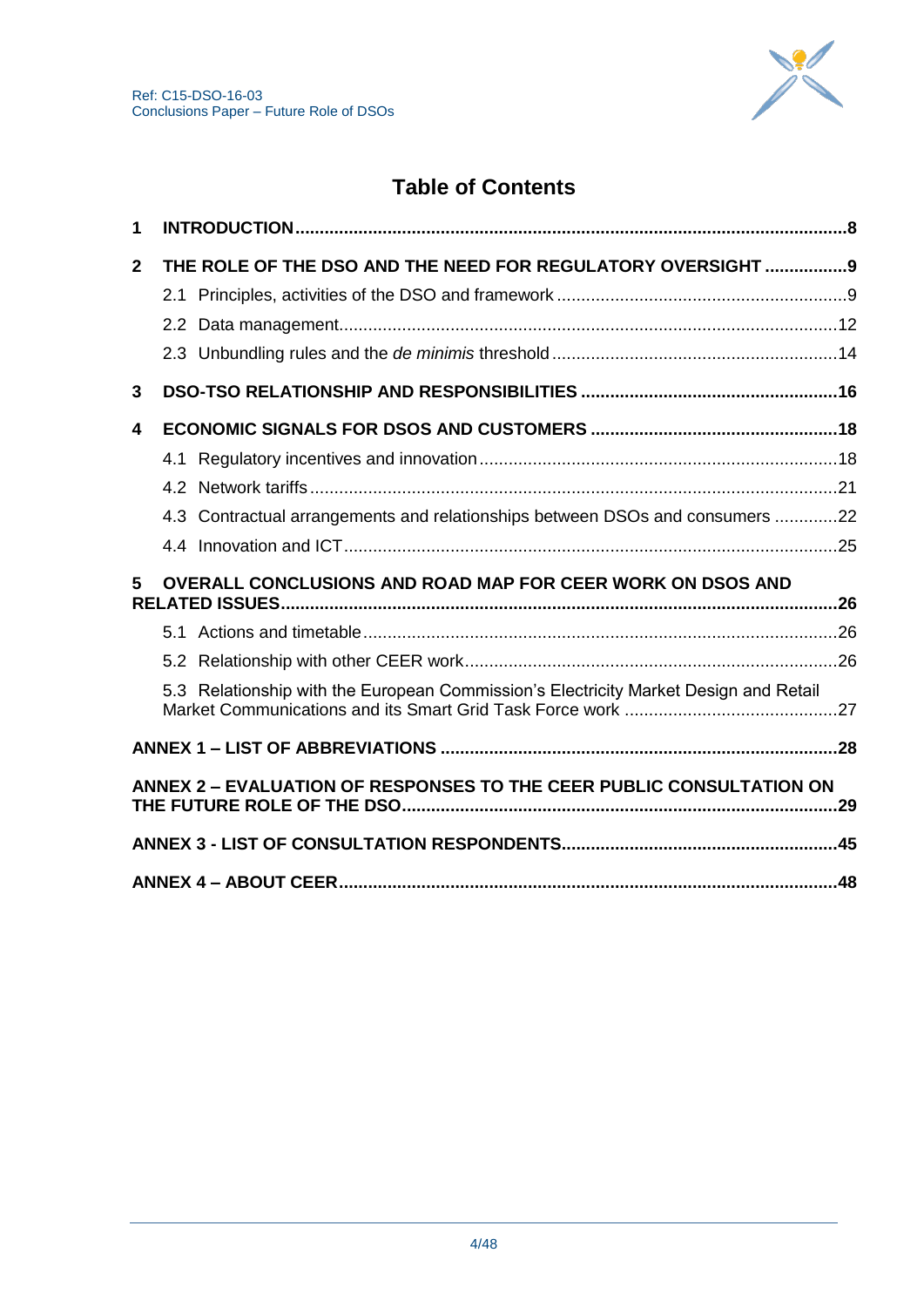

# **EXECUTIVE SUMMARY**

## **Background**

In December 2014, CEER published a consultation document on the future role of the Distribution System Operators (DSOs). The consultation document recognised the significant changes happening at distribution level in both electricity and gas across Europe and the influence DSOs could have on the development of new markets and business models. Challenges in the power sector are considered to be higher than in gas due to the penetration of renewables and decentralised generation. This timely analysis grew out of regulators" holistic energy market proposals in the ACER conclusions paper: "Energy Regulation: A Bridge to 2025".<sup>1</sup>

The consultation closed on 28 February 2015. There were 108 responses. CEER held a Public Hearing on 30 March 2015 to discuss the key themes from the responses and around 120 people attended. We are pleased that our work has stimulated such interest amongst our stakeholders. This paper presents CEER"s conclusions on the future role of the DSOs. Annex 2 provides an evaluation of the responses received from stakeholders.

## **Objectives and Contents of the Document**

Our conclusions demonstrate how European energy regulators will approach the issues facing DSOs, the expectations we have of DSOs, and the future work we plan to carry out. The present document follows the structure of the consultation document and presents CEER"s conclusions in three chapters - (a) the role of the DSO and the need for regulatory oversight (b) the DSO-TSO relationship, and (c) economic signals and contractual arrangements. We also describe the next steps and how our work relates to the European Commission"s plans.

## **Brief Summary of the Conclusions**

1

## *The role of the DSO and the need for regulatory oversight*

As a starting point, we recognise that there are differences among European countries in the number, size and activity profile of DSOs, as well as in the technical characteristics of distribution systems and the challenges facing each network operator (especially variable RES electricity generation connected to distribution networks). This means that there is no single model for the role of the DSO.

In view of this, CEER has concluded that we need four overriding principles for DSOs and a framework that we believe is a useful tool to determine what DSOs should and should not do. These are: (1) DSOs must run their businesses in a way which reflects the reasonable expectations of network users and other stakeholders, including new entrants and new business models; (2) DSOs must act as neutral market facilitators in undertaking core functions; (3) DSOs must act in the public interest, taking account of the costs and benefits of different activities; and (4) Consumers own their data and that this should be safeguarded by DSOs when handling data.

<sup>&</sup>lt;sup>1</sup> ACER Recommendation 5/2015, "Energy Regulation: a Bridge to 2025 conclusion paper", 19 September 2014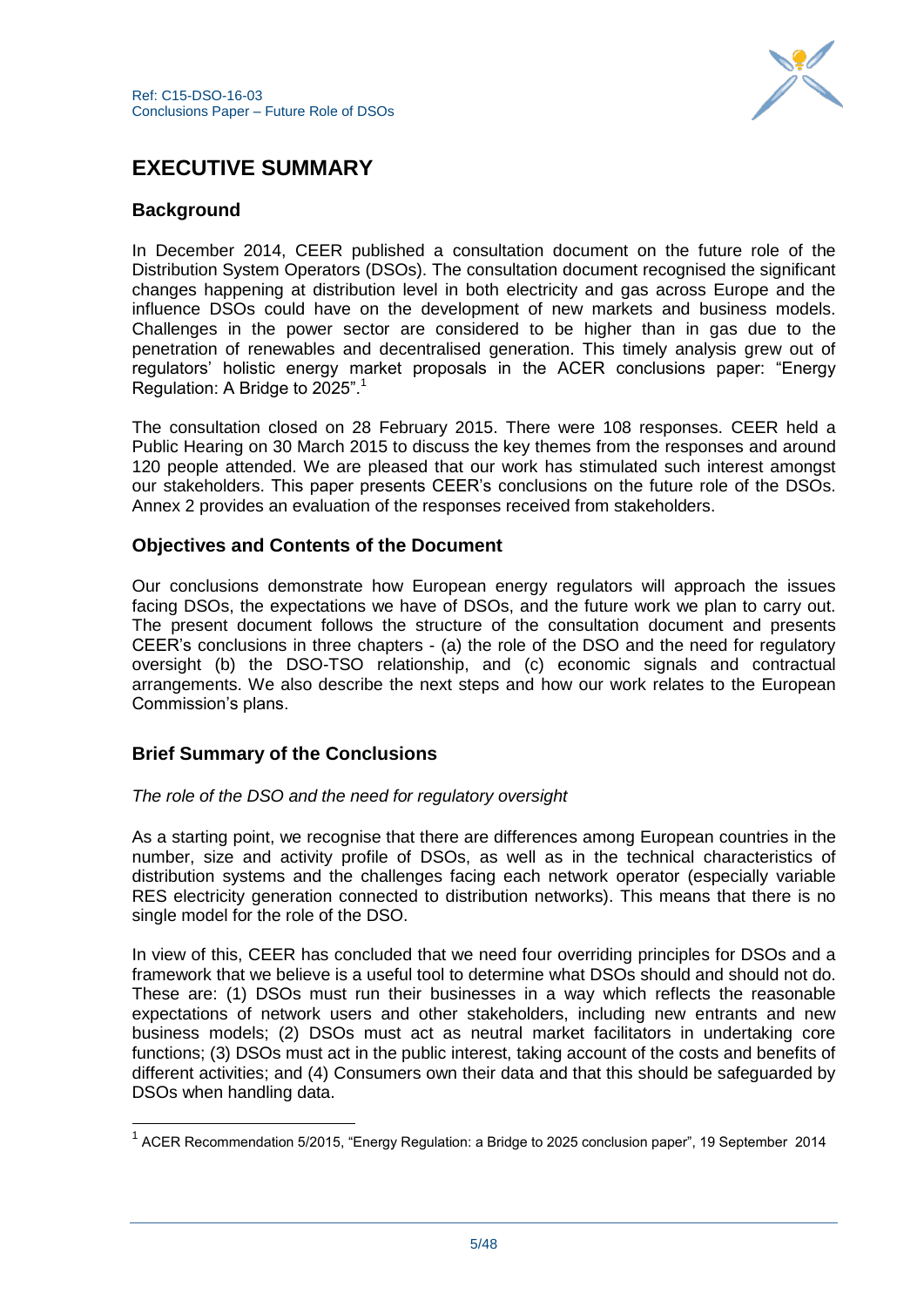

We propose to use a regulatory toolbox for NRAs to address a number of non-core activities, or "grey areas", where DSOs may participate in activities but where there are concerns. These grey areas include energy efficiency advice, the extent of involvement in flexibility and storage, and engagement with end consumers<sup>2</sup>. The more that DSOs are involved in noncore activities, the greater the need for regulatory control or unbundling. Moreover, the more the market is developed, the less DSOs are likely to be directly involved in carrying out the new activity.

Data management is a key area for the operation of existing and new markets. Consumers have the legal right to own their own data<sup>3</sup>. However, DSOs, who in most cases have access to data directly from smart meters, have a special responsibility to act impartially and to make available necessary data to other parties, while respecting data privacy legislation. CEER believes that DSOs should remain as neutral market facilitators but that this does not automatically confer the status of data management coordinator to a DSO.

There is also a need to differentiate between data which is required for technical purposes and data which has only commercial use and to have greater standardisation. We take the 3<sup>rd</sup> Package unbundling requirements as the minimum necessary noting that only 189 of the 2400 DSOs operating in Europe have been unbundled. Further consideration of the de minimis 100,000 consumer level may be necessary in the future because involvement in new activities could mean that there is greater impact on consumers and other markets than there would be when the DSO is just carrying out its core activities.

## *The DSO-TSO relationship*

The relationship between the DSO and the TSO is a key area for change, particularly in the electricity sector. Higher levels of distribution-connected generation and the deployment of smart technologies will require DSOs to be responsive and innovative to ensure efficient network development and operation and to cooperate with TSOs.

This report identifies some of the key issues in the DSO-TSO relationship and establishes additional principles. There should be a general principle of subsidiarity, with decisions taken at the right time by the most appropriate entity. That entity must have the information it needs to make the decision. Changes could be made now to ensure adequate communication and information exchange between TSOs and DSOs, real time exchange of data, more coordinated planning and decision making, and greater transparency and communication with stakeholders.

## *Economic signals and contractual arrangements*

CEER draws conclusions in a number of different areas - the incentives on DSOs to foster innovation, the form of regulation, the treatment of expenditure on flexible and smart solutions, the extent to which network tariffs may need to change to reflect demand side response at retail level, and contractual arrangements involving DSOs.

 2 Engagement with end consumers related to network operational issues such as connection agreements, interruption in delivery and safety could be regarded as core DSO activities depending on the specific situation in MS.

 $^3$  see CEER paper: Data management for better retail market functioning, January 2015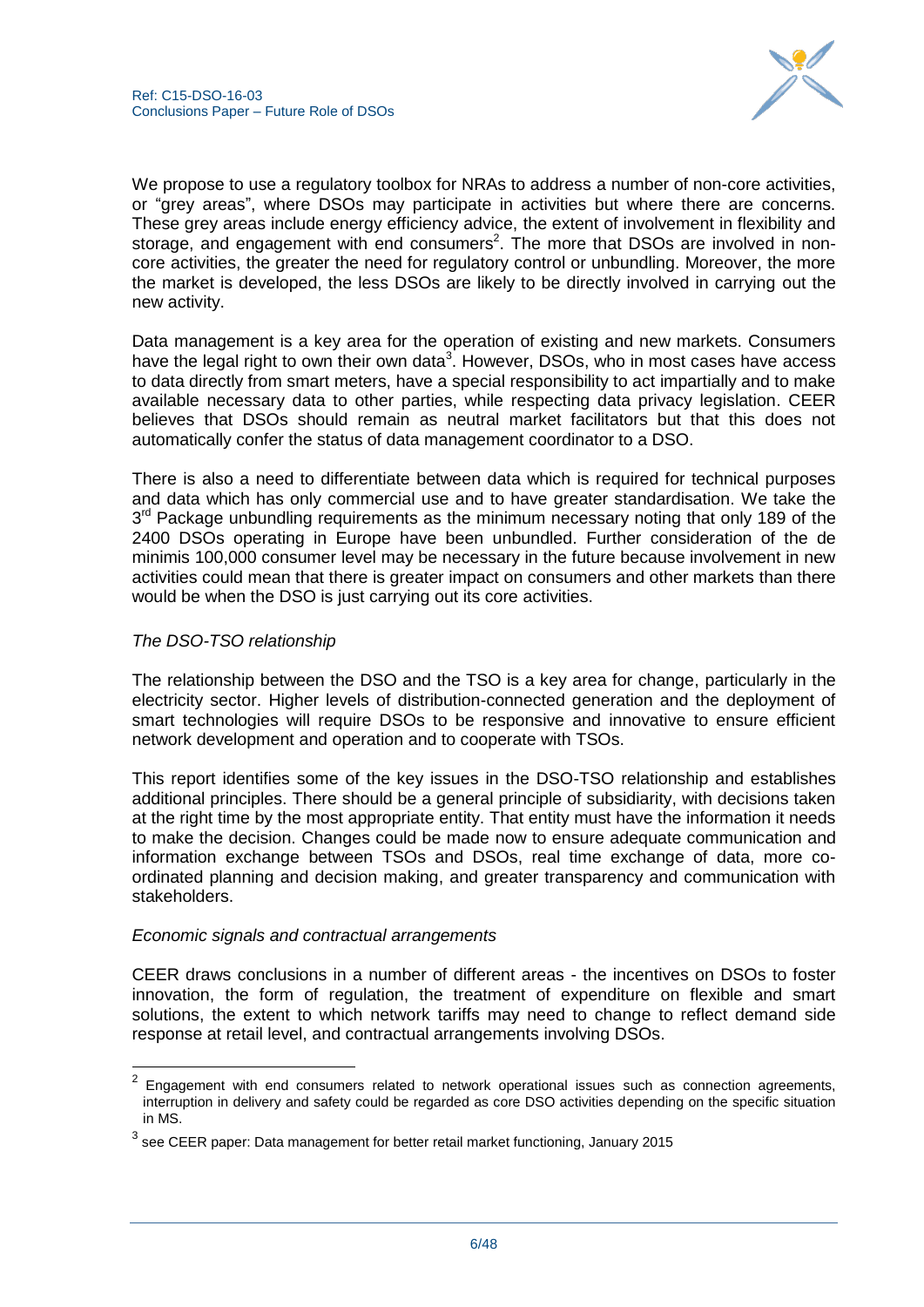

We have concluded that DSOs need to be increasingly innovative and to explore smart and flexible solutions to running the grids of the future. Regulatory incentives should enable this behaviour and could encourage, where efficient and effective, controlled experimentation in pursuing benefits and value for money for current and future consumers. There are numerous examples of how innovation in energy networks has been stimulated. CEER will review such methods and their effectiveness with the aim of developing a toolbox of regulatory approaches to stimulate and facilitate innovation for whole system improvement and societal benefit.

The extent to which network tariffs should change and achieving fair network cost allocation in the light of Time of Use (ToU) offers in the retail market are complex issues. CEER will carry out more analysis on the potential benefits of different approaches including time of use charges, service related tariffs, capacity and consumption based charges, and discounts, together with any other options.

There are a number of contractual relationships the DSO will have, including connection agreements, contracts with "prosumers" generating their own electricity, and contracts with flexibility providers. CEER is concerned about DSOs engaging with consumers directly given their monopoly power and the need to allow retail markets and new business models, including aggregators to offer their services to consumers. This concern was echoed in the "Bridge to 2025" conclusions paper, which highlighted the need to avoid incumbent players (notably DSOs) operating in ways which foreclose or distort the potentially competitive market in flexibility services.

This concern may, however, be less in some countries, particularly where DSOs do not operate metering and data management activities or where DSOs ownership unbundling is mandated by law. It is vital, however, that as new markets services develop and consumers understand more about their energy needs and become more active, energy regulators oversee arrangements to ensure there is a level playing field, that consumers are protected, and that new entrants can participate in the market.

<span id="page-6-0"></span>CEER looks forward to cooperating with the European Commission and maintaining an open dialogue with energy stakeholders on these and related issues concerning the regulation of DSOs.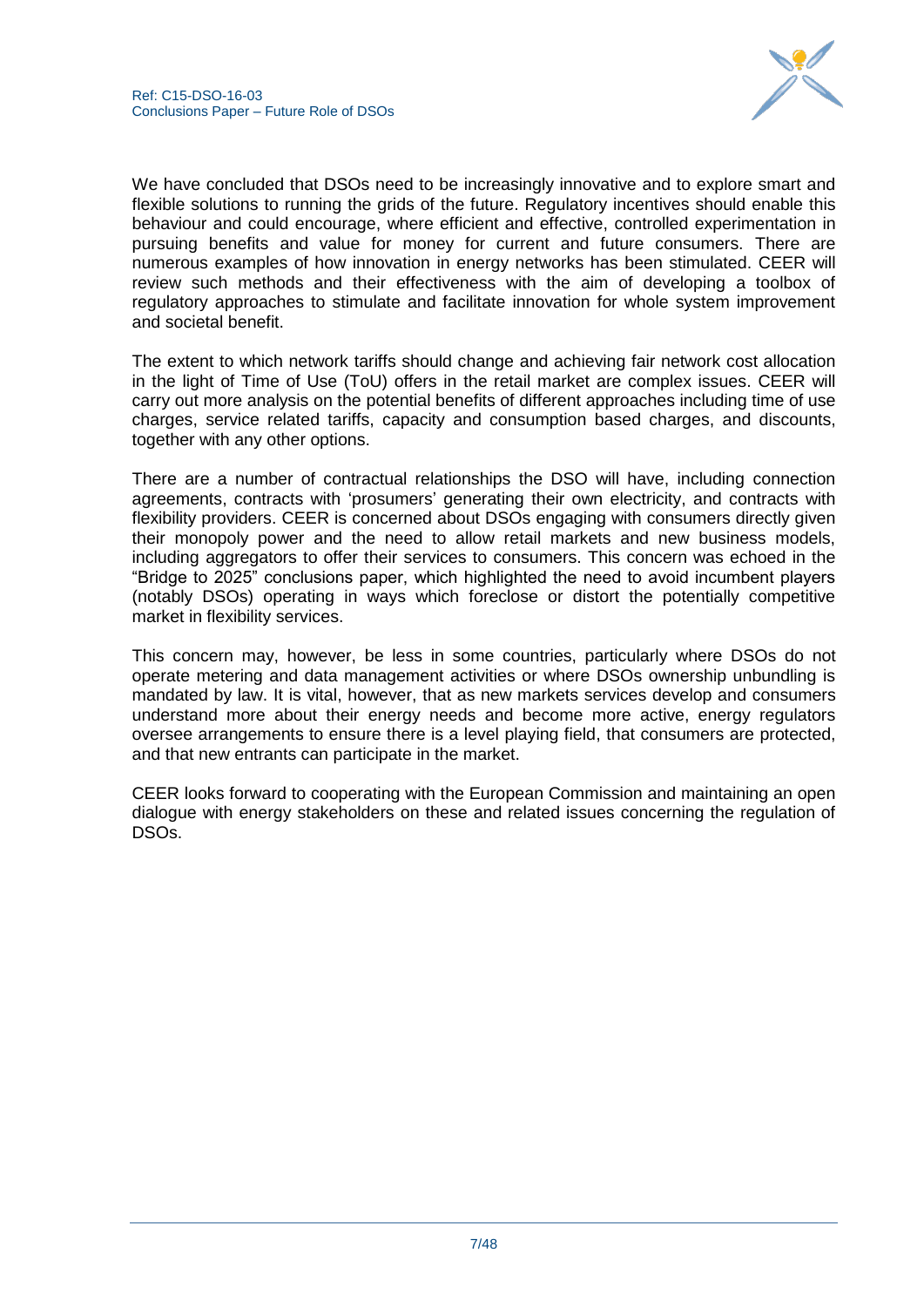

## **1 Introduction**

There are important challenges facing electricity and gas markets as the Internal Energy Market (IEM) transitions in order to meet the needs of large shares of low carbon energy production and arrangements for the provision and procurement of flexible response. Distribution System Operators (DSOs) play an important role in a well-functioning IEM and as such can expect their role to change in the future.

The core role of the DSO has traditionally been well understood and defined. DSOs have been, and continue to be, responsible for the safe and secure operation and management of the distribution system. They are also responsible for network planning and development and in most Member States for investment decisions. DSOs have also had a core responsibility for data management (in most Member States) associated with the use of, and the management of losses on, the distribution system.

As such, the traditional role of the DSO has been broadly passive, with the only interactions being with suppliers as users of the distribution system, the Transmission System Operator (TSO) in terms of the interface with the transmission system and in some cases with consumers for safety or supply interruption reasons.

In addition, DSOs have an important role to play in ensuring system operation is secure and as a neutral market facilitator. In the coming years, there will be new opportunities for DSOs to deliver benefits to energy consumers and the energy sector in general. Retail liberalisation, demand-side response arrangements, new technology, and distributed electricity generation as well as gas distributed injection have meant that the role and culture of DSOs has changed over the last decade and will continue to change in the future.

While the basic functional model is broadly the same, there are significant differences between DSOs across Europe. In particular, their activity profile can vary significantly and there are still important differences in the degree to which different DSOs have been unbundled across Europe. There are also a number of structural and more specific differences such as size, voltage and pressure levels, degree of network automation and of penetration of distributed resources (distributed generation and storage, controllable loads, EV recharging stations).

As such, there is no "one size fits all" model for the regulation of DSOs. In December 2014 CEER published a consultation paper addressing this and considering the different regulatory tools able to reflect the current differences in DSOs" activity profiles, unbundling and structure and technical issues.

<span id="page-7-0"></span>This document contains CEER"s conclusions on the role of the DSO from the perspective of European regulators. We explain our approach and the further work we intend to do.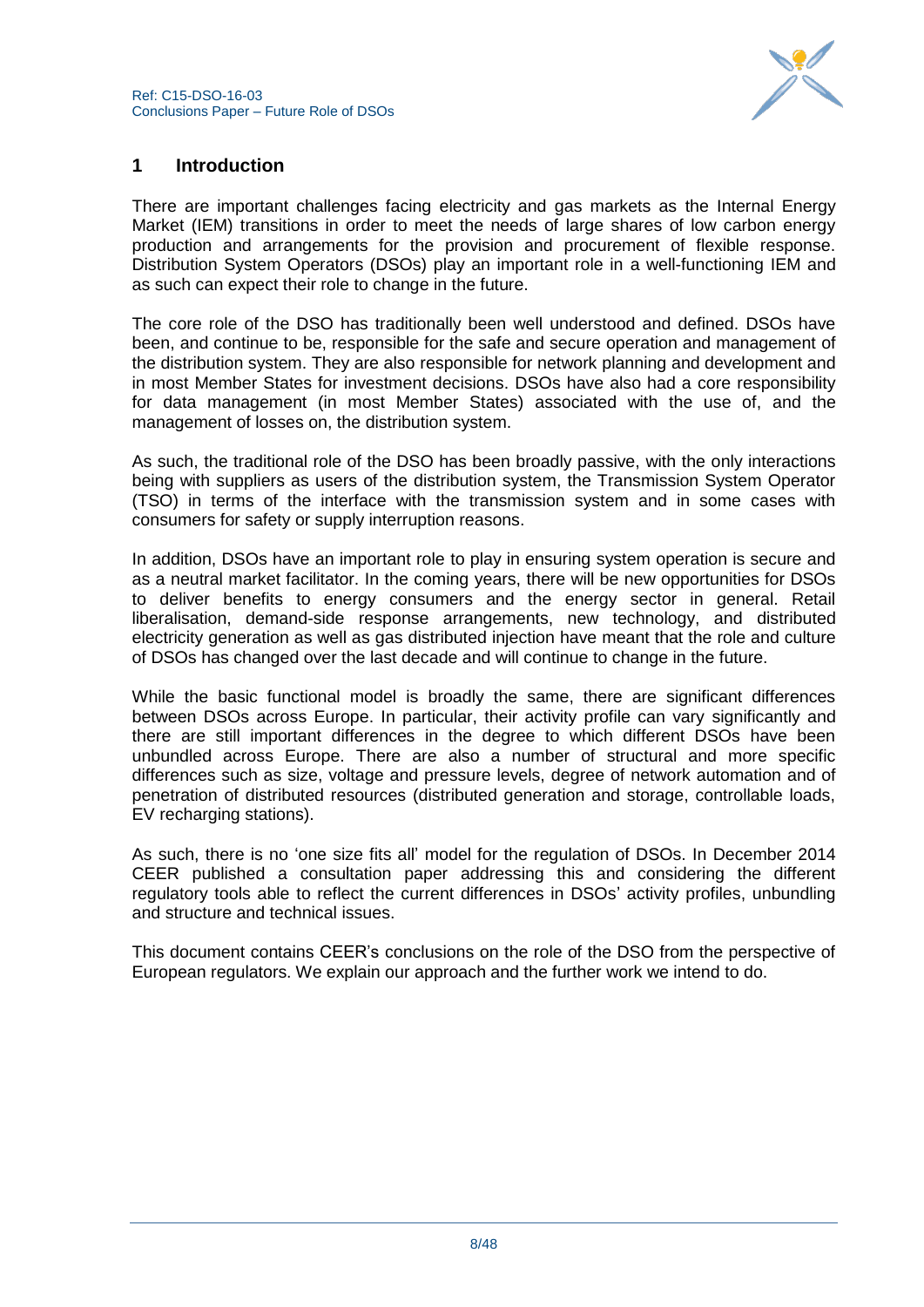

## <span id="page-8-0"></span>**2 The role of the DSO and the need for regulatory oversight**

## 2.1 Principles, activities of the DSO and framework

#### *Principles*

There are differences in the number, size and activity profiles of DSOs as well as in the technical nature of distribution networks in Member States. In view of this, CEER has concluded that there should be four overriding principles for DSOs. These were largely supported by respondents to the consultation. CEER members will apply these principles in regulating DSOs:

- 1. DSOs must run their businesses in a way which reflects the reasonable expectations (e.g. firm security, high quality of supply, easy and non-discriminatory access to network, quick response to increases in demand, and transparent access to information – all efficiently) of network users and other stakeholders, including new entrants and new business models, now and in the future
- 2. DSOs must act as neutral market facilitators in undertaking core functions
- 3. DSOs must act in the public interest, taking account of the costs and benefits of different activities
- 4. Consumers own their data and that this should be safeguarded by DSOs when handling data

## *Activities of the DSO*

CEER has developed a conceptual tool ("logical framework") that can be used by regulators and policy makers to analyse and determine the tasks a DSO might carry out in the future (both for electricity and for gas), given the country-specific situation. This was one of the recommendations listed in the "Bridge to 2025" conclusions paper.

Existing European legislation, national legislation and indeed regulatory decisions may need to change to reflect the evolving role of the DSO or to enable new markets to develop. When there is the potential for competition to develop new activity areas, the default is either to prevent<sup>4</sup> DSOs from undertaking the activity completely, or allow the DSO to undertake the activity under special conditions imposed by the regulator. The reasoning behind this is twofold: firstly, competition is considered the best means of meeting customer demands in the most cost efficient way; secondly, the DSO has a low-risk profile due to its core monopoly activity and the fact its costs are normally covered by regulated tariffs.

DSOs may be allowed to perform activities even if there is a potential for competition under certain conditions or regulatory controls, if there is a clear, specific justification, possibly based on a cost/benefit analysis. Examples of these conditions include limiting the level of engagement by the DSO, limiting the period of involvement in the new activity and introducing transparency requirements.

<sup>————————————————————&</sup>lt;br><sup>4</sup> In this paper, when we use words such as "not allowed" this is from a regulatory perspective and does not necessarily reflect the current legislative position.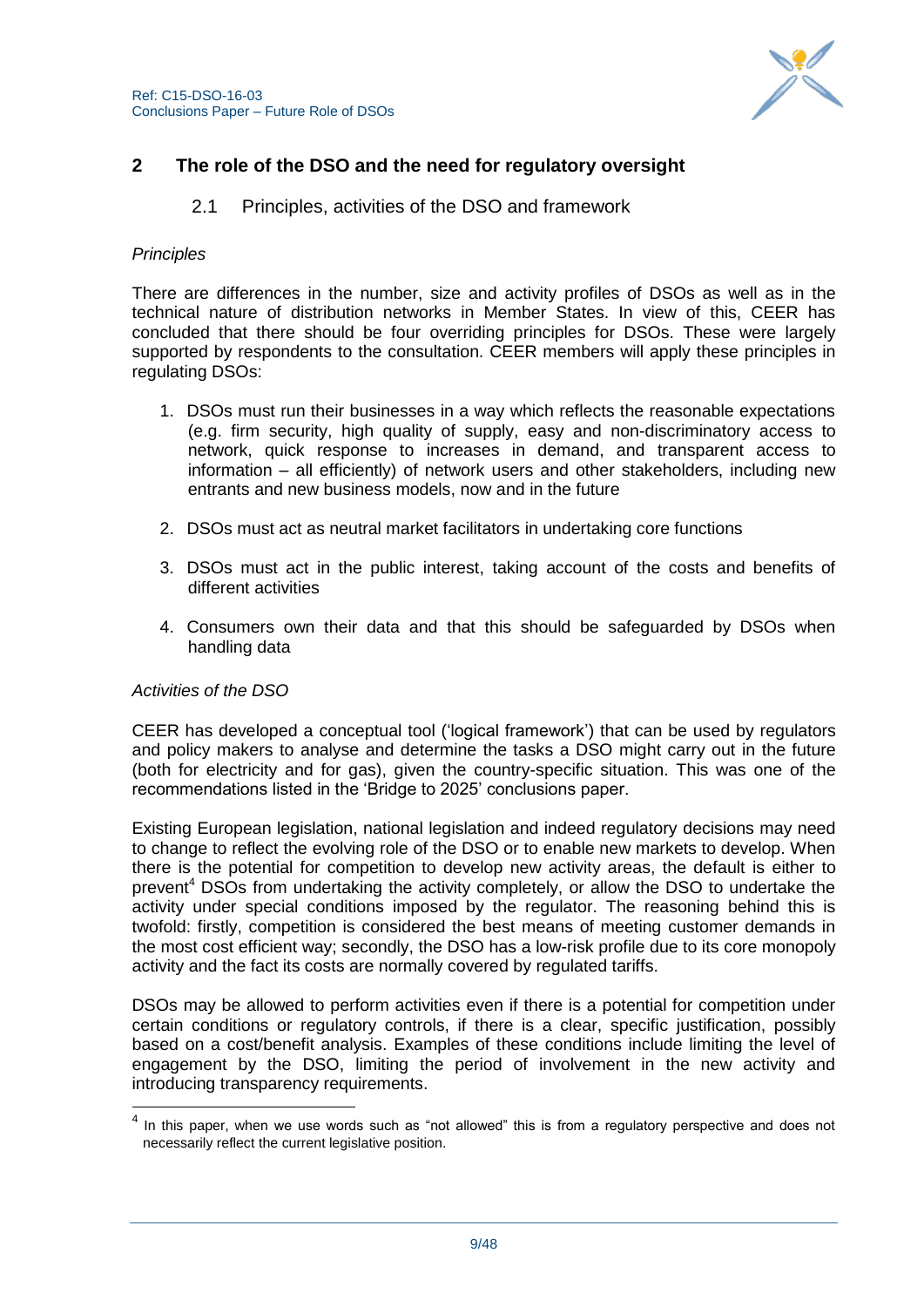

Participation of DSOs may also be beneficial in cases where a new market with potential benefits for consumers is relatively under-developed due to market failure and limited participation by the DSO might help "kick start" the development of that market e.g. by creating an economy of scale for new products related to that market.

This results in three main categories of DSO activities:

i. Core regulated activity

1

- ii. Activity allowed under conditions and with justification
- iii. Not allowed, competitive non-DSO activity

Categorising the range of DSO activities, from core to not allowed, helps provide some clarity about what DSOs should and shouldn't do.<sup>5</sup> CEER notes that for certain activities the answer depends upon the specific conditions within each Member State. In these instances, further assessment by the NRA would be required to determine under which conditions a DSO might be allowed to undertake the activity. Conditions set by NRAs should ensure that DSOs will not foreclose competition.

CEER also notes that different conditions exist in different Member States. Some countries have hundreds of DSOs; some only have one or two. Some DSOs have separate ownership to retail suppliers; some are part of the same group. In most countries, DSOs operate metering and roll out smart meters, in others they do not. In some countries, DSOs control data, in others they do not.



<sup>&</sup>lt;sup>5</sup> Active role means any activity having a clear influence on the network rather than just being peripheral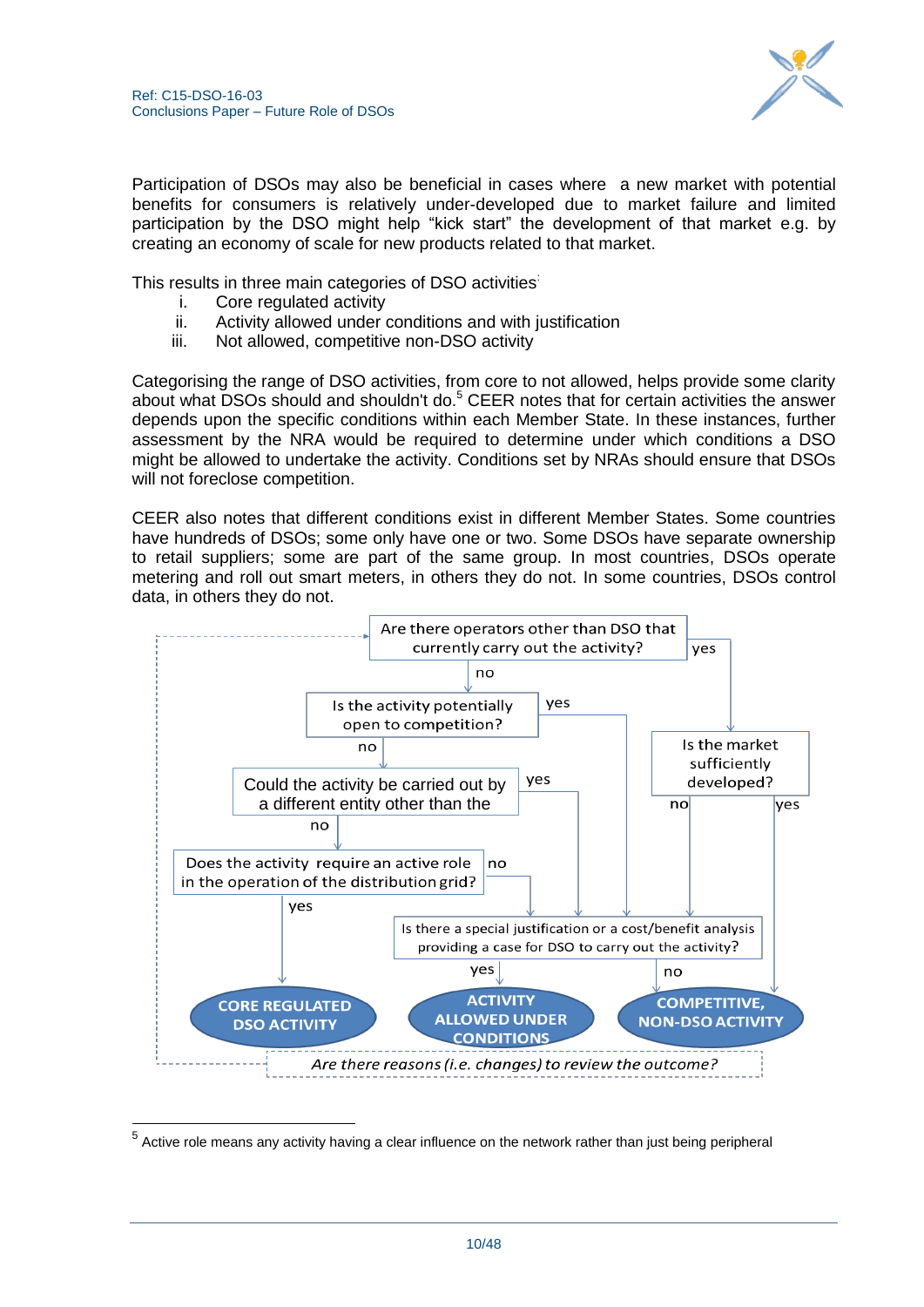

However, even when activities are not carried out by the DSO, there could be still the possibility for the DSO to have some role related to its core activities providing it is nondiscriminatory and does not impede competition i.e. a supervision role to avoid any negative impact on network operations.

This means that there is no single model for what a DSO can and cannot do, but rather a number of grey areas.

NRAs propose to use this logical framework as a conceptual tool to address grey areas where DSOs may participate in activities but where there are concerns. These grey areas include energy efficiency advice, the extent of involvement in flexibility and storage, and engagement with end consumers<sup>6</sup>. The more that DSOs are involved in non-core activities, the greater the need for regulatory control or unbundling. Moreover, the more the market is developed, the less DSOs are likely to be directly involved in carrying the new activity.

#### *What has changed as a result of the consultation*

1

Based on the input collected from the public consultation, CEER has adjusted, updated and clarified the application of the logical framework pictured above.

One of the main conclusions from the public consultation is that there is great support for using a logical framework to create more clarity about the activities of DSOs. However, there were two main concerns about the logical framework as displayed in the consultation document. First, the use of the wording "new activity" in the first version (as published in the consultation paper) was not sufficiently clear. The application of the framework was alleged to create confusion in a situation where a DSO is already undertaking an activity, which is not defined as a core activity. This could imply that a new activity could never be allocated among core activities.

Second, respondents stated that it was unclear whether the application of the logical framework allows for the re-evaluation of activities through time. In response, CEER has revised the logical framework and considers it applicable through time, according to the evolution of normative and technological changes. This means that a certain activity could be categorised as a "core DSO" or "allowed under conditions" activity now but can be revaluated at a later point in time when the market is sufficiently developed and the results may evolve in 'competitive, non-DSO activity<sup>7</sup>. This may be triggered by a change in circumstances or available information, meaning the activity can be categorised differently when applying the framework.

The updated framework reflects the idea that where competition in the market is able to result in an efficient outcome, there should be no DSO activity given the fact that the DSO is a regulated monopoly. This means that an activity potentially open for competition can only be considered a (regulated) core DSO activity when a number of conditions are fulfilled. Also, the core activity implies that it is strictly related to the operation of the grid, as suggested by

<sup>6</sup> Engagement with end consumers related to network operational issues such as connection agreements, interruption in delivery and safety could be regarded as core DSO activities depending on the specific situation in MS.

 $<sup>7</sup>$  It should be noted that it is more difficult for core DSO activities to evolve to competitive activities. It is however</sup> important to test the justification for natural monopolies, as some academic studies do, especially in the electricity sector, due to the emergence of new technologies.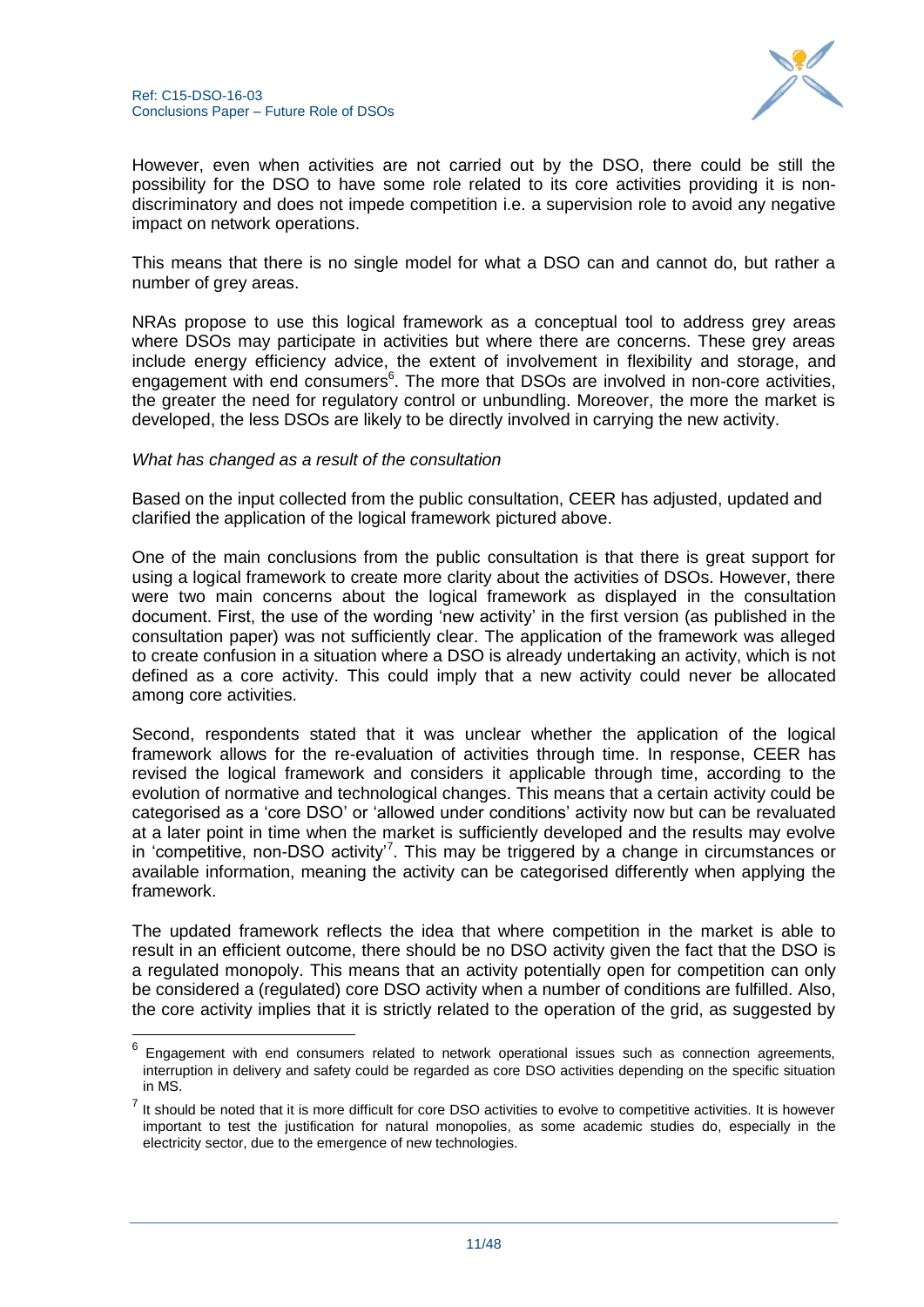

some inputs collected during consultation. In all other cases – except under actual developed market competition – a cost/benefit analysis has to be carried out and/or special conditions have to apply in order to decide who the appropriate actor for the new activity is. If a DSO is allowed to perform the activity in a grey area, stricter regulatory control is required. For instance this could be a provisional mandate, until the market develops to actual competition.

The updated framework avoids using the term "new activity", as this wording was not clear according to most consulted stakeholders. Another important modification made to the updated framework is the addition of a dynamic loop. This allows the activity to be reevaluated. This has been signalled as necessary in some responses.

## *Next Steps*

1

CEER considers that providing clarity on the activities performed by DSOs is of ongoing interest for all actors within the energy sector. As such, we plan to perform case studies on activities in areas are currently difficult to categorise and to share best practices among NRAs. We also invite stakeholders to identify and describe the new services and activities that DSOs are planning or are asked to do.

## 2.2 Data management

<span id="page-11-0"></span>Data management is a key area for the operation of existing and new markets. Consumers have the legal right to control their own data. However, DSOs, who in most cases have data directly from smart meters, have a special responsibility to act impartially and to make available necessary data to other parties, while respecting data protection legislation and the fact that consumers own their own data

In our consultation paper, we explained the need to differentiate between technical data and commercial data and the need for a neutral body to act as data provider. CEER also said that there should be clear rules established for the collection, processing, storage and transmission of data and appropriate privacy security and protection measures in place.

The consultation responses explained that trying to define data as either commercial or technical is not useful because in some cases the same data might have both technical and commercial applications. Respondents noted that it would be more useful to categorise data based on who is using it and for what purpose. The CEER Advice paper on Customer Data Management for Better Retail Functioning<sup>8</sup> published in March 2015 outlines a useful distinction between data types<sup>9</sup> from a retail perspective, considering domestic and business consumers. It is important to note that the Customer Data Management Advice does not consider other distribution network users like generation or storage units and EV recharging stations. The paper notes the standardisation of data formats and systems for data exchange can be beneficial, essential for transparency, but may be subject to cost benefit analysis. The paper recognises the need to have as a minimum standardised interfaces and information exchange at DSO boundaries between customer and market participants.

<sup>&</sup>lt;sup>8</sup> [CEER Advice on Customer Data Management for Better Retail Market Functioning](http://www.ceer.eu/portal/page/portal/EER_HOME/EER_CONSULT/CLOSED%20PUBLIC%20CONSULTATIONS/CUSTOMERS/PC_Data_Management/CD/C14-RMF-68-03_Advice%20on%20Customer%20Data%20Management_19032015.pdf)

<sup>9</sup> Different data types considered in the CEER advice are: Point of delivery identification data; User and contract data; Consumption data (C14-RMF-68-03, paragraph 1.2)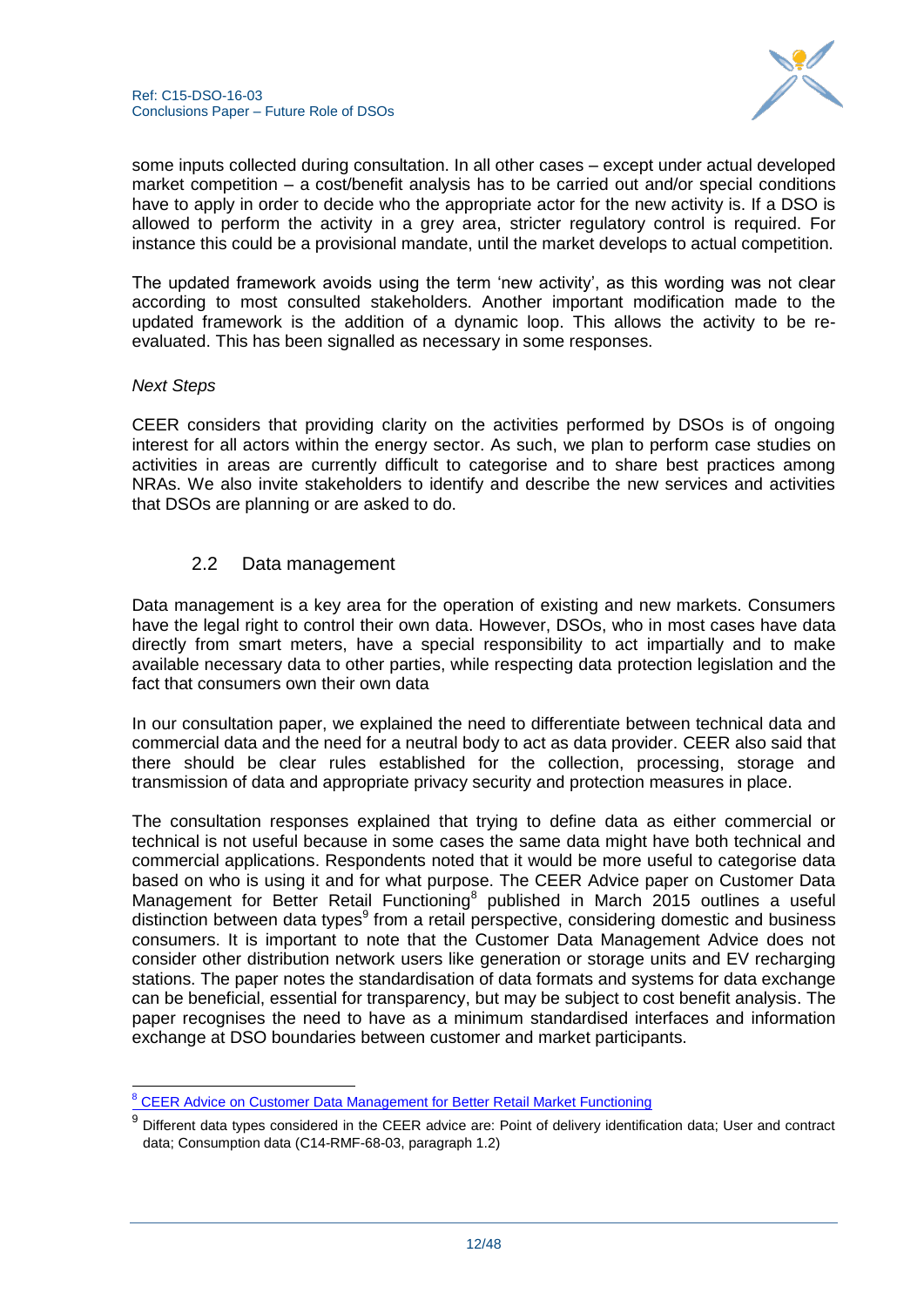

*What has changed as a result of the consultation*

CEER recognises the need for greater standardisation of data, and strong data protection measures. We will work with other relevant EU bodies to advance this, taking into consideration existing CEN and CENELEC smart meter data standards $^{10}$ , and data protection requirements (including those of the European Data Protection Supervisor<sup>11</sup>) and the ongoing work of Expert Group 2 of the EU Smart Grid Task Force<sup>12</sup>). The definition of commercial and technical data continues to remain problematic. CEER will review this further, with reference to the principles for DSOs, the previous work we have carried out in relation to final domestic and industrial customers and with additional consideration given to generation and storage customers.

CEER remains of the view that there is a need for a neutral data coordinator or data hub to manage and provide access to data, and that this role can be provided by a number of different parties as is already the case in some EU countries. Some responses to our consultation suggested that a role could exist for the DSO to act as this neutral data coordinator. CEER believes that DSOs should remain as neutral market facilitators but that this does not automatically confer the status of data management coordinator to a DSO.

The scale and structures of DSOs in different Member States continue to dictate that the role of the DSO in data management may be different from country to country. There is, however, a need for the development of a set of guiding principles. These would inform the decisions of the relevant national authorities in overseeing or determining the extent to which DSOs can manage data, and the appropriate mechanisms for making decisions on availability of this data. The development of such guiding principles should involve NRAs and DSOs at a European level but such principles should not hinder the implementation of national requirements in relation to customer data protection.

#### *Next steps*

-

CEER will review further and collaborate with relevant parties to develop greater guidance on data and data reporting standardisation. CEER will also provide further guidance and information on the types of data and parties responsible for coordination of such data as well as the range of neutral market facilitator models. Finally, CEER will review further the ability of DSOs to engage in work relevant to data management and wider issues concerning DSO operational roles. We note the recent work of Expert Group 3 of the European Commission"s Smart Grid Task Force in this area.

<sup>&</sup>lt;sup>10</sup> CENELEC [–Smart metering;](http://www.cenelec.eu/aboutcenelec/whatwedo/technologysectors/smartmetering.html) CEN – [Gas smart meter recommendations](http://standards.cen.eu/dyn/www/f?p=204:110:0::::FSP_PROJECT,FSP_ORG_ID:33762,6218&cs=1E273D256546EF494E0E84EB6C10A76B9)

<https://secure.edps.europa.eu/EDPSWEB/edps/EDPS/Dataprotection>

 $12$  In October 2014, the Commission adopted a Recommendation on the Data Protection Impact Assessment Template (DPIA Template), which is in line with the forthcoming General Data Protection Regulation, anticipating the legal obligations arising therein. A two year test phase for the application of the template started at the beginning of March 2015 and the Template could be further fine-tuned to enhance its efficiency and userfriendliness at the end of 2016. The template is complemented by identification of Best Available Techniques (BAT) to mitigate security and privacy risks inherent to each of the smart meter functionalities in Recommendation 2012/148 on the roll-out of smart meters. This work is expected to generate a fully-fledged authoritative BAT Reference document by 2016 identifying the most suitable techniques for security in smart grids metering.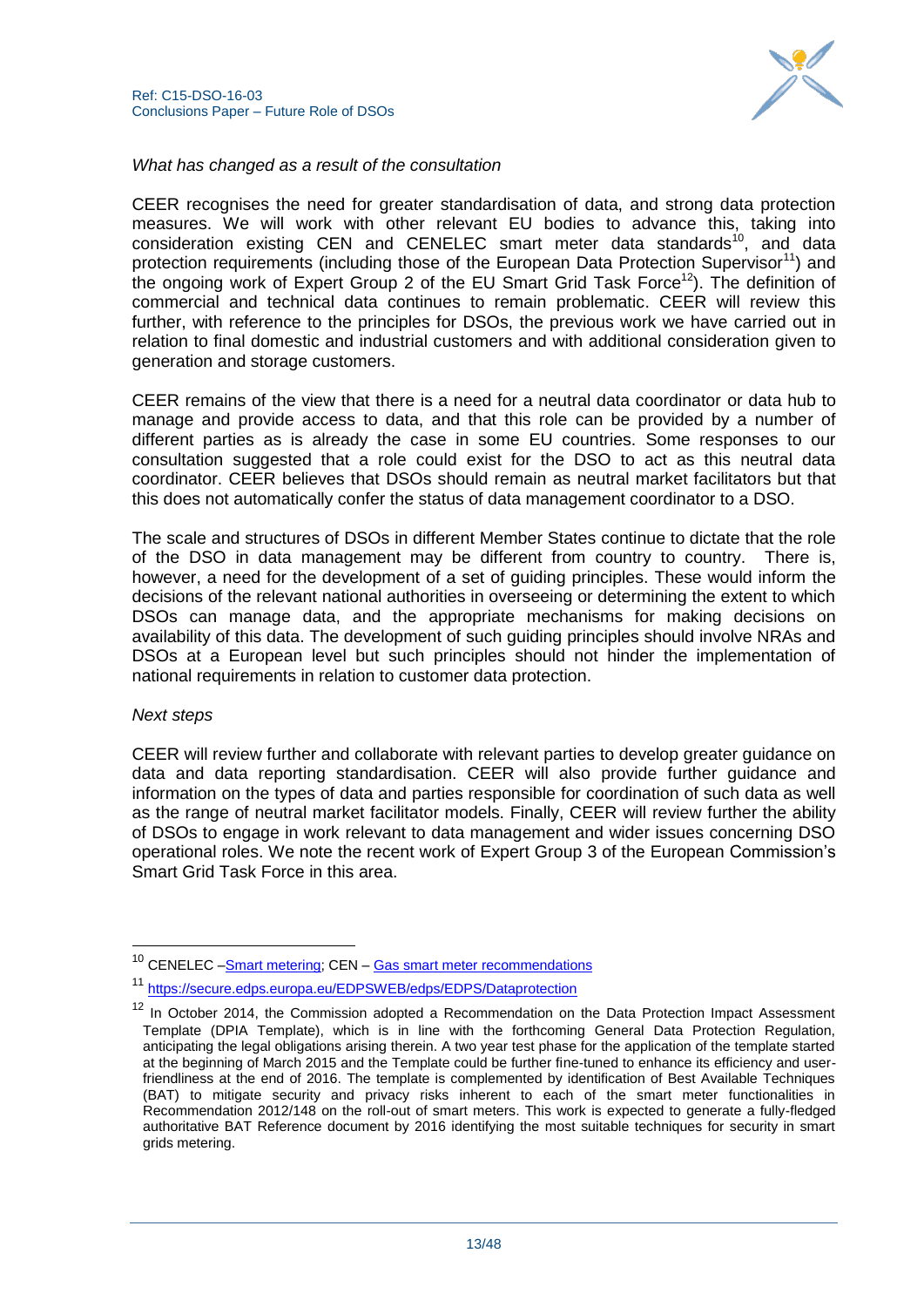

## 2.3 Unbundling rules and the *de minimis* threshold

<span id="page-13-0"></span>In the changing energy sector with new markets and services, the consultation document stated that there might be a need for further regulatory and legal requirements on DSOs with a vertically integrated undertaking (VIU) in addition to the current unbundling rules. If the DSO takes on new roles, sufficient controls and structural prerequisites will be required to ensure that DSOs do not use access to data to gain commercial advantage or create market distortion.

In our consultation paper, full ownership unbundling is considered to be the strongest model for the independence of the DSO. But other models can also ensure transparent and independent decision making and equal treatment of all DSO stakeholders, as long as sufficient ring-fencing, regulatory monitoring and oversight are in place.

Current unbundling rules are applied with a *de minimis* threshold of 100,000 consumers for DSOs. CEER stated in the consultation document that a consideration of this threshold might be necessary in the future.

## *What has changed as a result of the consultation*

We note that a number of consultation responses (mainly from DSOs) stated that the current unbundling requirements of the  $3<sup>rd</sup>$  Package, in particular "debranding" (brand separation between DSO and commercial activities within the same VIU), were appropriate to ensure DSOs were sufficiently independent from a VIU. These responses made it clear that no further unbundling was required to ensure transparent and independent decision making and equal treatment of all DSO stakeholders.

However, from the regulators" point of view, these requirements need to be seen as a minimum standard for unbundling rules across Europe. We note that only 189 of the 2400 DSOs operating in Europe have been unbundled.

In order to achieve this, the minimum level of standard must be implemented in every Member State equally for those DSOs with activities in the grey area. Member States should be able to decide themselves on how to implement ownership unbundling for DSOs (as in the Netherlands). This should allow unbundling requirements to correspond with the breadth of the future role of the DSO.

#### *Next steps*

For the future, we believe DSOs should be included to a greater extent in the legal and management unbundling regime (Art. 26 para. 1-3 EC 2009/72 and /73) to get a high common standard of independence from VIUs in operating the distribution network. It is also necessary to adopt a proportionate approach when considering the *de minimis* threshold to ensure that no DSOs operating in marginal situations (such as off-grid islands) face unreasonable expenses to operate economically. We suggest adapting the *de minimis* threshold in order to have, as a maximum, a very small fraction of the total number of customers in each Member State connected to distribution systems operated by DSOs below the *de minimis* threshold. We consider that this approach would provide more flexibility in examining "special cases". We recognise that adjusting the *de minimis* threshold is a matter for each Member State and the European Commission, but from a regulatory perspective we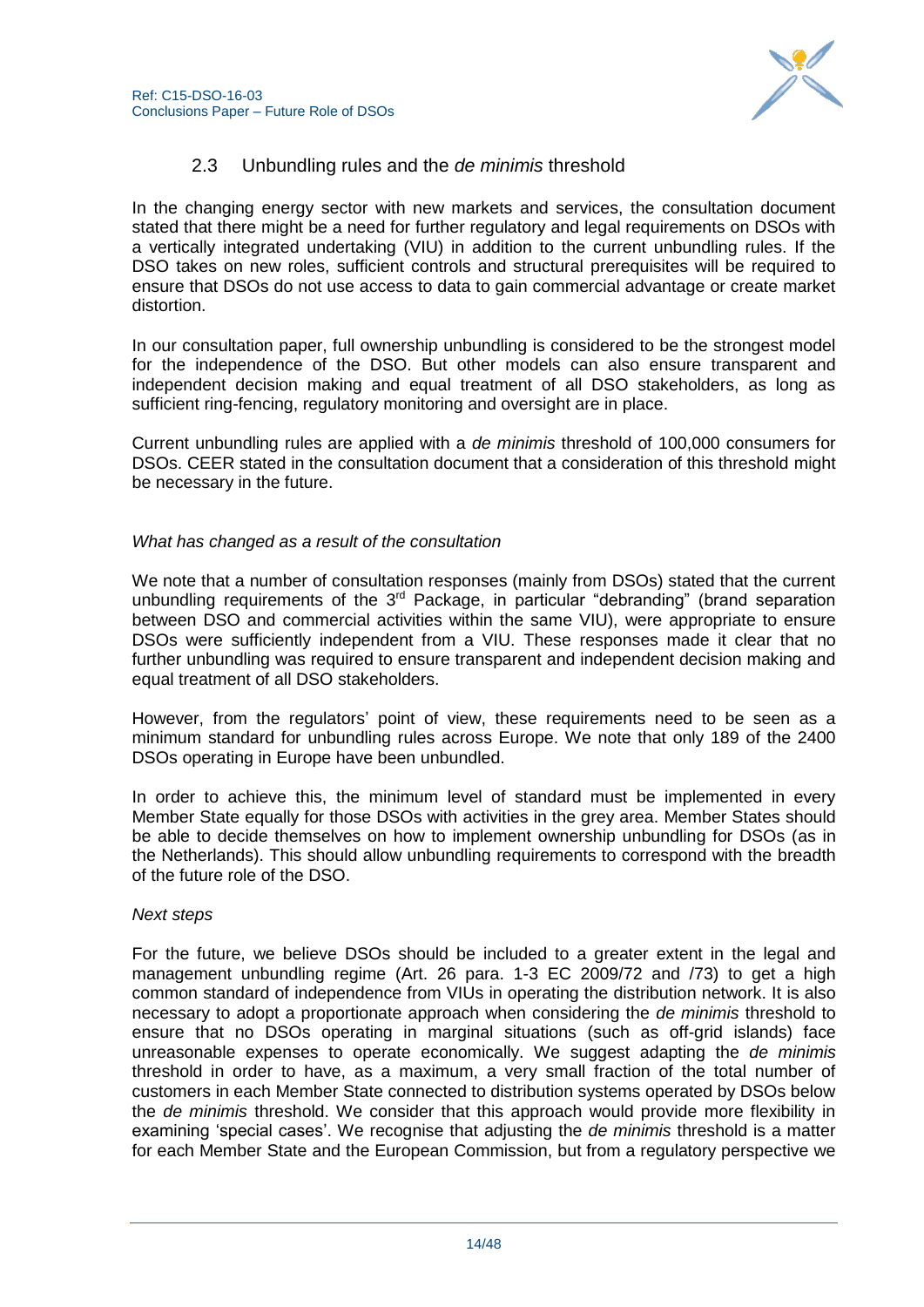

believe that a more economic approach is required.

In recognition of the different commercial capabilities of differently sized DSOs, only very small DSOs should have the possibility of being a *de minimis* DSO. A possible new approach to consider would be to recognise only those DSOs with a balance sheet total and net turnover of less than an agreed amount for distribution system operation as *de minimis*  DSOs. Care would need to be taken to avoid providing an incentive to split larger entities into smaller ones to come within the threshold. Adapting the *de minimis* rule to the specific structural conditions existing in each Member State could help in ensuring that only truly marginal situations are covered by this rule.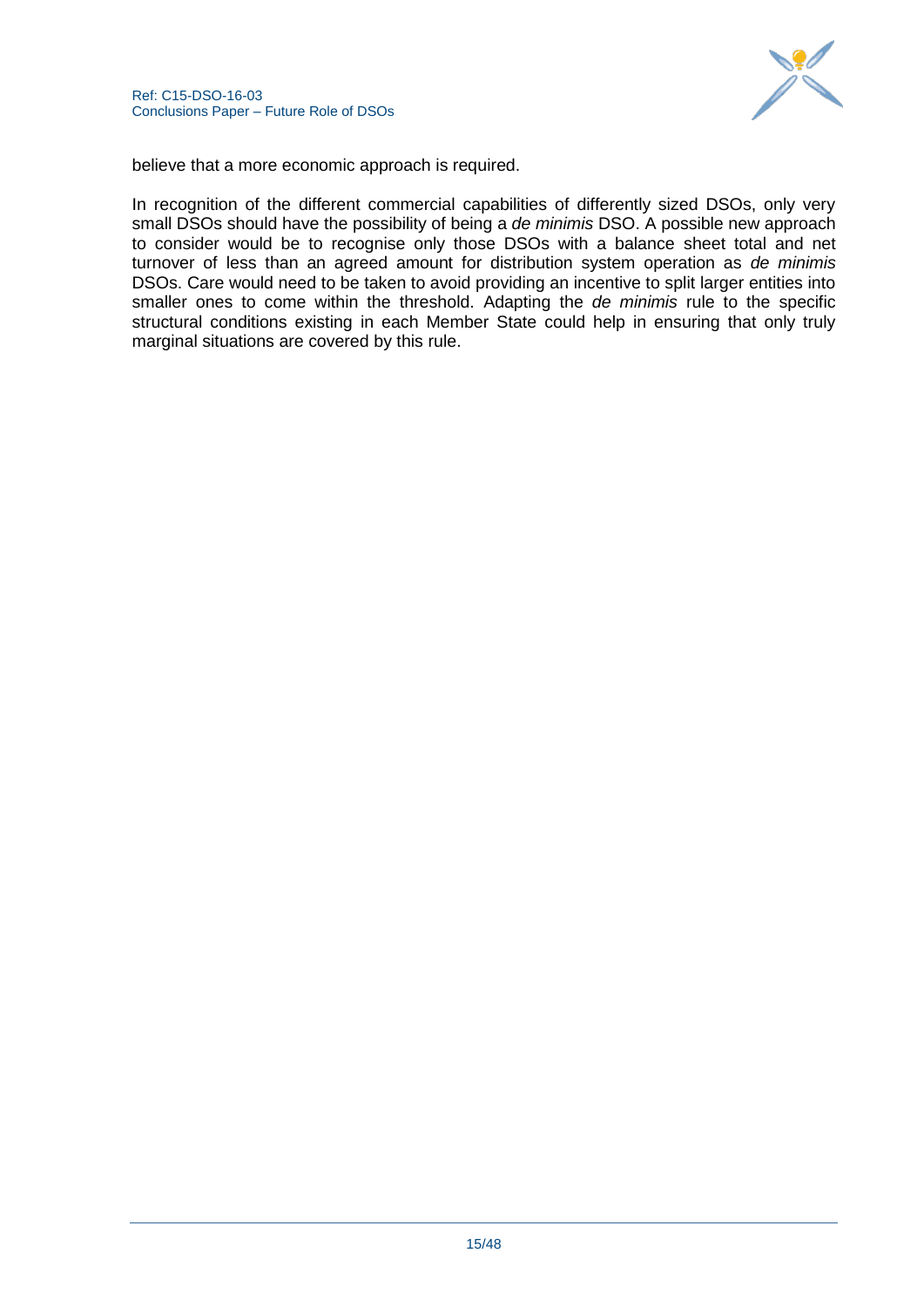

## <span id="page-15-0"></span>**3 DSO-TSO Relationship and responsibilities**

The relationship between the DSO and the TSO is a key area for change in many Member States. Higher levels of distribution-connected generation and the deployment of smart technologies will require DSOs to be responsive and innovative to ensure efficient network development and operation and to cooperate with TSOs.

Traditionally, the TSO has been responsible for making system decisions. These include planning and development, balancing and significant decisions on constraints. Increasing amounts of distributed generation mean that DSOs are likely to experience potential problems. Furthermore, the potential offered by flexibility and electricity storage could result in the evolution of a local system balancing role (but not to be confused with TSO loadfrequency control) for DSOs. This has already started to happen in some Member States where the DSO is taking more responsibility.

In our consultation paper, we identified some of the key issues in the DSO-TSO relationship and established additional principles -

- i. **A whole system approach** has to be taken in all areas to avoid inefficiencies, especially in network planning and investment, integration of demand side response and distributed generation, and regulation. This will help to foster TSO and DSO innovation.
- ii. **Greater coordination** is needed between DSO and TSO in relation to procurement of system services, operational and network planning/development/ investment decisions and also in developing greater whole system security including cyber security.
- iii. **Exchange of data** between network operators to help coordination and optimisation seems helpful, in proven cases in real time or close to real time (especially for security issues that arise when the level of variable RES penetration in distributed generation is very high).
- iv. **Use of flexibility** (in markets like balancing and directly) of decentralised demand and generation resources.
- v. **Fairer cost sharing** should prevent the risk of creating perverse incentives for DSOs to avoid reinforcement, resulting in higher costs (ultimately for customers), and vice versa.

#### *What has changed as a result of the consultation*

The consultation responses emphasised that more general guidelines and principles should be defined at European level, while more detailed regulation should be developed at a national level. In our consultation, we noted that existing circumstances in each Member State differ and, therefore, no one size fits all model exists. Having reviewed the consultation responses, we still consider that national specificity must be taken into account. For example, in some countries DSOs are already actively managing their grid, providing forecasts for the TSOs, differences in operated voltage levels, communication systems, etc. CEER therefore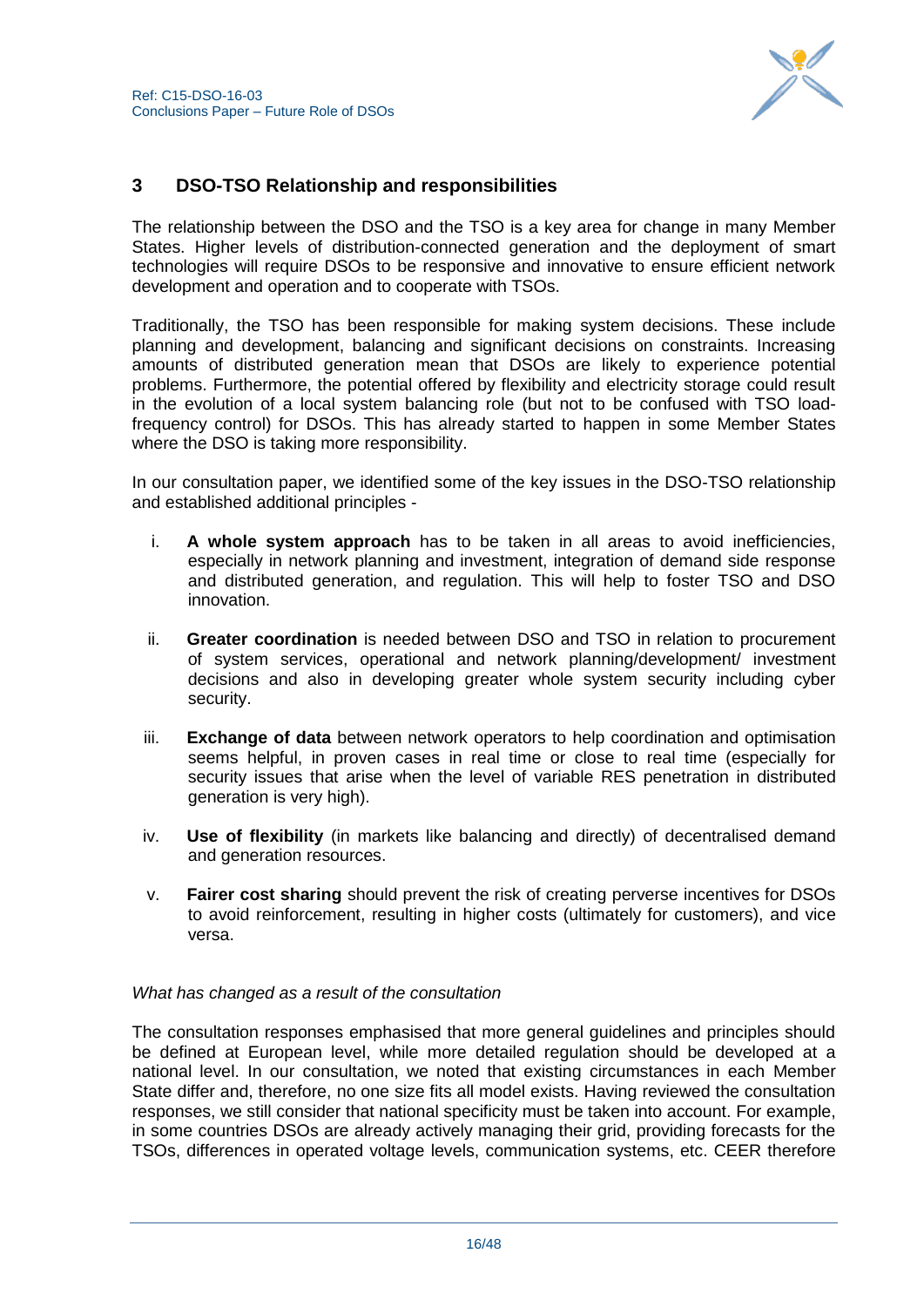

considers that detailed regulations should be set at a national level, taking into account national circumstances, while high level principles should be set at the European level. One of the key points made by those responding to our consultation was the need to look at the DSO-TSO relationship from a system perspective. We agree with this and have incorporated this in our future work plan.

Given the changing relationship between DSOs and TSOs, we think it is important that there is effective communication and engagement between the organisations representing these parties. The ongoing Energy Union process initiated by the European Commission will address governance issues and the DSO input to processes could be an element there. We note that in recent months DSOs and TSOs have been communicating through an informal platform. We will give consideration to any timely outcomes of this process in finalising our regulatory proposals in this area.

Despite national differences, we also consider that DSOs should be required to develop and publish long term plans for their networks, engaging effectively with their customers and wider stakeholders including new entrants and new business models in this process. This would inform the Ten Year Network Development Plans, and better system planning, with NRAs overseeing the development and publication of these plans, building on the existing requirements on DSOs in Article 25(7) of the Electricity Directive. There may also be a need to review existing governance of DSOs and TSOs.

CEER notes that such a requirement would need to be proportionate and avoid placing onerous requirements on those small DSOs that do not have a direct link to the TSO.

#### *Next steps*

CEER considers the relationship between the DSO and TSO an important area and will continue work in this area by exploring and analysing:

- The responsibilities which fall between the DSO and TSO on a European level in the context of flexibility. This includes considering respective responsibilities with regard to operational security and ensuring the proper functioning of the energy market (e.g. treatment of distributed generation).
- Whether there is a need to achieve a clear cost separation between the DSO and TSO considering whole system issues such as congestion management and avoided reinforcement.
- The role of the DSO in balancing and other ancillary services (voltage stability), including what information provisions should be mandated to DSOs by TSOs (e.g. real time data).
- The need for an established platform for optimised exchange and cooperation between DSOs and TSOs.

We intend to publish our conclusions on this during 2016. We will look at both electricity and gas systems, and the potential need for a holistic view encompassing electricity, gas and heat. We will also discuss with the European Commission how to strike the best balance between action by NRAs and European-wide measures.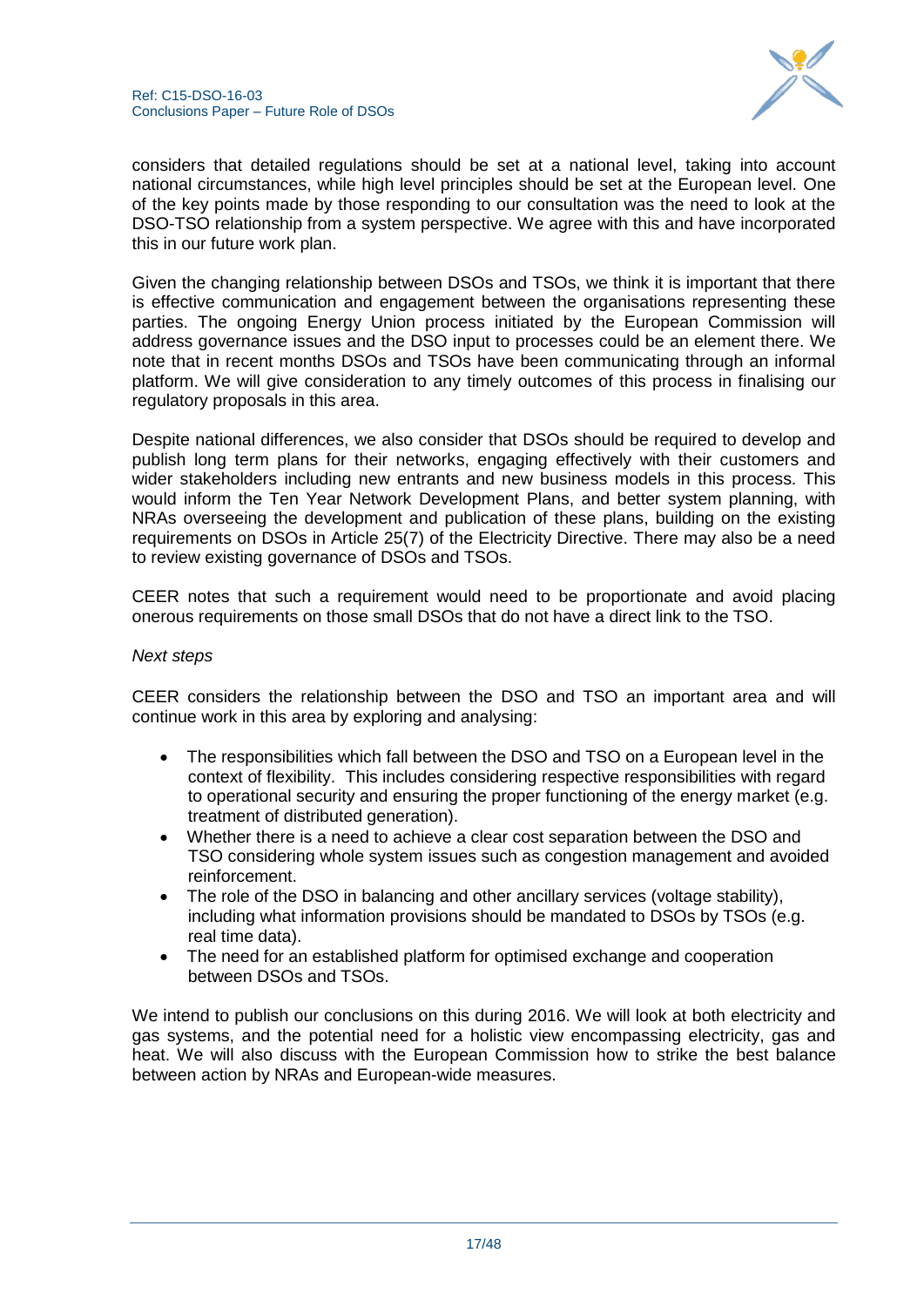

## <span id="page-17-1"></span><span id="page-17-0"></span>**4 Economic signals for DSOs and Customers**

## 4.1 Regulatory incentives and innovation

Energy distribution activity faces new challenges, particularly (but not exclusively) in the electricity sector. The complexity of flows and relations between stakeholders are increasing and new activities may have to be performed by DSOs. For example, the emergence of "prosumers" (consumers with their own generation units, even at small scale) changes the direction of financial and physical flows. This will increase considerably the complexity of the flows and will be a challenge in terms of the distribution grid management.

The new challenges can be addressed, at least in part, by flexible solutions both in the demand and in the supply side that have to be implemented without harming competitive processes. The DSO also needs to use available technologies and procedures capable to manage the direct interaction and communication among all grid users, i.e. to deploy smart grids.

The current regulatory frameworks applied in many countries may not fully address these new challenges. This concern was raised in the conclusion paper "The Bridge to 2025" published by ACER and reinforced during our public consultation on the role of the DSO. There are different ways in which regulators are likely to approach the issues depending on the context and the nature of the industry in each Member State.

Innovative investment related to smart girds is mostly in services and technology. This means with operating expenditure rather than capital expenditure. The investment in smart grids can avoid new investments in conventional assets, i.e. "copper and iron" investments. So, smart grid investments may increase the weight of Opex in the cost structure of the distribution activity.

This raises two issues; first, there is often a rate of return on capital expenditure but not on operating expenditure. Second, the payback period for "smart" or "innovative" investment may be different.

This type of investment is still characterised as having a shorter term lifespan than traditional investments (e.g. in lines). This does not fit with traditional regulatory payback periods, and can lead to a serious time lag between the investment costs and its recovery through tariffs.

It is necessary to develop regulatory schemes specifically tuned to foster innovation and to support the changing role of the DSO. We seek to encourage DSOs to include innovative options when assessing the optimal development of the system. We also seek to encourage DSOs to explore the latest innovations to increase the options being considered as part of developments. Several measures to promote smart grids and innovation have been referred to during the public consultation. These include: i) reducing the cost recovery period, and more specifically to take into consideration a shorter depreciation period; ii) taking into account the degree of risk in innovative investments, due to new technology or other factors; and iii) creating specific funds or incentives where necessary to promote the development of innovative investments which have the potential to deliver benefits for current of future consumers. The regulatory regime should not favour any particular type of technology but should focus on the potential benefits for consumers.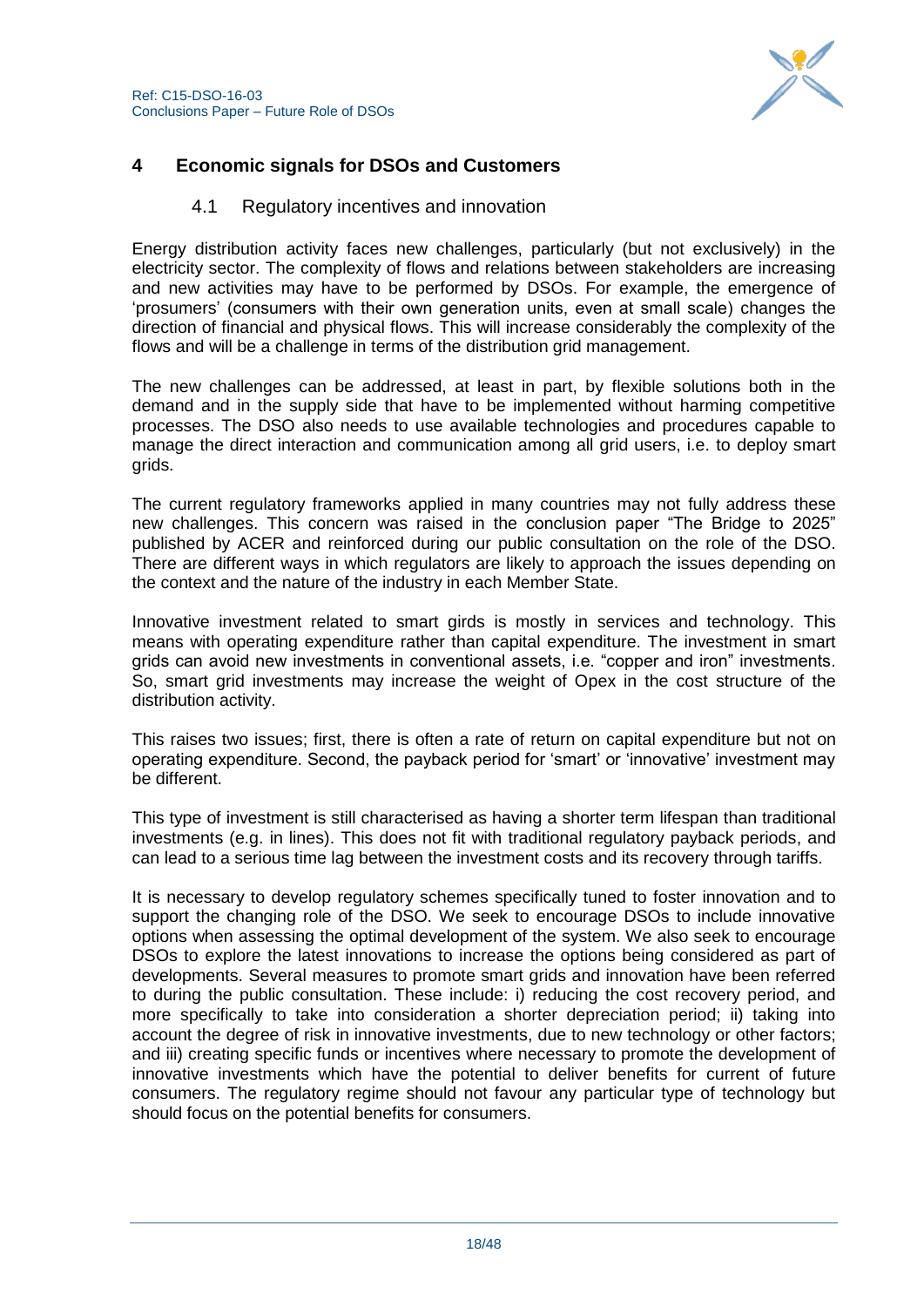

We also draw a distinction between experimentation of innovative projects which may bring benefits to consumers now and in the future and the roll-out of innovation which has already been tested.

Nevertheless, it is also important to remember that more innovation-focused regulation should not harm other regulatory objectives and the innovation risk cannot be wholly transferred to the system. Regulators generally want to reduce risk, but that does not mean that there will be no risk for the industry.

In the case of the natural gas sector, some of the innovative and organisational challenges that appear in the electricity sector are still not priorities. In that case, the introduction of more innovative approaches may have to be done more carefully, as emphasised by some stakeholders during our consultation.

Any specific measures should be based on a cost benefit analysis to prevent inefficient economic decisions in the short and in the long term. Innovation should sit alongside more conventional investment in order to ensure high quality and reliability of service.

Within this new organisational and technological framework, regulatory schemes that do not differentiate between Capex and Opex, i.e. "Totex"<sup>13</sup> approaches, may be more effective. A Totex approach allows the DSO to adjust investment strategies to the targets specified by the regulators in terms of cost efficiency and outputs. However, it is important that this type of approach does not jeopardise economic efficiency, for example, through the creation of monopoly rents, due to an excessive return on assets. It is important for network companies to have good regulatory accounting systems to be able to track expenditure across different cost categories, activities and businesses.

Outside the traditional type of regulation, the implementation of output-based regulation can also be seen as an effective way to promote efficient investment and innovation to the benefit of consumers and to tackle the challenges of the DSO, particularly in a more flexible and competitive environment. We note, however, that it can be difficult to set output targets accurately and this needs to be carefully assessed.

The choice of the best regulatory approach will depend on the characteristics of the DSO, such as the size and structure of the company, the maturity of the distribution business, the cost efficiency already achieved by the company and characteristics of the distribution networks (level of technology/automation, topology of the network, overhead or underground lines, and DG penetration).

As far as smart grid incentives are concerned, CEER has concluded<sup>14</sup> that the way forward is to develop guidelines of good practice on incentives schemes, which can for instance include output-based mechanisms. The main objective of these guidelines will be to share the knowledge of NRAs in the promotion of regulatory environments that allows the DSOs to

1

 $13$  Some NRAs simply define a Totex approach as a system which does not treat cost categories (Opex and Capex) differently. The system usually accounts for an adequate rate of return on a regulated asset base (RAB) and depreciation (the sum of both accounting for Opex and Capex). A regulatory formula is then applied on the total sum of the components (and not just on one of the sub-items). Such a system avoids costs that can be shifted between the Opex and Capex blocks. Other approaches may involve providing the network operator with a budget and let it decide its' optimal spend on Opex and Capex by rewarding the most efficient solution.

<sup>&</sup>lt;sup>14</sup> "Position paper on Smart Grids (E10-EQS-38-05)" and "The Bridge to 2025"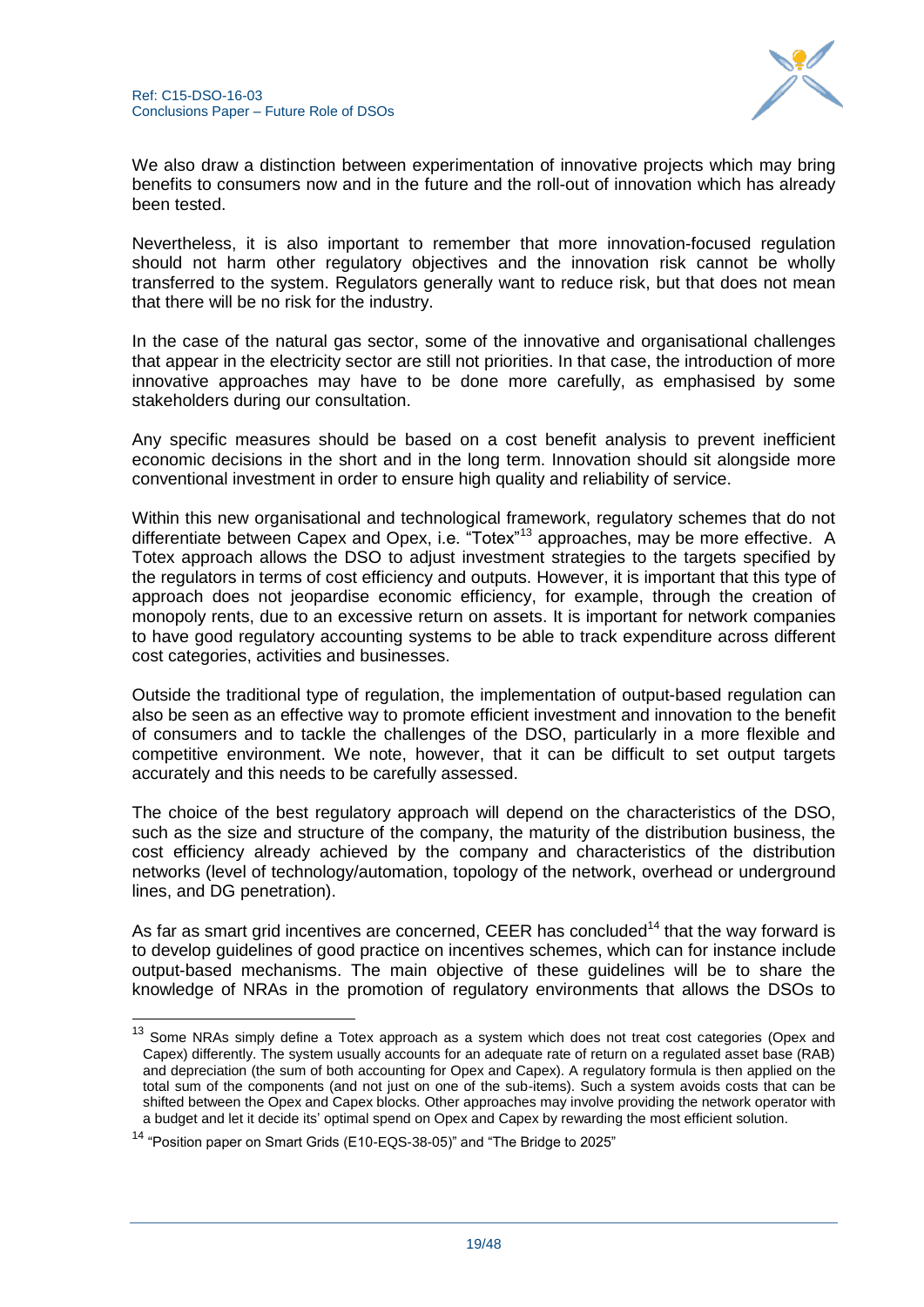

weigh up the risks and rewards related to innovative investment and properly decide whether to invest in "system intelligence" and not only in "copper and iron".

With respect to the application of an output-oriented approach to drive innovation and smart grid investments, the pros and cons should be carefully considered. Factors to consider include (i) the requirements needed for an effective application of the methodology; (ii) the difficulty in the selection and measurement of outputs related with "innovation and intelligence", as well as in the calibration of the regulatory formula; (iii) the relevant time horizon needed between the investment decision and the achievement of the targets; and (iv) the need to avoid overlapping of other economic signals that are present due to existing regulatory mechanisms or wider incentives.

#### *What has changed as a result of the consultation*

With this consultation, it was possible to get a greater perspective about how stakeholders felt about the type of risks attached to innovative investments. Some claim these are uncontrollable such as regulatory and technological risks. These incremental risks were stressed especially in those countries where the regulatory framework does not imply the sharing of this risk between DSOs and end consumers.

Despite the development of different types of mechanisms used by NRAs, there is still a high level of risk associated with smart grid investment perceived by DSOs. CEER wishes to reduce risk where it can ultimately disadvantage consumers. We recognise that regulation should allow a reasonable return for the risk that a DSO has in performing its tasks. NRAs will consider this aspect in the design of any regulatory incentives to promote innovation in distribution systems. CEER considers that regulation in general aims to create a balance between the interests of future and current consumers.

CEER notes that in many countries, with a range of different regulatory approaches (including output-based incentives for quality of supply), DSOs are already actively undertaking innovative and non-conventional investments. Examples include remote recovery and automated network management.

These responses allowed CEER to consolidate its original view that regulation needs to facilitate and foster investments in smart distribution systems. Responses also mentioned number of additional problems, namely the time lag between investment cost and its recovery through tariffs.

Contrary to what was expected, stakeholders seem to be less in favour of output-based regulation. This may be because it can be hard to find meaningful, measurable and controllable outputs. There are other measurements that can have a greater impact when it comes to incentivising smart grids investments from DSOs as there are a number of problems that will still remain with the implementation of output-based regulation. We have recognised this in our conclusions.

#### *Next steps*

Keeping in mind their main objectives related to the interests of consumers and the promotion of economic efficiency, individual NRAs will seek to avoid undue bias towards capital investment over operating expenditure, building on existing requirements in the  $3^{rd}$ Package and the Energy Efficiency Directive. They will ensure that regulatory frameworks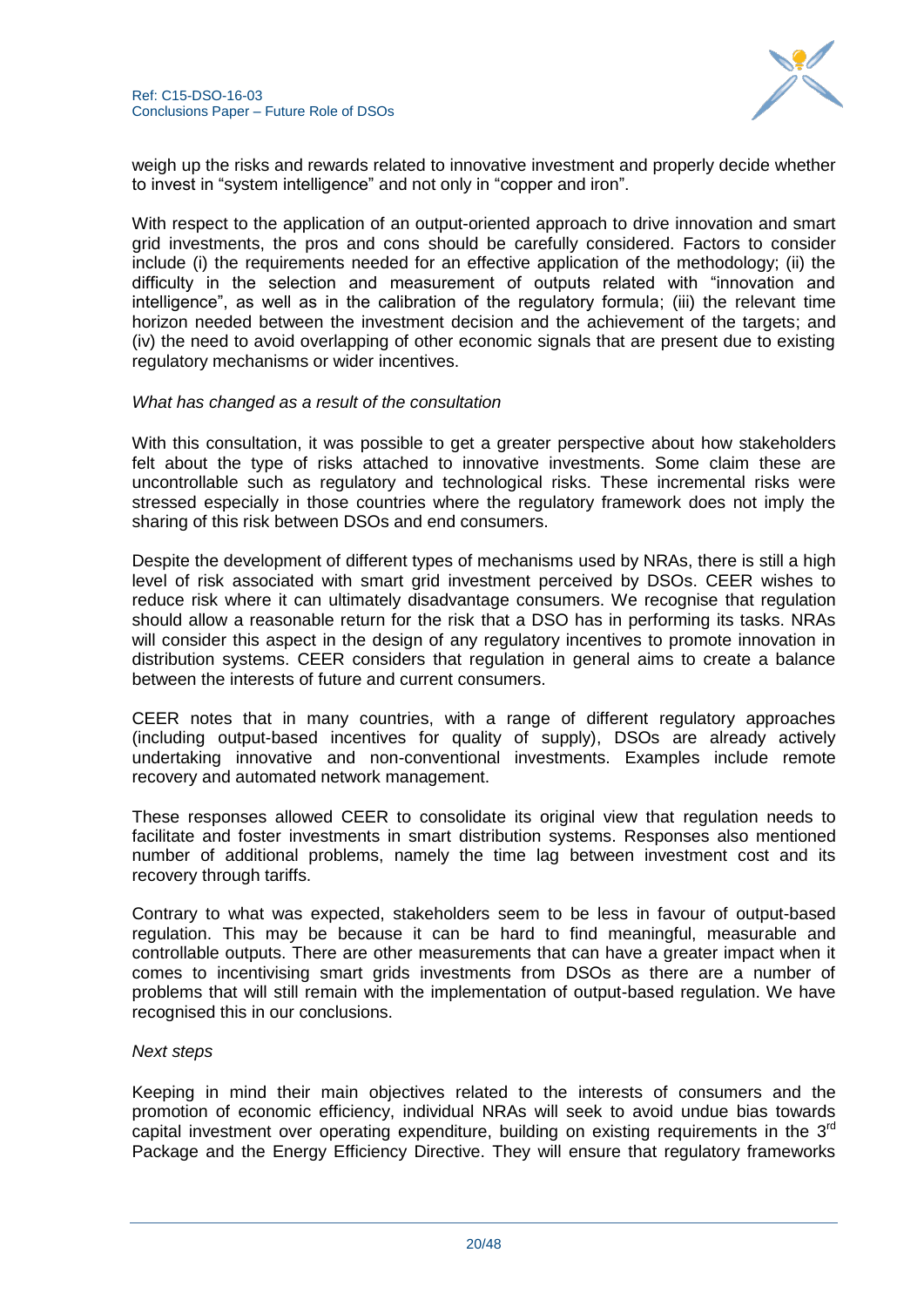

promote innovation and flexible solutions where they benefit current and future consumers and not overlap with other economic signals already present. CEER will consider the need for further guidance in any of these areas.

## 4.2 Network tariffs

<span id="page-20-0"></span>In our consultation, we discussed the relevant factors to take into account when considering the appropriate structure of network tariffs. We discussed the extent to which network tariffs should incentivise more efficient use of the network and the fact that they might need to change to reflect demand side response at retail level. We noted that the falling electricity consumption of some customers (as energy efficiency improves and levels of selfconsumption increase) could mean that some DSOs are unable to recover the allowed revenues set by regulators.

Although existing tariff structures vary across Member States, a majority of Member States use consumption based tariffs to allow DSOs to recover 50% or more of their allowed revenues. Some DSOs are concerned that this consumption element of the network tariff may be disproportionately high (compared with the capacity element).

Network charges should be cost reflective, and as network costs are mainly capacity driven a future DSO tariff structure may be used to encourage customers to reduce consumption at local peak times, in order to increase an efficient and economic use of the network. However, we also need to ensure that the tariff structure does not contradict the aim of efficient price signals at retail level to encourage customers to reduce their consumption at peak times. This would encourage efficient and economic use of the network and of energy generally.

Certain tariff structures are better in that they provide a strong economic signal to the customer to reduce their consumption at peak times. However, certain tariff structures may also increase the risk to DSOs of recovering their costs, as customers" consumption patterns change. This could mean that the basis for setting DSO tariffs needs to be updated regularly or that the tariff structures themselves need to be flexible enough to take changes in consumption patterns into account.

As well as providing an economic signal to customers and enabling DSOs to recover their costs, DSO tariffs also need to be compatible with retail competition and may need to change to reflect demand side response at retail level. We consider that, where distribution network ToU tariffs are introduced (as they already have been in some Member States), regulators need to ensure that they are implemented in a simple and effective way. In particular, regulators will need to consider further how these tariffs interact with system energy prices and affect price stability, as well as how such tariffs should be regulated and updated in order to adapt to change.

## *What has changed as a result of the consultation*

There was a wide range of views on tariff structures in the consultation responses.

The strength of the economic signal to customers and certainty of cost recovery for DSOs were considered relevant by the majority of respondents. However, a number of respondents noted that allowing consumption assumptions in the tariff model to be updated to provide DSOs with greater certainty of cost recovery would make prices less stable. Other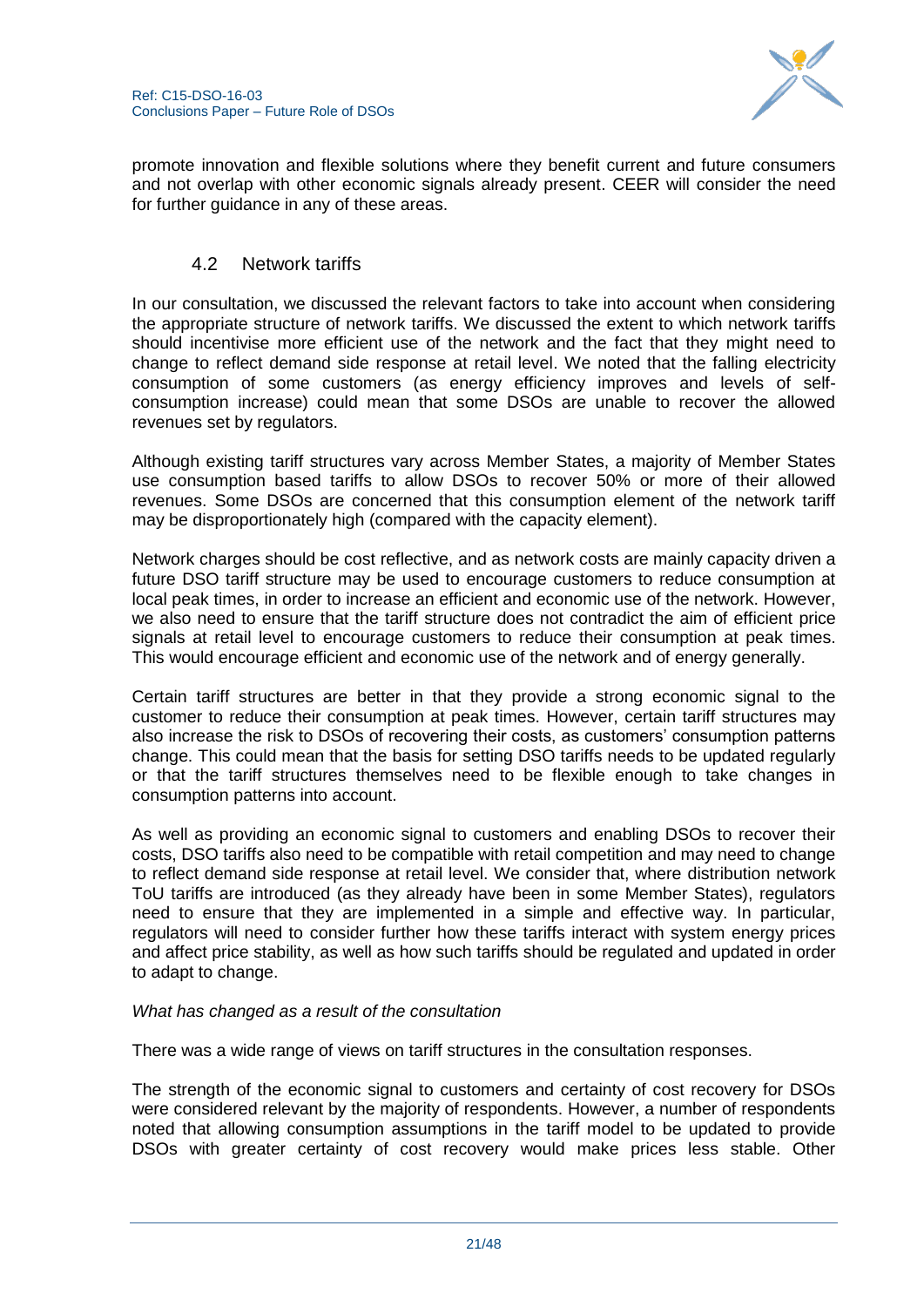

respondents pointed out that simplicity for customers should also be taken into consideration, particular with regard to conflicting network and system energy price signals. Some pointed out that there was a difference between peak periods at network level and at market and local level.

The responses reinforced our view that there are trade-offs between a number of factors, such as cost-reflectivity, simplicity and predictability. The wide range of views expressed, highlighted the need for further work and detailed analysis of the different options for network tariff structures. It is also clear there is no consensus on the extent to which network tariffs should reflect time of use retail prices. Respondents largely emphasised that the two are separate price signals, influenced by different (and potentially conflicting) factors. We will take into account any analysis carried out by the industry, academia or other parties.

#### *Next steps*

We have reflected on the consultation responses carefully and it is clear that this is a complex area. We also need to distinguish clearly between price signals at retail level and network tariffs. CEER therefore intends to carry out more work to analyse the benefits of different approaches to both use of system and connection charges (regulated access tariffs) and to ensure that network tariffs are not a barrier to demand side response.

This will include analysis of (a) whether there should be a time of use element in distribution network tariffs and how this can be coordinated with the other parts of the final price for consumers; (b) whether charges should be based more on consumption or capacity and whether charges should reflect different services offered by distribution networks; (c) whether the special behaviour of some network users could be incentivised by financial signals, for example where suppliers or aggregators reduce the demand on the network; and (d) any other options.

A consideration in all this should be the need for a coherent system-wide approach and the benefit versus the cost of changing or administering the charging structure, together with the need for simplicity in any consumer facing signals. We will take into account any relevant research into consumer behaviour. We expect this work to take some time but we will start in 2015.

## <span id="page-21-0"></span>4.3 Contractual arrangements and relationships between DSOs and consumers

In our consultation document, we sought to clarify the role and responsibilities of the DSO in procuring flexibility or demand side response. The principles and the logical framework from Chapter 1 should be applied, acknowledging the value of flexibility to DSOs as well as the need to ensure a level playing field for all parties.

It is not possible to describe regulatory details for each contract or situation because of the many different forms of flexibility contracts and situations. Nevertheless, in Table 2 in the consultation document, we sought to give a preliminary indication of a potential regulatory view on the contractual relationships for each type of DSR contract, in relation with the logical framework possible outcomes.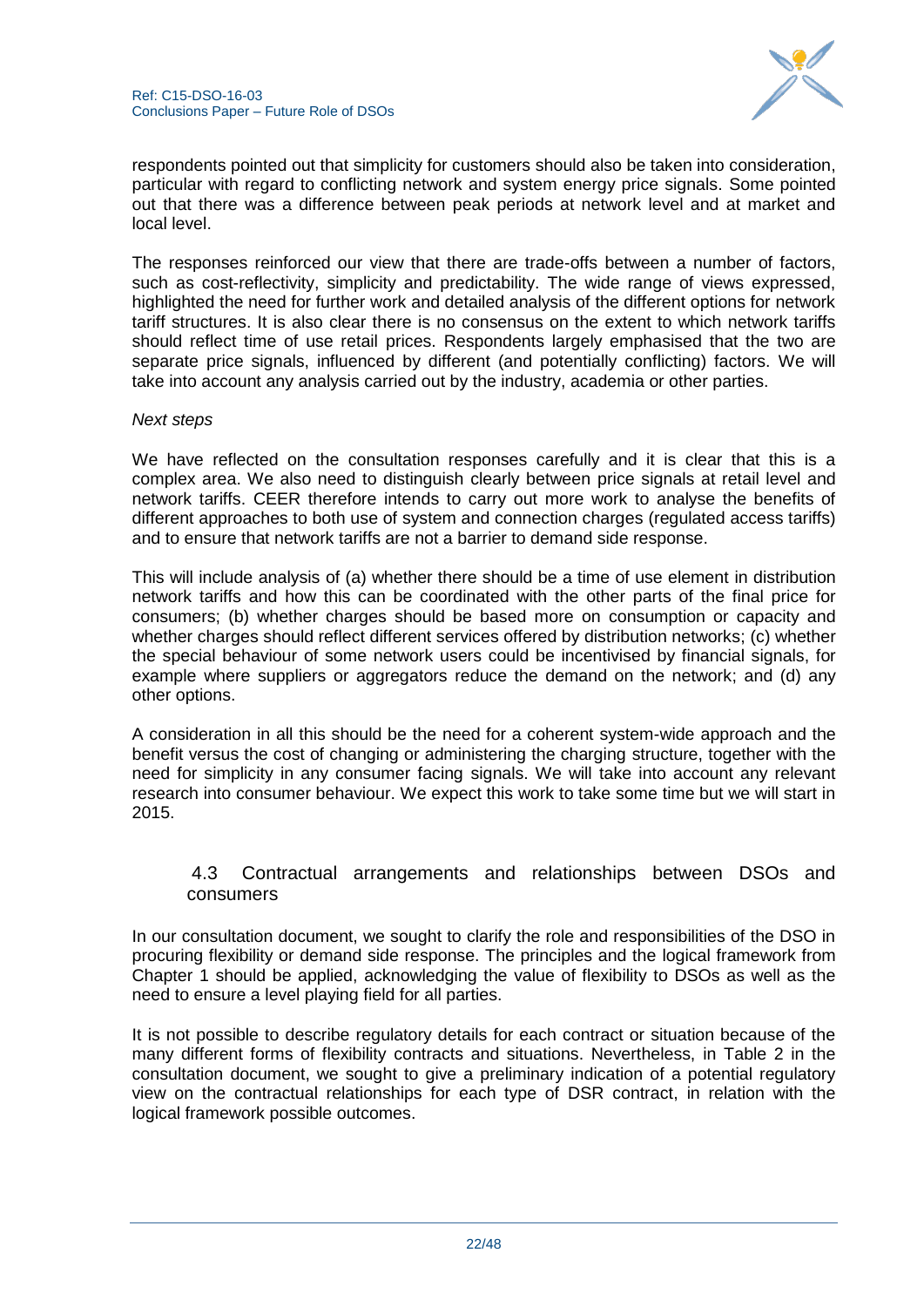

This is an area where much depends on the particular circumstances of each Member State. Therefore, activities which may be allowed under conditions in some Member States would not be allowed in others. We are concerned about DSOs engaging directly with consumers directly given their monopoly power and the need to allow retail markets and new business models (including aggregators) to offer services to customers. We note, however, that this concern may not be as great in some countries, particularly where DSOs do not operate metering and data management activities or where DSOs ownership unbundling is mandated by law.

The arguments for direct contracts might include a consumer who generates their own electricity to the extent that they do not need a retail supplier, or a consumer who wishes to procure their own energy on the wholesale market without using a third party intermediary.

As we stated in the consultation, different conditions exist in current activity profiles and unbundling structures of DSOs in different Member States. As a result, the application of the logical framework (in Chapter 1) for each potential DSO activity may lead to different results in different Member States.

In some Member States, circumstances may be such that DSO contracts with domestic customers would not be deemed appropriate by the NRA (according to the framework) and would therefore be classified as a competitive, non-DSO activity. In other Member States, particularly those where the DSOs do not have a role in the smart meter roll-out or data management or where there are other arrangements, these contracts may be allowed under appropriate regulatory conditions. These conditions would need to take account of the risk of consumers being confused by offers from the DSO, which could affect how they engage in the retail market.

We do not yet know how the markets for flexibility will develop. It is vital, however, that as new market services develop, and as customers understand more about their energy needs and become more active, regulators oversee arrangements and ensure there is a level playing field and that consumers are protected and new entrants can participate in the market.

## *What has changed as a result of the consultation*

We note that a number of stakeholders thought the view presented in Table 2 of the consultation paper was unclear. This was because a number of contractual relationships were categorised as *either* allowed under conditions (categories II and III) *or* not allowed (categories IV and V).

Table 2 in the consultation paper was intended to give a preliminary indication of the regulatory view of the types of DSR contract a DSO may be able to have with different customers, in accordance with the principles and logical framework described in Chapter 1. We still consider that these principles apply.

As the table was related to the logical framework, the categorisation of each relationship was not intended to be definitive. As with the logical framework, we have tuned and improved the table following the public consultation and include it below. Again, it is important to note that differences in circumstances in each Member State will inevitably lead to differences in the regulatory arrangements for contracts involving the DSO as a buyer of flexibility, at least in the shorter term.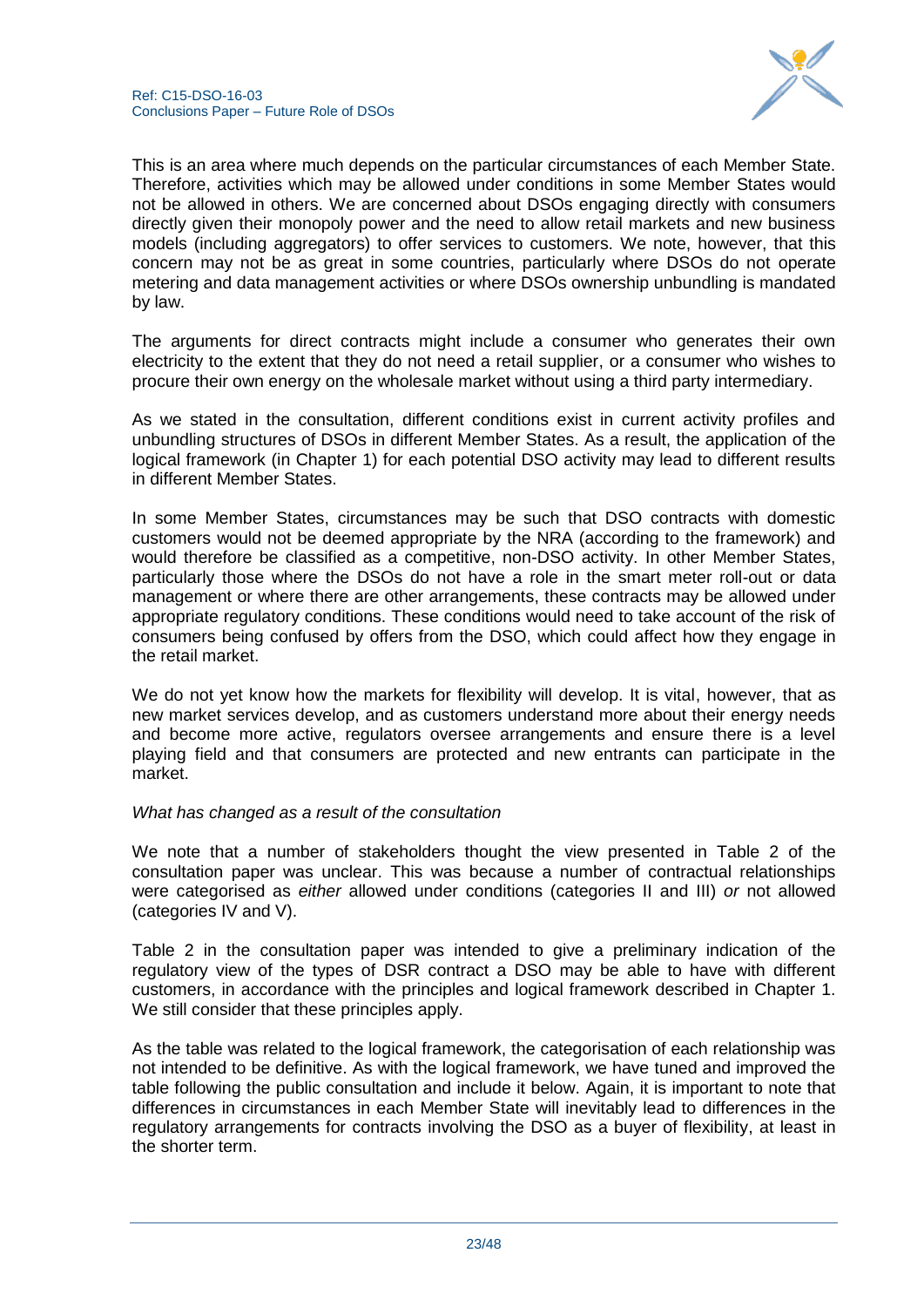

We have developed a new table that should give a clear view on the link between the type of contractual relationship and framework categories.

| <b>Contractual</b><br>relationship                                                                   | <b>Customer</b><br>type                      | <b>Category</b>                                                       | <b>Notes</b> |
|------------------------------------------------------------------------------------------------------|----------------------------------------------|-----------------------------------------------------------------------|--------------|
|                                                                                                      | Domestic<br>Customer                         | Core Activity or Activity allowed under<br>conditions                 | (1)          |
| Implicit via<br>Connection<br><b>Agreement DSO-</b><br>Customer or grid                              | Commercial<br>and Industrial<br>Customer     | Core activity or Activity allowed under<br>conditions                 |              |
| tariff                                                                                               | <b>Distributed</b><br>Generation<br>Customer | Core activity or Activity allowed under<br>conditions                 | (1)          |
| Explicit additional                                                                                  | Domestic<br>Customer                         | Activity allowed under conditions or<br>Competitive, non DSO activity | (2)          |
| and commercial<br><b>DSR</b> contract<br>DSO-Customer <sup>15</sup>                                  | Commercial<br>and Industrial<br>Customer     | Activity allowed under conditions or<br>Competitive, non DSO activity | (2)          |
|                                                                                                      | <b>Distributed</b><br>Generation<br>Customer | Activity allowed under conditions                                     |              |
| <b>Explicit Additional</b><br>and commercial<br>contract with<br>customer via<br>aggregator          | <b>All Customers</b>                         | Activity allowed under conditions                                     |              |
| <b>Explicit Additional</b><br>and commercial<br><b>DSR</b> contract with<br>customer via<br>supplier | <b>All Customers</b>                         | Activity allowed under conditions                                     |              |

Notes:

(1) Static time of use tariffs would be categorised as "core activity"

(2) This would be "allowed under conditions" particularly in Members States where DSOs do not carry out data management activities

## *Next steps*

-

TSOs and DSOs should be allowed in certain circumstances to have bilateral flexibility contracts with customers in a geographical area, where it is efficient to do so and as long as this does not prevent a flexibility market in the future to develop, which is able to deliver flexibility services in that area.

<sup>&</sup>lt;sup>15</sup> The conditions for DSO-customer contracts should not hinder the maximum competitiveness in providing services.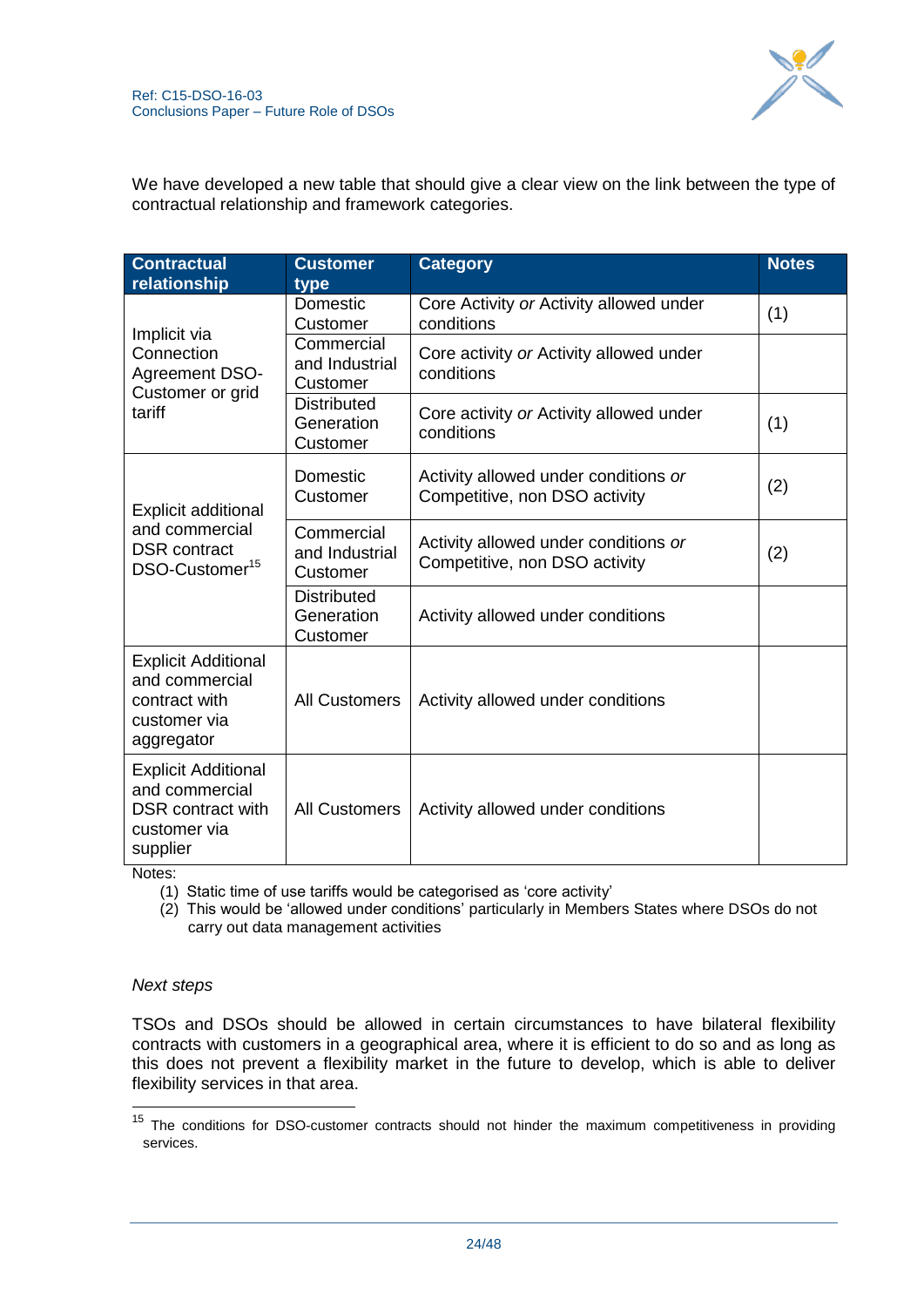

CEER will carry out work to develop a toolbox for regulating flexibility contracts involving DSOs. We consider that flexibility should be procured in a non-discriminatory, market-based, transparent and efficient way.

## 4.4 Innovation and ICT

<span id="page-24-0"></span>Through the CEER Public Hearing on the Future Role of the DSO and from several of the responses received to the consultation paper, we have noted that the area of information communication technology (ICT) and new and innovative methods of providing enhanced services to both energy customers and network operators are becoming important aspects to consider in the development of regulation of energy networks and markets. Cyber security was also identified as an important area to consider further in addition to the data management and protection issues discussed in Chapters 1 (as for data management) and 2 (as for data exchange with TSOs).

CEER commits to working further with other stakeholders such as DG CNECT, DG ENER, BEREC and ENISA on this to ensure that ICT developments that could enhance DSO operations and services are enabled.

As the importance of information communication technology (ICT) and telecommunications infrastructure in our energy systems increases, new interdependencies and vulnerabilities are emerging and overall complexity is rising. Previous standalone systems with proprietary protocols and isolated operations are transformed into interconnected, computerised networks with an increasing number of entry-points. In light of these developments, the traditional notion of security through isolation ("air gap approach") seems ever more difficult to ensure and the risk to falling prey to sophisticated and complex cyber-attacks becomes more prevalent. CEER commits to working further with stakeholders on both a European and national level by driving initiatives to tackle systemic cyber-risks and to augment the protection of safety-critical control and processing systems by enabling effective collaboration processes.

The main role which requires further consideration by CEER is to what extent DSOs should be facilitated in their ability to innovate and integrate new services and facilitate new services by third parties. Also of consideration is how regulators should help facilitate such innovation. There are numerous examples of how innovation in energy networks has been stimulated and as requested by respondents to the consultation paper, CEER commits to reviewing such methods and their effectiveness with the aim of developing a toolbox of regulatory approaches to stimulate and facilitate innovation for whole system improvement and societal benefit.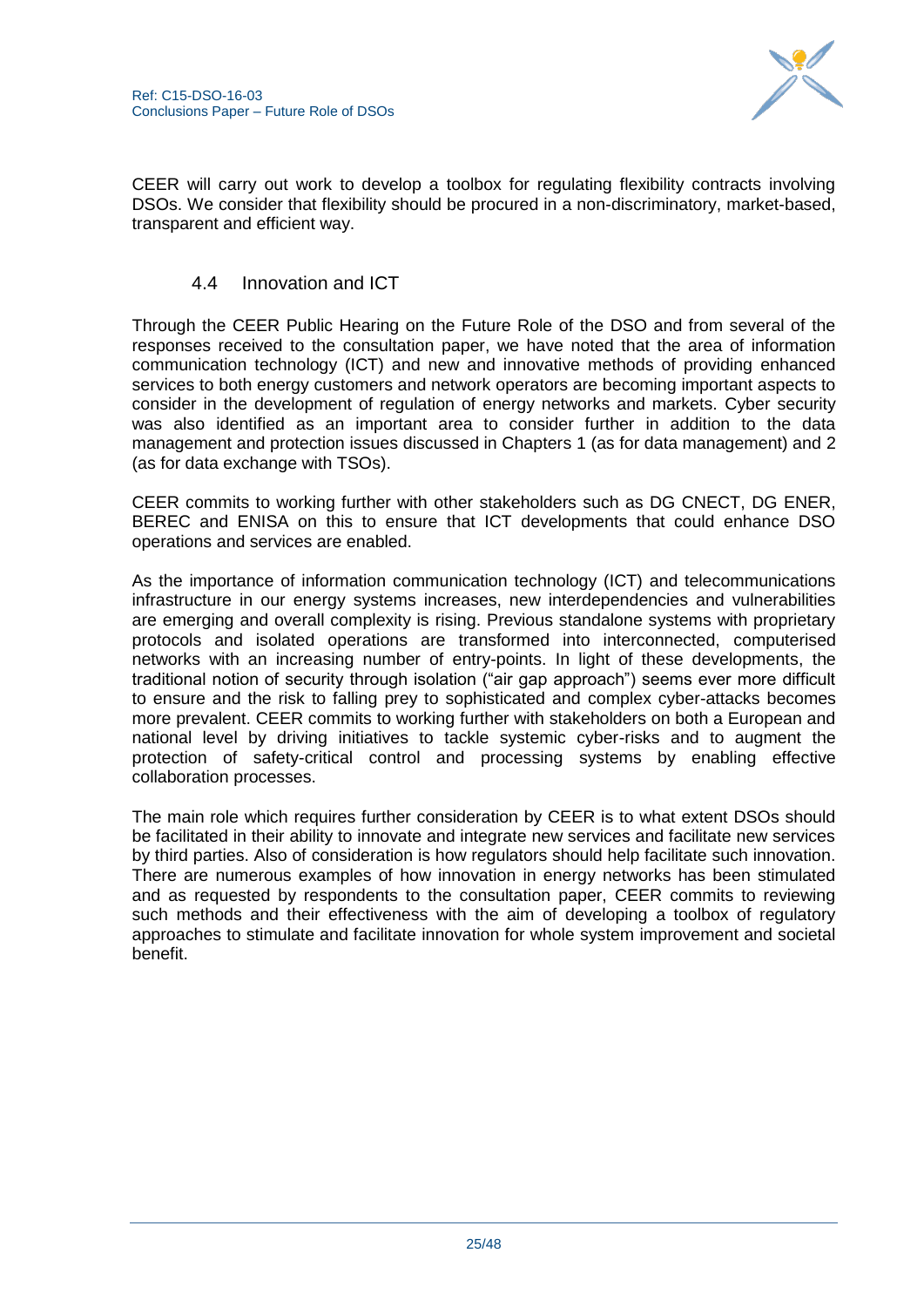

## <span id="page-25-0"></span>**5 Overall conclusions and road map for CEER work on DSOs and related issues**

## 5.1 Actions and timetable

<span id="page-25-1"></span>The role of the DSO is clearly changing and this document shows how we as regulators will respond to this. However, the pace and precise nature of this change is unclear. Technological change is happening rapidly and new markets and business models are starting to develop. Many consumers will soon have smart meters. The roadmap for DSOs will therefore need to continue to evolve. As regulators, we will monitor developments and engage with a wide range of stakeholders, including those outside the traditional energy sector, to ensure we continue to set the right regulatory framework for electricity and gas. We will apply the principles, framework and general policy in these conclusions.

Our conclusions contain some immediate actions we propose to take to develop our thinking on key issues for electricity and gas. We will:

- i. conduct case studies of difficult grey areas of DSO activity and share best practice amongst regulators
- ii. carry out further work and produce guidance on standardisation of data reporting
- iii. provide further guidance and information on the types of data and data co-ordinator and the range of neutral market facilitator models
- iv. review DSO roles in relation to data
- v. carry out further work and analysis on the key aspects of the future DSO-TSO relationship for electricity and gas, including the advantages of taking an integrated approach to electricity, gas and heating sources
- vi. develop guidelines of good practice on incentive schemes
- vii. analyse the benefits of different types of distribution use of system and connection charges in the context of time of use retail tariffs
- viii. develop a regulatory toolbox for flexibility contracts

This work will probably span 2015-2017. We plan to start work as soon as we can, given the importance of addressing these issues in the interests of current and future consumers.

## 5.2 Relationship with other CEER work

<span id="page-25-2"></span>There are already references in these conclusions to other work we have conducted in relevant areas. We worked very closely with ACER on its Bridge to 2025 publication last year and our conclusions on the role of the DSO address some of the conclusions in that document.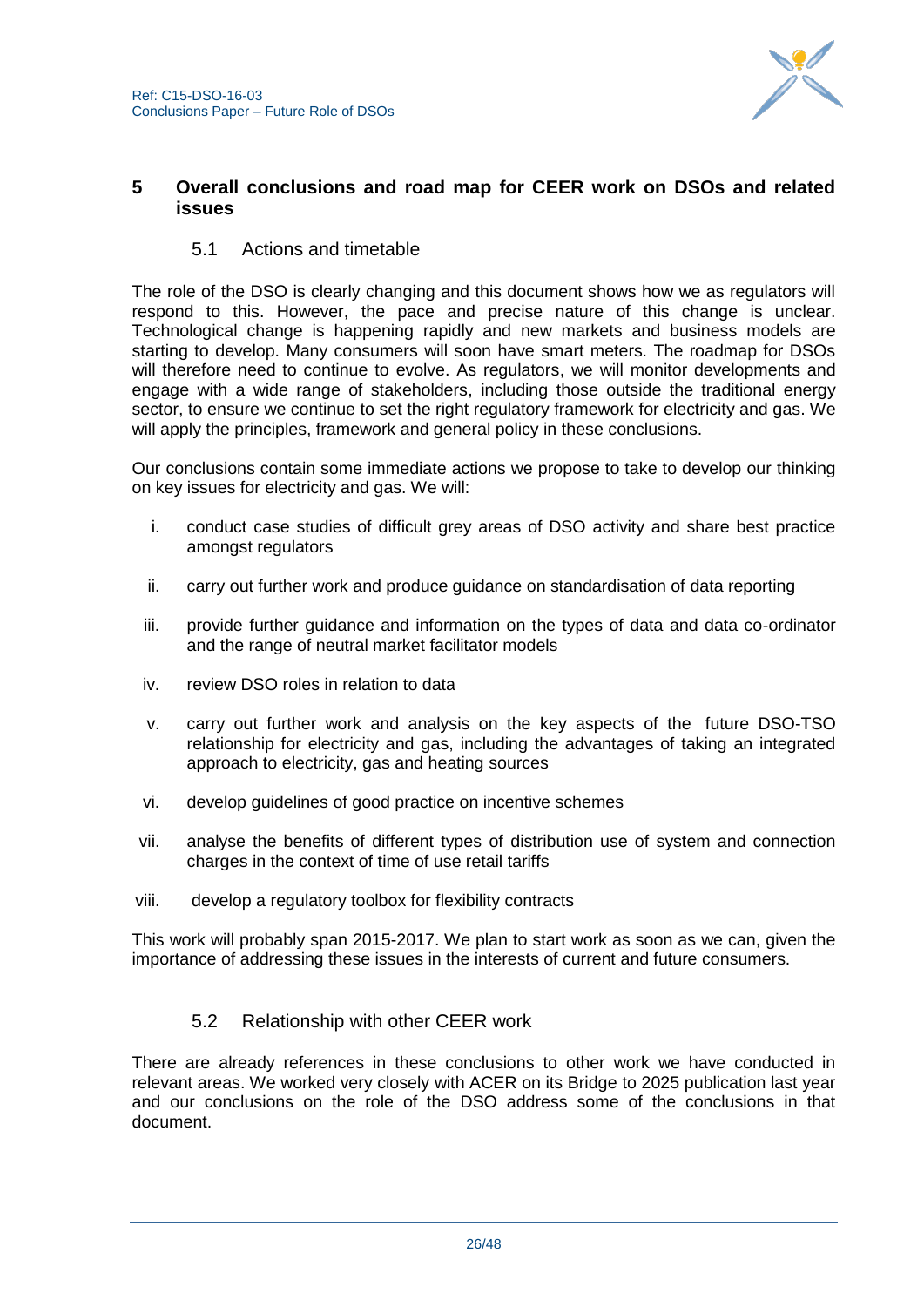

Our conclusions also reflect previous work on smart grids, flexibility and unbundling. More recently, early in 2015 CEER published a paper on data management for better retail market functioning and this fed into our thinking in the present paper.

In terms of the future, we are working with ACER on how we are collectively addressing the significant potential of increasing flexibility across the energy value chain. In Q3 2015, we will publish a position paper on well-functioning retail markets. For 2016, we have included work referred to in our consultation on the CEER 2016 work programme. We look forward to hearing stakeholder views on this programme.

5.3 Relationship with the European Commission"s Electricity Market Design and Retail Market Communications and its Smart Grid Task Force work

<span id="page-26-0"></span>The European Commission is expected to publish a package of energy market documents in July 2015. CEER has been engaging with the European Commission on DSO-related issues, including those analysed in this present work. Regulators have also actively participated in the European Commission's Smart Grids Task Force (involving regulators, consumer groups and industry) which has been working on similar issues over the last year or so.

There is clear read across from CEER"s work on DSOs and future market design (deriving from the "Bridge to 2025" proposals) to that of the European Commission. Our conclusions in this document will, we hope, help the European Commission in its thinking on the European energy market framework. Regulators remain committed to following up the issues identified in this conclusions paper and to engaging with the European Commission in its next steps as regards the future role of DSOs, flexibility and other issues. CEER looks forward to contributing to the Commission"s consultation and to further developing regulators" thinking on these questions.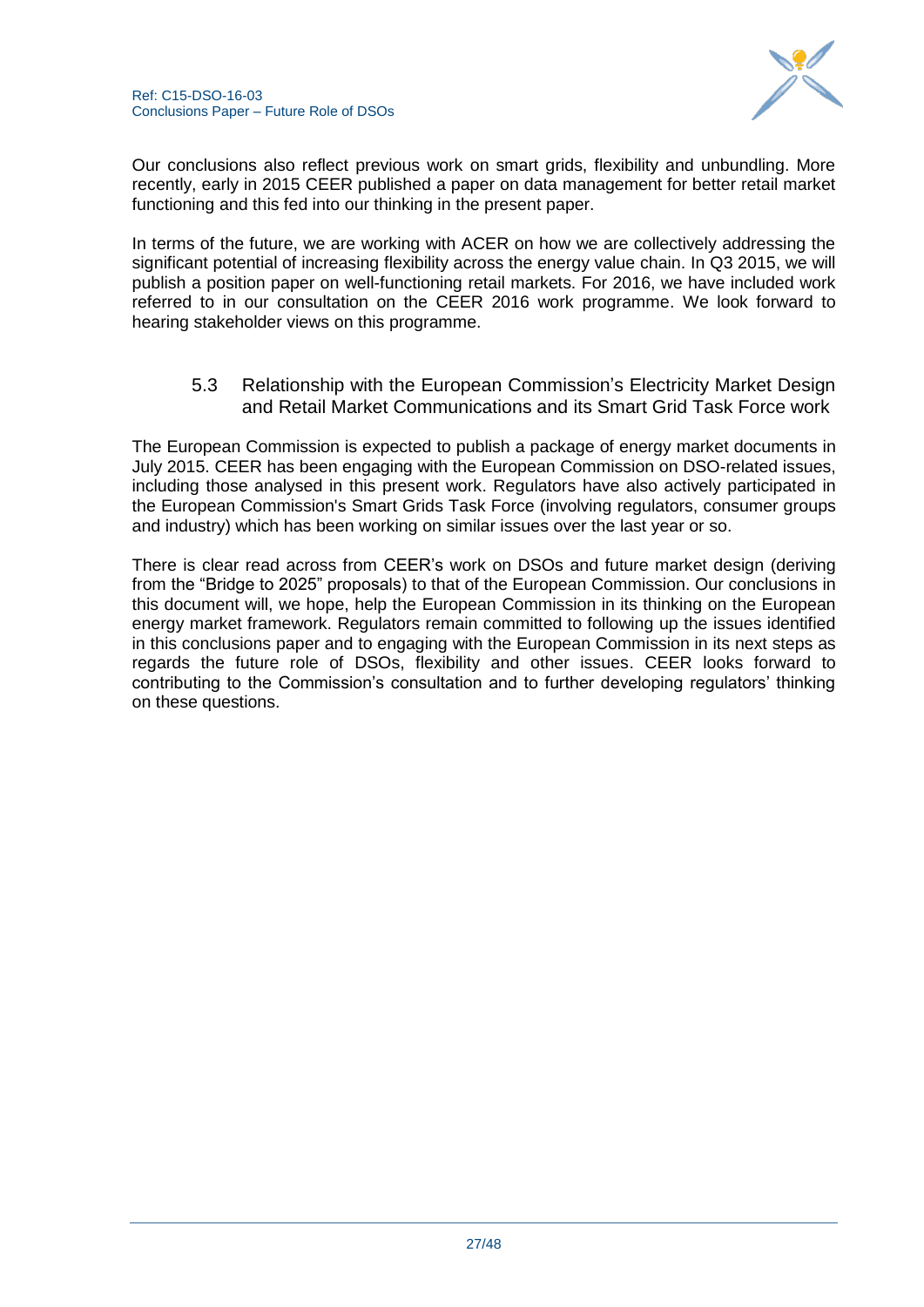

<span id="page-27-0"></span>

|--|

| <b>Term</b>  | Definition                                  |
|--------------|---------------------------------------------|
| <b>ACER</b>  | Agency for Cooperation of Energy Regulators |
| <b>AFID</b>  | Alternative Fuels Infrastructure Directive  |
| <b>CAPEX</b> | Capital Expenditure                         |
| <b>CEER</b>  | Council of European Energy Regulators       |
| <b>DER</b>   | <b>Distributed Energy Resource</b>          |
| DG           | <b>Distributed Generation</b>               |
| <b>DSO</b>   | Distribution System Operator                |
| <b>DSR</b>   | Demand-side response                        |
| <b>ESCO</b>  | <b>Energy Service Company</b>               |
| EV           | <b>Electric Vehicle</b>                     |
| <b>GGP</b>   | <b>Guidelines of Good Practice</b>          |
| <b>HV</b>    | <b>High Voltage</b>                         |
| <b>IEM</b>   | Internal Energy Market                      |
| LV           | Low Voltage                                 |
| <b>MV</b>    | Medium Voltage                              |
| <b>NC</b>    | Network Code                                |
| <b>NRA</b>   | National Regulatory Authority               |
| <b>OPEX</b>  | <b>Operational Expenditure</b>              |
| PV           | Photovoltaic                                |
| <b>RES</b>   | Renewable Energy Source                     |
| <b>SME</b>   | Small-Medium Enterprise                     |
| <b>TOTEX</b> | <b>Total Expenditure</b>                    |
| ToU          | Time of Use                                 |
| <b>TSO</b>   | <b>Transmission System Operator</b>         |
| VIU          | Vertically Integrated Undertakings          |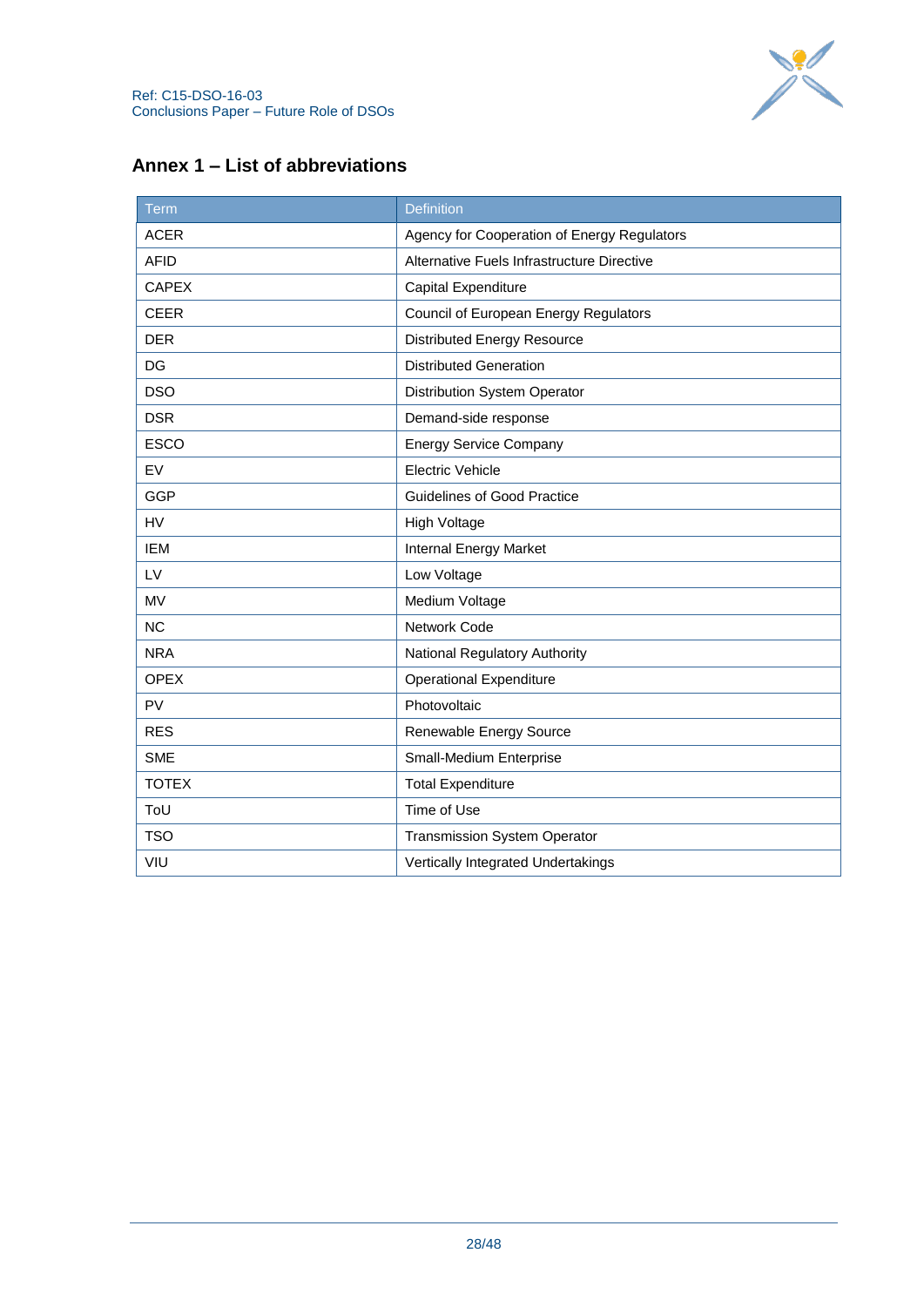

## **Annex 2 – Evaluation of responses to the CEER Public Consultation on the Future Role of the DSO**

## **CHAPTER 1**

<span id="page-28-0"></span>

| <b>Public consultation</b><br>question                                     | <b>Summary of responses</b>                                                                                                                                                                                                                                                                                                                                                                                                                                                                                                                                                                                                                                                                                                                                                                                                                                                                                                                                                                                                                                                                                                                                                                                                                                                                               | <b>CEER Position</b>                                                                                                                                                                                                                                                                      |
|----------------------------------------------------------------------------|-----------------------------------------------------------------------------------------------------------------------------------------------------------------------------------------------------------------------------------------------------------------------------------------------------------------------------------------------------------------------------------------------------------------------------------------------------------------------------------------------------------------------------------------------------------------------------------------------------------------------------------------------------------------------------------------------------------------------------------------------------------------------------------------------------------------------------------------------------------------------------------------------------------------------------------------------------------------------------------------------------------------------------------------------------------------------------------------------------------------------------------------------------------------------------------------------------------------------------------------------------------------------------------------------------------|-------------------------------------------------------------------------------------------------------------------------------------------------------------------------------------------------------------------------------------------------------------------------------------------|
| <b>Question 1: Do you</b><br>agree with these<br>three core<br>principles? | Almost all respondents agree with the core principles as presented in the consultation document. Some of<br>the views expressed provided the following input:<br>The first (headline) principle should be that DSOs should at all times act to improve consumer<br>welfare.<br>Quality and security of supply should be in the core principles<br>The needs of future users and stakeholders should be recognised<br>DSOs responding to the public consultation agree in general with the principles, but with the<br>addition that often DSOs see an active role for themselves in promoting the energy transition in a<br>broad range of activities ('DSO should whatever is asked for by customers and market parties').<br>Neutral is not passive.<br>DSO should have clear separation between core/monopoly and competitive activities<br>Guidance by the NRA is needed in overlapping situations with commercial activities (for example,<br>ICT for system security while it can be applied to telecommunication grids).<br>There should be no 'one size fits all' model, special circumstances should be taken into account.<br>Several respondents mention that it is up to the NRAs to arbitrate between requirements of all<br>(heterogeneous) network users, as their interests can conflict. | We have maintained the three principles,<br>while adding in a reference to the future and<br>new entrants and business models. A fourth<br>principle has been added specifying that the<br>consumer owns their data and that this<br>should be safeguarded by DSOs when<br>handling data. |
|                                                                            | Full implementation of the 3 <sup>rd</sup> Package must be enforced where it has not yet been implemented.                                                                                                                                                                                                                                                                                                                                                                                                                                                                                                                                                                                                                                                                                                                                                                                                                                                                                                                                                                                                                                                                                                                                                                                                |                                                                                                                                                                                                                                                                                           |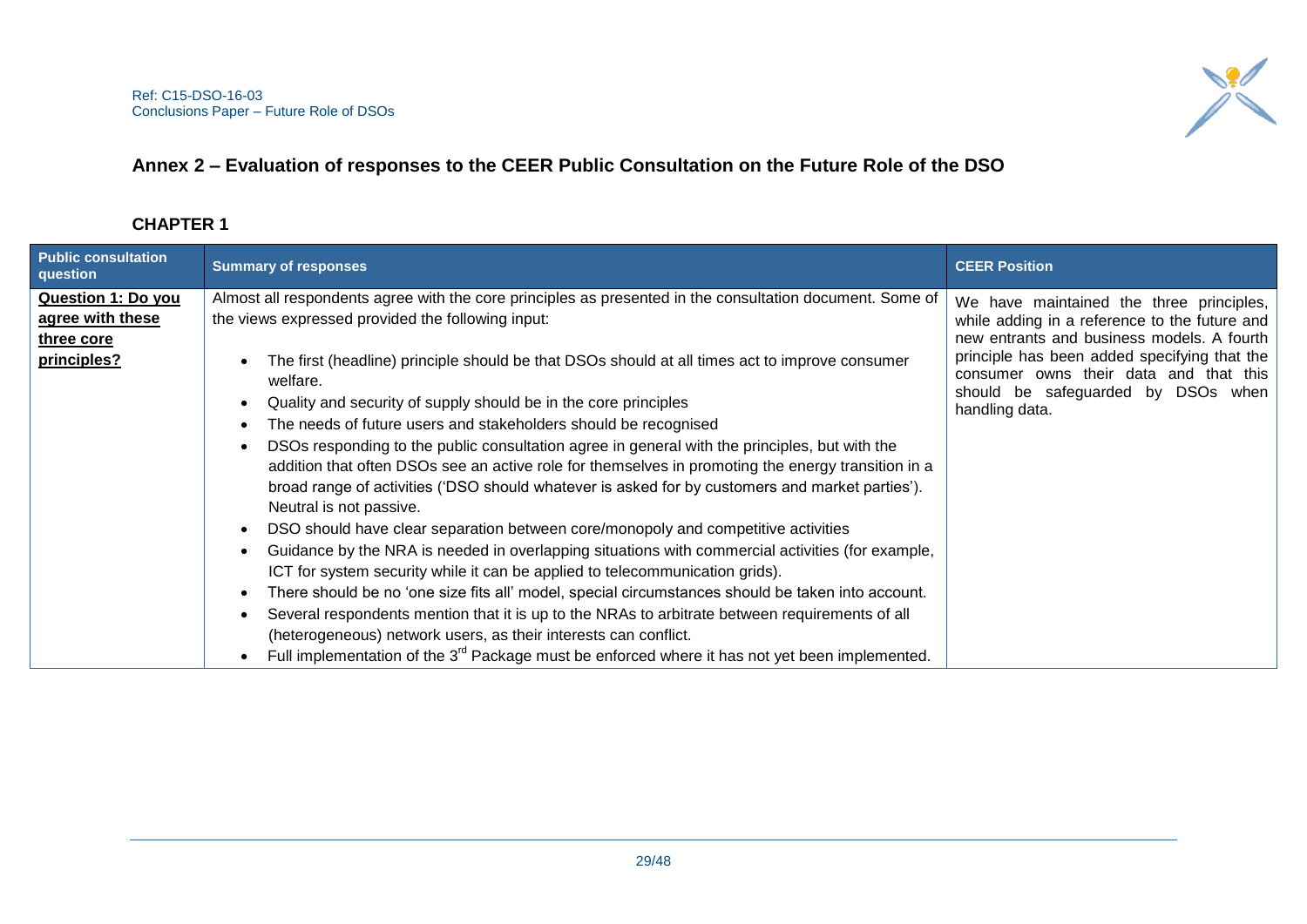

| <b>Question 2: What</b>     | There is wide agreement among respondents that there is a need for the emerging role of the DSO and            | We agree that DSOs will need to adapt to the |
|-----------------------------|----------------------------------------------------------------------------------------------------------------|----------------------------------------------|
| <b>Challenges would</b>     | of other players in the energy system to be clearly established and defined by regulators.                     | needs<br>of<br>different stakeholders.<br>We |
| new forms of                | The majority of DSOs responding to this question felt that these were the main challenges:                     | recognise this in the principles. They must  |
| stakeholders (e.g.          |                                                                                                                | find the most effective and efficient way of |
| community or                | <b>Increase in stakeholder pluralism</b> $-$ This is both with respect to typology and size.                   | doing this. We do not believe that this will |
| municipal energy            |                                                                                                                | necessarily lead to increased costs.         |
| schemes and                 | Increase in information exchange - The level of information being shared will increase and this                |                                              |
| <b>ESCOs) bring to</b>      | increases operational costs.                                                                                   |                                              |
| <b>DSOs and to existing</b> |                                                                                                                |                                              |
| approaches?                 | <b>Conflicting targets</b> – Respondents indicated the need for transparent rules in case of conflicting       |                                              |
|                             | targets (e.g. between two different municipalities).                                                           |                                              |
|                             |                                                                                                                |                                              |
|                             | <b>New Players</b> – New players mean new contracts, products, services and technologies                       |                                              |
|                             |                                                                                                                |                                              |
|                             | The majority of suppliers who responded to this question indicated that neutrality would be a key              |                                              |
|                             | challenge for DSOs.                                                                                            |                                              |
|                             |                                                                                                                |                                              |
|                             | The majority of other respondents indicated that the role of the DSO was moving towards that of an active      |                                              |
|                             | grid manager and facilitator. The majority indicated that the range of new activities required of DSOs -       |                                              |
|                             |                                                                                                                |                                              |
|                             | smart metering, intense data handling, DSR, active grid management and storage, EV infrastructure and          |                                              |
|                             | energy efficiency - would bring the challenges of reconciling market-based demand side management              |                                              |
|                             | with grid security and constraints, and addressing investment needs to satisfy the information needs of        |                                              |
|                             | existing and new actors.                                                                                       |                                              |
| <b>Question 3: Do you</b>   | There is a general agreement among respondents with the proposed logical framework and with the                | We have retained the framework but, in light |
| agree with the              | principle that "not one size fits all". The national and local situation should help determine what activities | of the comments, we have made some           |
| proposed logical            | are allowed for DSOs.                                                                                          | adjustments to make it more consistent.      |
| framework? Are              |                                                                                                                |                                              |
| there other important       | The main concern expressed by respondents who do not agree with the proposed framework concern,                | For example, we do not agree that DSOs       |
| questions which             | among others, the definition of "new activity". Furthermore, the majority of suppliers who have provided       | should be allowed automatically to carry out |
| should be included          | an answer to this question highlighted the fact that when there is a need to kick-start a market, priority     | additional activities in the absence of      |
| in the framework?           |                                                                                                                |                                              |
|                             | should be given to market players. Only when they decline, a DSO should be allowed to perform the              | competition - each case<br>should be         |
|                             | activity. In the absence of competition, the DSO should be allowed automatically to carry out the activity;    | considered in the context of our framework.  |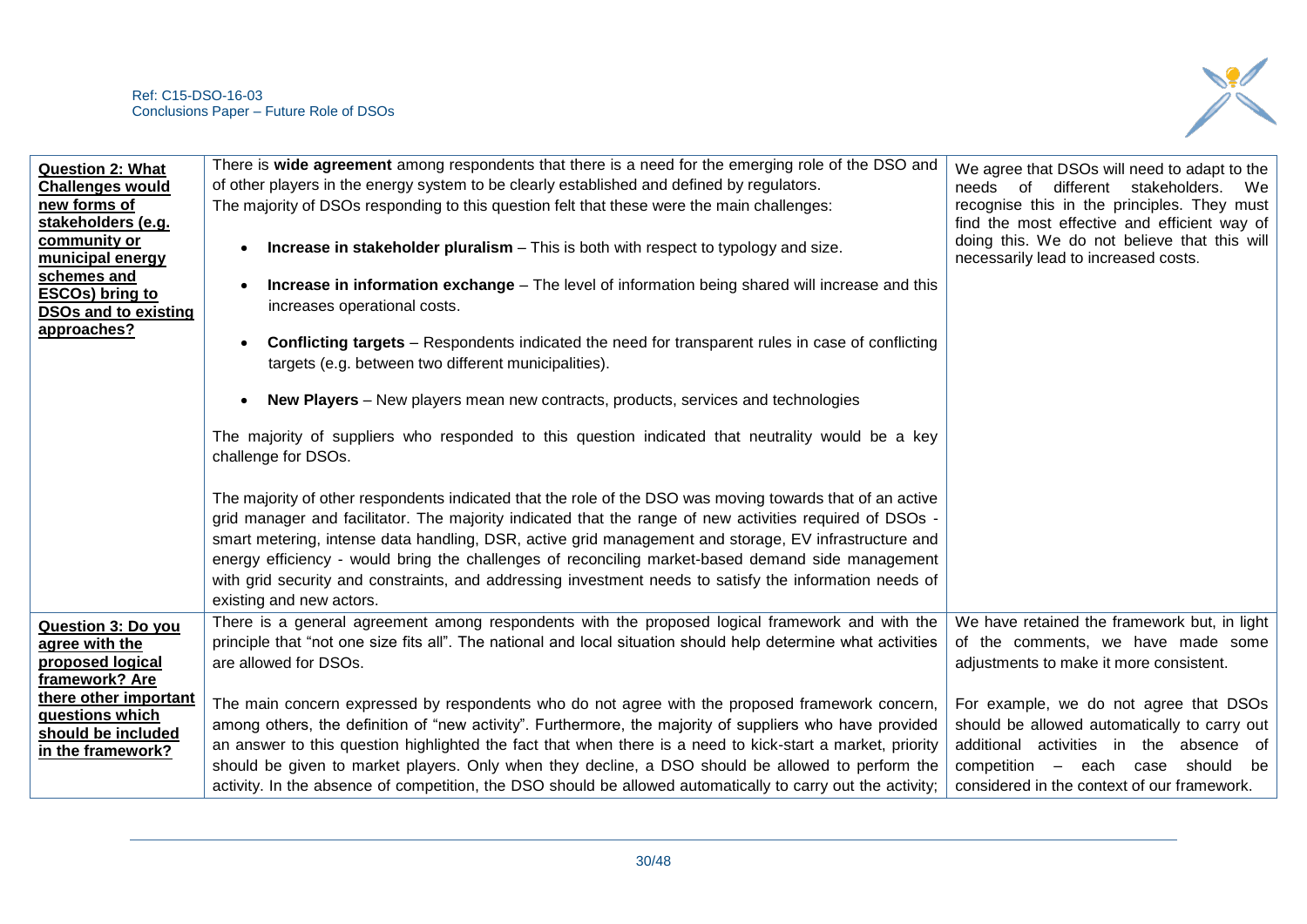

|                                             | other market players would be possible as well.                                                            |                                               |
|---------------------------------------------|------------------------------------------------------------------------------------------------------------|-----------------------------------------------|
|                                             |                                                                                                            | We also consider the framework to be          |
|                                             | Respondents also noted that the framework proposed three possible "outcomes" (core, grey areas, not        | applicable through time, according to the     |
|                                             | allowed) but had five categories. Responses also stated that it was unclear whether the application of the | evolution of normative and technological      |
|                                             | logical framework allows for the re-evaluation of activities through time.                                 | changes.                                      |
| <b>Question 4: Do you</b>                   | Views were split relatively evenly between agree and disagree for the proposed assessment of activities.   | We note the different views expressed. There  |
| agree with the                              | Some of the specific points raised were:                                                                   | will inevitably be some disagreement about    |
| proposed                                    | A) Existing and evolving core activities                                                                   | which different services are in which         |
| assessment of                               | Some stakeholders felt Annex 4 (DSO activities) should be intended as a non-exhaustive list,               | category, particularly from DSOs. We have     |
| activities and are                          | because further activities could develop in the future. Hence, what is important is to set out the         | adjusted the framework to try to make the     |
| there any additional<br>grey areas for DSOs | principles at this point.                                                                                  | position clearer, while maintaining our       |
| other than those                            | Some additional activities should be added to the core activities, including: compliance checks of         | position on<br>issues<br>such as<br>data      |
| considered?                                 | generators (according to RfG Network Code); and Voltage control and reactive power                         | management.                                   |
|                                             | management as an activity.                                                                                 |                                               |
|                                             | System security - Some DSOs highlighted that future users will help the DSO in this regard,                | Overall, we consider that our framework       |
|                                             | particularly voltage regulation. Some TSOs maintain the division of responsibility between TSO             | allows sufficient discretion for NRAs to make |
|                                             | and DSO on system security to be clarified.                                                                | decisions based on the context in their       |
|                                             | Technical data management - Many stakeholders underline the overlap of responsibilities with               | country.                                      |
|                                             | C4 "Activities for commercial data handling" – Some suggestions that a more clear cut                      |                                               |
|                                             | differences is required.                                                                                   |                                               |
|                                             | B) Activities where DSOs should not be involved                                                            |                                               |
|                                             | Exception to the disallowance of contracting local temporary generation for the sake of continuity         |                                               |
|                                             | of supply – Some DSOs and Industry participants consider this activity as core to DSOs.                    |                                               |
|                                             | Exception to the disallowance of supplying energy being the supplier of last resort - Many DSOs            |                                               |
|                                             | and some energy industry respondents consider this outside of the DSOs activities, and is an               |                                               |
|                                             | activity for market operators.                                                                             |                                               |
|                                             | C) Activities related to retail liberalisation                                                             |                                               |
|                                             | Relationship with retail suppliers - DSOs confirm that this is a core activity.                            |                                               |
|                                             | Final customers for revenue protection – DSOs consider this is more appropriate as a core                  |                                               |
|                                             | activity today, and there isn't much potential for competition.                                            |                                               |
|                                             | Commercial data handling - Some respondents retain that this activity is unclear and has overlap           |                                               |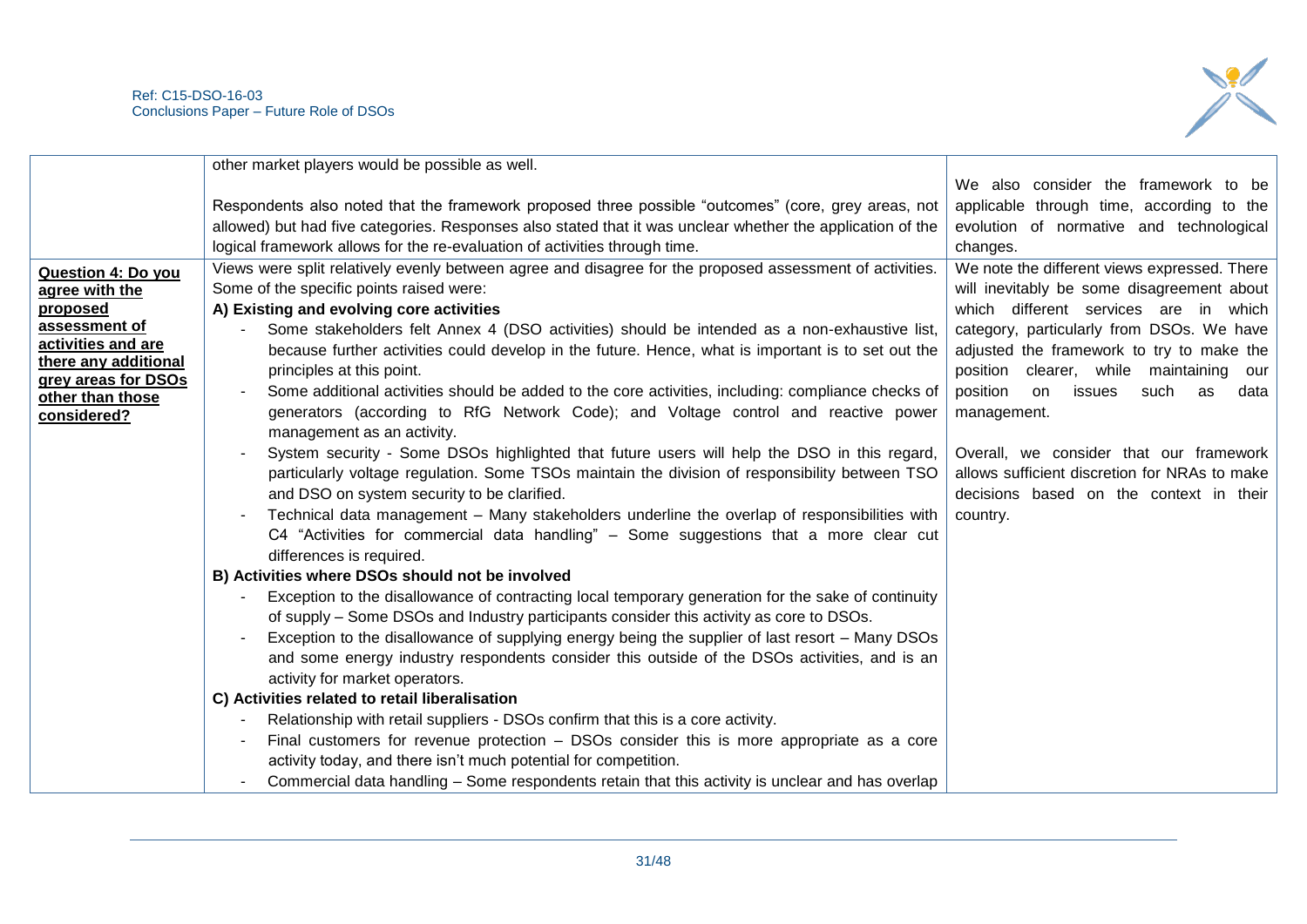

| with the technical data handling.<br>D) Activities related to renewables penetration and new flexibility needs |  |
|----------------------------------------------------------------------------------------------------------------|--|
|                                                                                                                |  |
|                                                                                                                |  |
| Local dispatch for local resources - Some respondents suggest that this activity should be                     |  |
| allowed in all cases, and that it should be a core activity. Some TSOs supported the need for                  |  |
| appropriate separation of DSOs where they have responsibility for dispatching generation.                      |  |
| Energy storage – Some stakeholders note the overlap with this and the "beyond the meter                        |  |
| activities" under category G. There were mixed responses, with some DSOs highlighting that                     |  |
| DSO ownership and operation of storage should be an option.                                                    |  |
| E) Activities related to infrastructure provision of electric/gas vehicles                                     |  |
| DSOs, aggregators and other stakeholders maintain that DSOs should cooperate on a non-                         |  |
| discriminatory basis.                                                                                          |  |
| DSOs think they could act as kick-starter, in some countries, to help reaching EV targets and                  |  |
| solve the lack of market initiative.                                                                           |  |
| F) Ownership & management of meter                                                                             |  |
| Some stakeholders highlight that the activities should be related to metering system (included                 |  |
| central system, communication), not only on metering devices.                                                  |  |
| G) Activities reaching beyond-the-meter                                                                        |  |
| Some aggregators, retailers, suppliers, TSOs and other stakeholders agree with CEER's view                     |  |
| (leaving to the market players).                                                                               |  |
| Some customer organisations suggest a guideline that DSOs should only engage in activities                     |  |
| beyond-the-meter where a convincing business case can be made that there is a consumer                         |  |
| benefit that no other party is placed to provide as efficiently.                                               |  |
| H) Other activities out of the electricity/gas supply chain                                                    |  |
| Offering services to telecom companies - Some DSOs suggest that other grey areas can be                        |  |
| added, such as rental of regulated assets (buildings, columns, corridors, optical networks, etc.).             |  |
| Some service providers underline the added value of combining infrastructure development in                    |  |
| different areas.                                                                                               |  |
| Regarding sharing of communication infrastructure, some operators added that it was of utmost                  |  |
| importance for the network operation to avoid unauthorised access of third parties and prevent                 |  |
| cyber-attacks.                                                                                                 |  |
| I) Data Handling                                                                                               |  |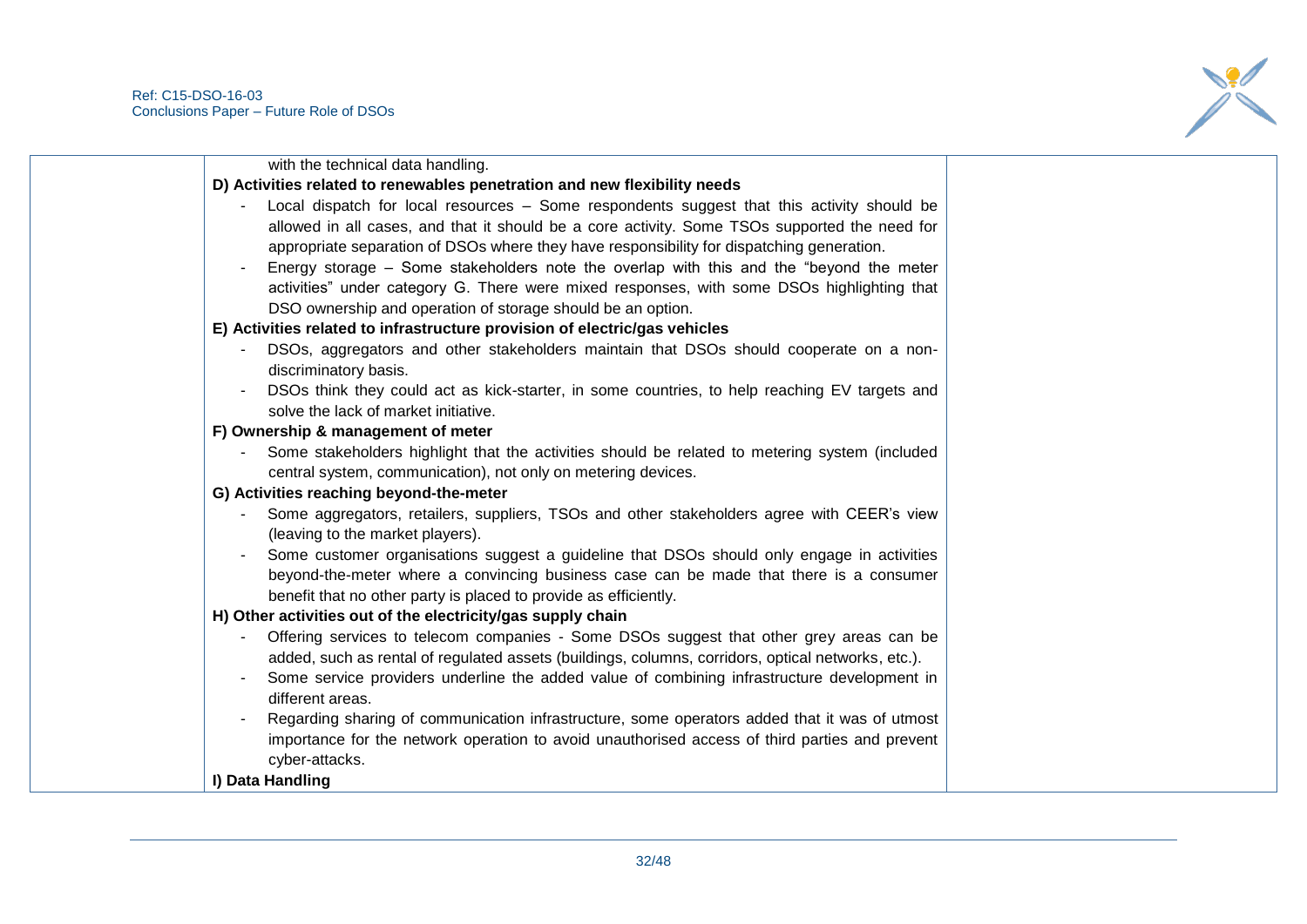

|                                               | Some DSOs think there should not be restrictions to use information from the smart meters                        |                                                |
|-----------------------------------------------|------------------------------------------------------------------------------------------------------------------|------------------------------------------------|
|                                               |                                                                                                                  |                                                |
| <b>Question 5: For</b>                        | Some local utilities retain the 3 core principles as a good reference for the behaviour framework of DSOs.       | See comments in Question 3 and Question 4      |
| activities falling in                         | Most stakeholders suggest applying the provisions of the 3 <sup>rd</sup> Package, and in particular the controls | (Framework and Activities).                    |
| category II and III,                          | already in place to set the right regulatory conditions to ensure that activities falling under categories II    |                                                |
| under which                                   | and III are carried out in a transparent and non-discriminatory way (acting as a neutral market facilitator).    |                                                |
| <u>regulatory</u>                             | Some stakeholders suggest considering DSOs as a pioneer to kick start the market; in this sense a                |                                                |
| conditions could                              | further condition could be the temporariness of the activity.                                                    |                                                |
| DSO intervention be<br>allowed?               |                                                                                                                  |                                                |
|                                               |                                                                                                                  |                                                |
| <b>Question 6: Do you</b>                     | From the responses, it is difficult to point out whether stakeholders clearly agree or disagree with the         | We will look at the potential for<br>further   |
| agree with the                                | CEER position on DSO access to data and data management, as respondents agreed with some aspects                 | standardisation of data. We remain of the      |
| assessment of DSO                             | and disagreed with others. There were a number of key themes in the responses:                                   | view that an independent data co-ordinator is  |
| <u>access to data and</u><br>data management? | Some DSOs noted that data management should be organised by one party and not one                                | the best approach to facilitating competition. |
|                                               | responsible for technical data and another one for commercial data.                                              |                                                |
|                                               | Most of the stakeholders remarked that DSOs should have access to metering data, and that                        |                                                |
|                                               | consumers should have to agree actively to the use of their data.                                                |                                                |
|                                               | All stakeholders agreed that a data hub should be a neutral body.                                                |                                                |
|                                               | For the management of data, some German DSOs recommended having standardised data                                |                                                |
|                                               | formats.                                                                                                         |                                                |

| <b>Question 7: Risks of</b>            | A strong majority of respondents disagreed with the question. General comments in the responses | We note the responses, many of which were      |
|----------------------------------------|-------------------------------------------------------------------------------------------------|------------------------------------------------|
| <b>DSOs participating</b>              | included:                                                                                       | DSOs or vertically integrated groups.          |
| in "grey areas": Do                    | Some DSOs and some local utilities highlight that robust regulatory monitoring and oversight by |                                                |
| you agree that the                     | NRAs can help.                                                                                  | We maintain our view that the $3^{rd}$ Package |
| risk of DSOs                           | Some think that DSOs should leave flexibility and DSR products to the market. DSOs should       | unbundling requirements should be seen as      |
| participating in some                  | safeguard these markets inter alia by running the "traffic-light-concept". DSOs could also be   | minimum<br>the<br>necessary<br>to<br>ensure    |
| of the 'grey areas'                    | customers of such flexibility products.                                                         | competitive markets develop.                   |
| (particularly)<br>flexibility and DSR) | Regulatory changes also increase the risk of a lack of investments in a sector which requires   |                                                |
| decreases the more                     | substantial investment in order to meet the decarbonisation targets.                            | We also consider that for the future it is     |
| separated a DSO's                      |                                                                                                 | necessary to include more DSOs into the        |
| operational activities                 |                                                                                                 | legal and management unbundling regime         |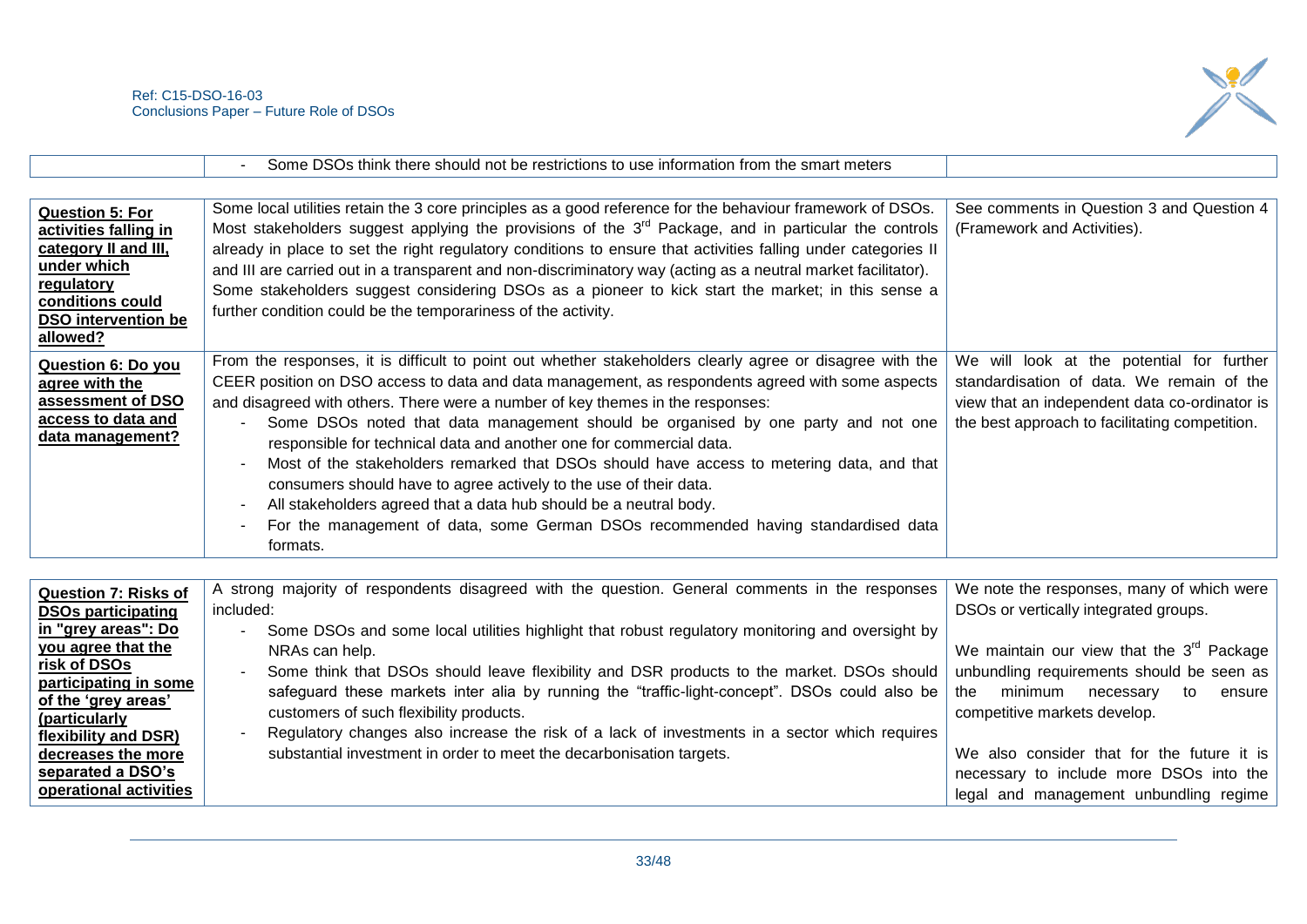

| are from other<br>competitive activities<br>carried out by other<br>companies within<br>the same vertically<br>integrated group? |                                                                                                                                                                                                                                                                                                                                                                                                                                                                                                                                                                                                                                                                                                                                                                                                                                                                                                                                                                                                                                                                                                                                                                                                  | (Art. 26 para. 1-3 EC 2009/72 and /73) to get<br>a high common standard of independence<br>from VIUs in operating the distribution<br>network.                                                                 |
|----------------------------------------------------------------------------------------------------------------------------------|--------------------------------------------------------------------------------------------------------------------------------------------------------------------------------------------------------------------------------------------------------------------------------------------------------------------------------------------------------------------------------------------------------------------------------------------------------------------------------------------------------------------------------------------------------------------------------------------------------------------------------------------------------------------------------------------------------------------------------------------------------------------------------------------------------------------------------------------------------------------------------------------------------------------------------------------------------------------------------------------------------------------------------------------------------------------------------------------------------------------------------------------------------------------------------------------------|----------------------------------------------------------------------------------------------------------------------------------------------------------------------------------------------------------------|
| <b>Question 8: Do you</b><br>agree with first<br>considerations on<br>the de-minimis<br>threshold?                               | The majority of responses agreed with the question in this case. Some themes from the responses were:<br>There isn't a common approach to the type of revision that should be done on the thresholds<br>Important to note that the Austrian responses stated the de-minimis threshold of 100,000<br>customers seems adequate. They represent almost 25% of answers that show their agreement<br>with this question.<br>Most respondents agree that a regulatory framework is needed to ensure that DSOs treat all<br>market actors in a non-discriminatory way. However, some of them argue that to achieve this<br>there is no need for stricter unbundling rules than those of the Second and Third Energy<br>Packages, if they are fully implemented.<br>According to some respondents, the de-minimis approach is not sufficient regarding flexibility<br>activities, as the role of some DSOs develop into an active grid manager. They state that<br>separation should also be enforced in between DSO's own activities.<br>One of the respondents points out that the current ruling could have the effect that larger<br>companies are splitting up, to fit under the de-minimis ruling. | We have retained the position in our<br>consultation document. We have, however,<br>adjusted our approach to the de minimis<br>threshold to reflect our overall thinking and to<br>allow for further analysis. |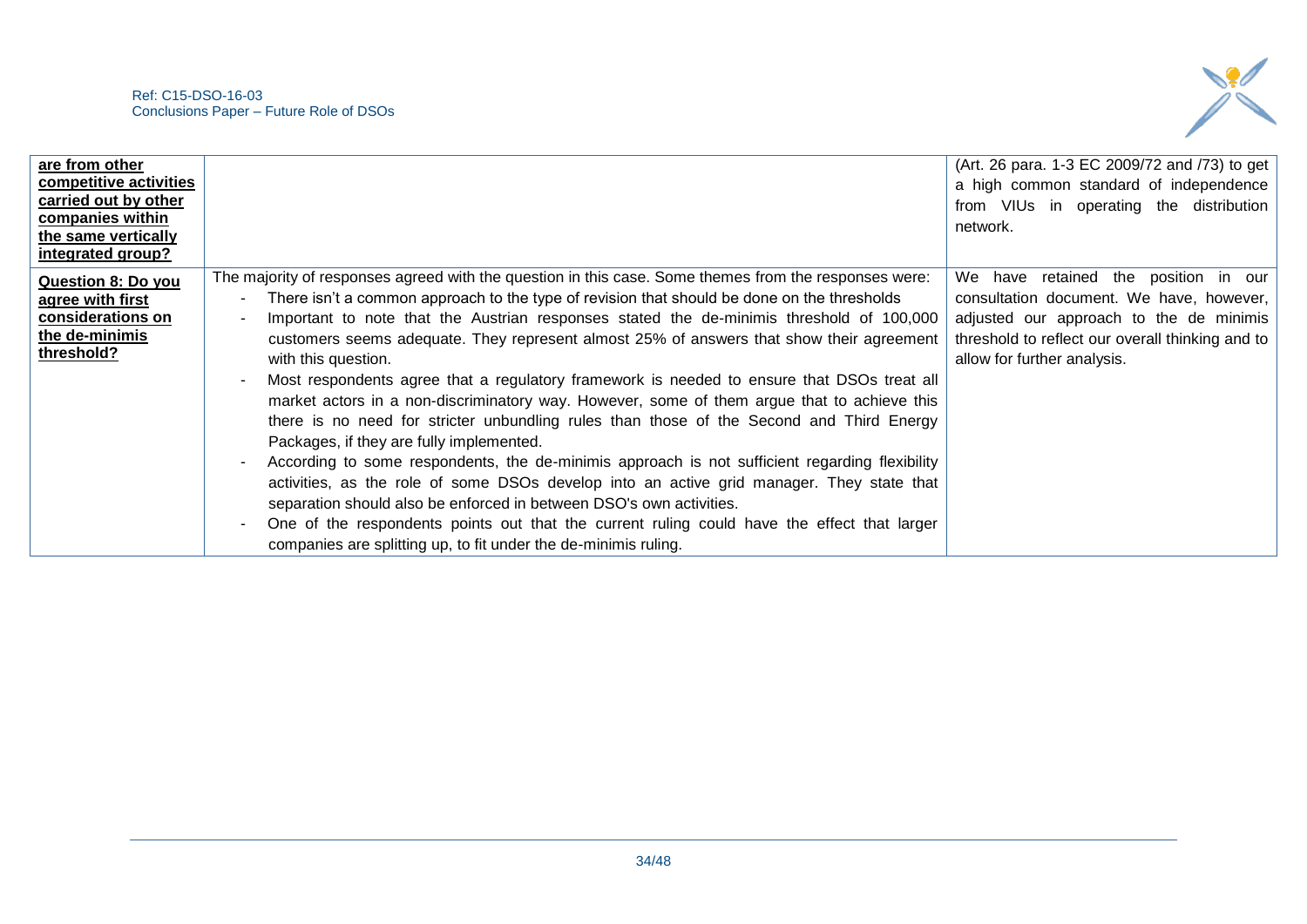

## **CHAPTER 2**

| <b>Public consultation</b><br>question                                                                                                                                                                                         | Summary of responses                                                                                                                                                                                                                                                                                                                                                                                                                                                                                                                                                                                                                                                                                                                                                                                                                                                                                                                                                                                                                                                                                                                                                                                                                                                                                      | <b>CEER Position</b>                                                                                                                                                                                                                                                                                                                                                                                                                                                                                                            |
|--------------------------------------------------------------------------------------------------------------------------------------------------------------------------------------------------------------------------------|-----------------------------------------------------------------------------------------------------------------------------------------------------------------------------------------------------------------------------------------------------------------------------------------------------------------------------------------------------------------------------------------------------------------------------------------------------------------------------------------------------------------------------------------------------------------------------------------------------------------------------------------------------------------------------------------------------------------------------------------------------------------------------------------------------------------------------------------------------------------------------------------------------------------------------------------------------------------------------------------------------------------------------------------------------------------------------------------------------------------------------------------------------------------------------------------------------------------------------------------------------------------------------------------------------------|---------------------------------------------------------------------------------------------------------------------------------------------------------------------------------------------------------------------------------------------------------------------------------------------------------------------------------------------------------------------------------------------------------------------------------------------------------------------------------------------------------------------------------|
| Question 9a: Do you<br>consider all the<br>activities and topics<br>described in this<br><b>Chapter 2 as relevant</b><br>to further defining a<br>regulatory framework<br>for DSO-TSO<br>relationship and<br>responsibilities? | A strong majority agreed with the question.<br>Many respondents stated that regulation of DSO/TSO relationships is best achieved by national<br>regulation, and stated that EU regulation should focus on cross border issues only.<br>Many respondents also stated that regulatory intervention should not be developed until the new<br>EU network codes are implemented and analysed in terms of their effectiveness.<br>Network operators (regardless of whether they are TSOs or DSOs) should coordinate with each<br>other only where their grids are directly coupled. A framework respecting this principle needs to<br>focus on directly-coupled network operators whether DSO /DSO or TSO/DSO<br>Services, Coordination, and Optimisation as described in 2.1 need further consideration with<br>predicted large scale integration of RES, V2G, static storage, etc. where TSO/DSO/DSO<br>interactions could become potentially critical.<br>Many respondents noted that the area of congestion management and balancing is complex and<br>incentives and regulation needs to reflect whole system cost, and take account of societal<br>benefit.<br>TSOs and representative organisations are strongly opposed to greater DSO activity in<br>balancing and congestion management at DSO level. | We note these comments. We recognise that<br>the right balance needs to be struck between<br>action at European and national level. However,<br>we also see great benefit in working together at<br>European level to discuss and agree on<br>potential solutions to common issues. Decisions<br>on which activities fall to the DSO or TSO<br>should in or view be based on which entity is<br>best placed to make that decision and on<br>ensuring that there are common principles and<br>a greater exchange of information. |
| <b>Question 9 b: Are</b><br>any activities or<br>topics missing in the<br>DSO-TSO<br>relationship<br>discussion?                                                                                                               | The majority of respondents do not think there were any missing topics. Where there were suggested<br>topics that needed to be included, these were:<br>Much greater focus is needed on analysing and regulating the energy system as one system.<br>A whole system approach must incorporate the system users and give consideration to the<br>impact of their actions on the system.<br>Regulation should ensure that forecasting, network planning and development are undertaken<br>by both the DSO and TSO in a manner that is macro-economically optimal.<br>The model of a disaggregated supply chain can discourage the optimal whole system solutions<br>from being used.                                                                                                                                                                                                                                                                                                                                                                                                                                                                                                                                                                                                                        | We agree that there needs to be a focus on the<br>overall system and have included this in our<br>conclusions.                                                                                                                                                                                                                                                                                                                                                                                                                  |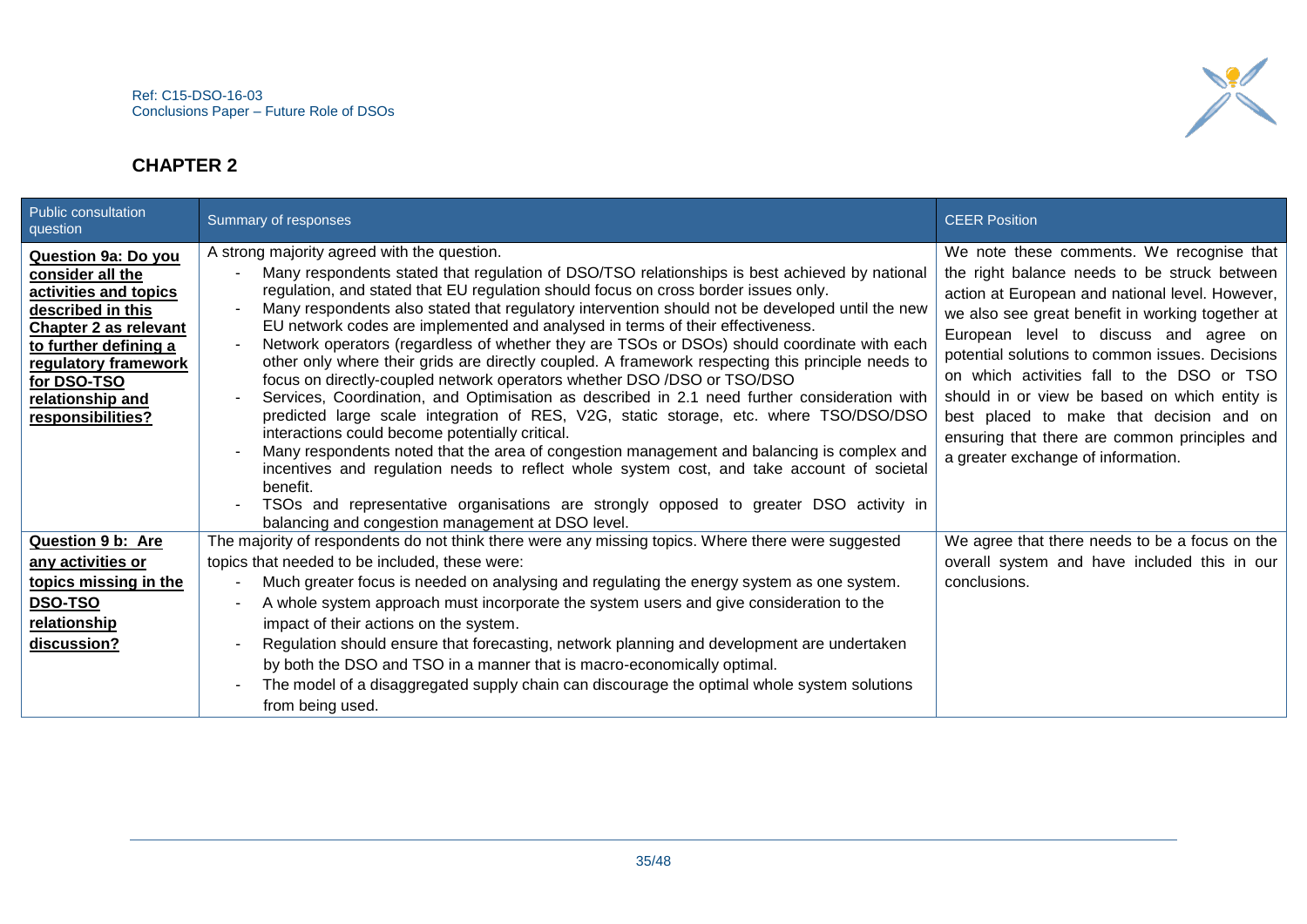

| Question 10: Do you                               | There was strong agreement from participants. Where there was disagreement, the few key themes        | We recognise that the position varies from         |
|---------------------------------------------------|-------------------------------------------------------------------------------------------------------|----------------------------------------------------|
| agree with the                                    | were:                                                                                                 | country to country, but we think the principles    |
| description of the                                | Some activities don't reflect the current situation in some European countries, e.g. DSOs are         | we provide can be applied to different situations. |
| activities and topics                             | already actively managing the grid in some places.                                                    |                                                    |
| in this Chapter? If                               | No one size fits all model exists, and that needs to be reflected.                                    |                                                    |
| not, what is your view                            | There is less need for real time data exchange between the DSO and TSO in the gas sector due          |                                                    |
| <u>on your specific</u><br>activity or topic that | to the fact there is more internal flexibility e.g. through the use of linepack.                      |                                                    |
| is relevant for the                               |                                                                                                       |                                                    |
| DSO-TSO                                           |                                                                                                       |                                                    |
| relationship?                                     |                                                                                                       |                                                    |
|                                                   |                                                                                                       |                                                    |
| Question 11: Do you                               | A slight majority of the responses stated that no further regulatory guidelines are required over and | We plan to carry out further analysis of the       |
| agree with the                                    | above the network codes. Key themes were:                                                             | issues and to publish our conclusions from a       |
| statement that further                            | There were many comments suggesting further refinements may be necessary in the future once           | regulatory perspective on the future DSO-TSO       |
| regulatory guidelines                             | the network codes are fully implemented.                                                              | relationship.                                      |
| may be required (in                               | Majority of DSO respondents disagreed and that additional regulation may be required and              |                                                    |
| addition to current                               | developed at a national level.                                                                        | We recognise that much of the consultation         |
| <b>Network Codes) and</b>                         | Consumer organisations consider the code not well suited for application to domestic customers,       | paper was focused on electricity issues and that   |
| if so, which                                      |                                                                                                       | greater focus on gas specific issues will need to  |
| regulatory guidelines                             | and that major re-thinking is required to protect households with generation.                         | be take place, and also possible advantages of     |
| do you consider                                   |                                                                                                       |                                                    |
| necessary?                                        |                                                                                                       | integrating the energy sources (electricity, gas   |
|                                                   |                                                                                                       | and heating).                                      |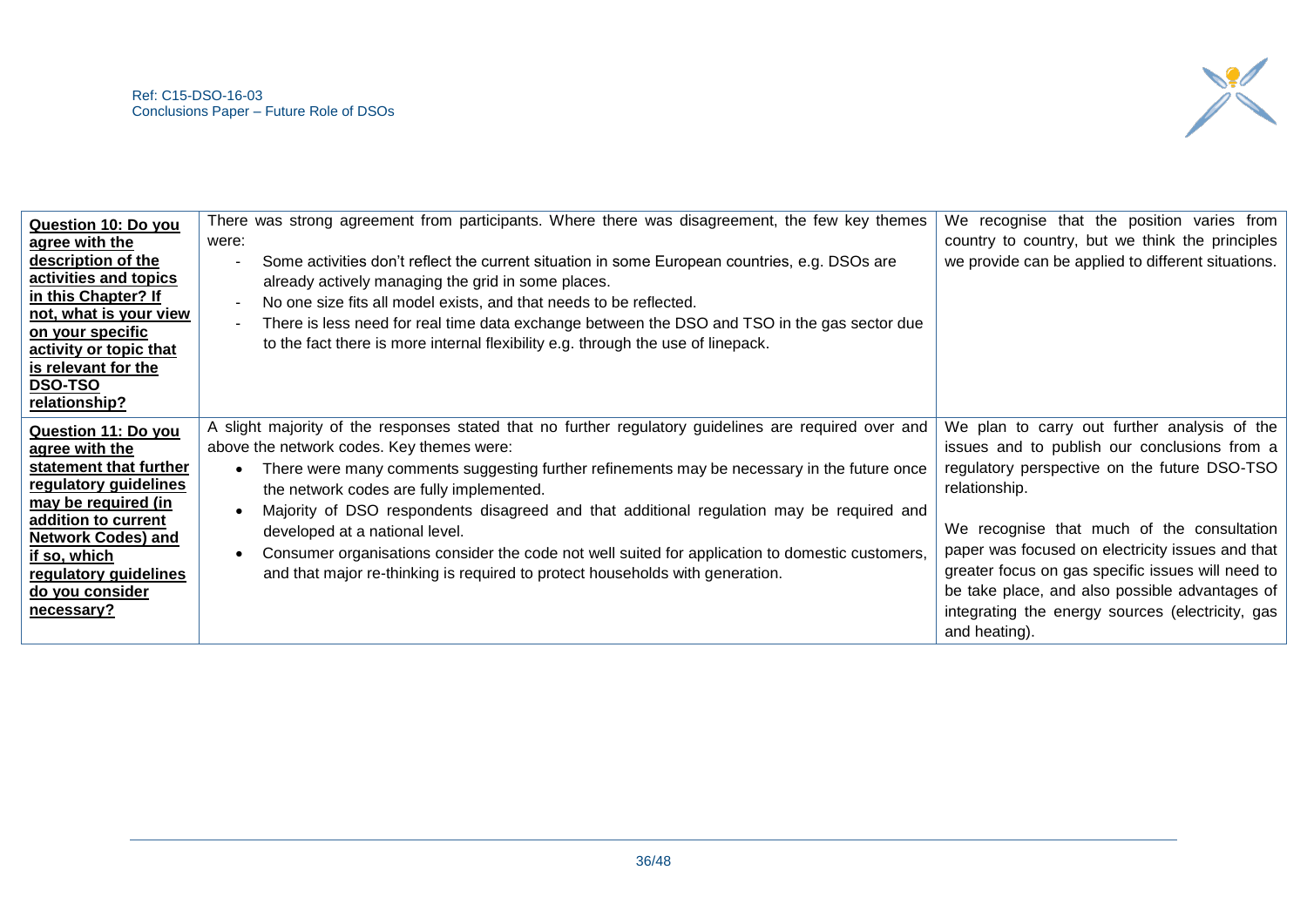

## **CHAPTER 3**

| Public consultation<br>question | Summary of responses                                                                          | <b>CEER Position</b>                                           |
|---------------------------------|-----------------------------------------------------------------------------------------------|----------------------------------------------------------------|
| Question 12 a: What, if         | Technological and Regulatory risks were the types of risks most often identified in           | We note the responses with interest. Our general aim as        |
| any, are the particular         | responses. In this case, technological risks are uncertainties on the investment viability. A | regulators is to minimise risk but not to eliminate it, taking |
| or incremental risks            | regulatory risk is the uncertainty of schemes or methodologies for unconventional             | into account the fact that risk is included in WACC            |
| attached to innovative          | investments.                                                                                  | formula and, if correctly determined, eventually produces      |
| and non-conventional            | Among the identified risks, the main aspects mentioned by the respondents are for             | increases in tariffs paid by customers.                        |
| investments? Do these           | regulatory risk:                                                                              |                                                                |
| warrant special                 | Rate of return (doesn't reflect the risk)                                                     | This means DSOs assuming a degree of risk and we               |
| recognition by NRAs?            | Micromanagement                                                                               | recognise that trials of genuinely innovative ideas can        |
|                                 | Inappropriate depreciation times                                                              | bring a higher degree of risk.                                 |
|                                 | Increase of % OPEX in the TOTEX                                                               |                                                                |
|                                 | In the case of technological risks, the main aspects referred are:                            | The natural monopoly regulation is focused on the              |
|                                 | Stranded costs                                                                                | asymmetric information issue. Therefore, it tries to           |
|                                 | Reliability (failure of unproven technology)                                                  | emulate a competitive environment where risk is natural.       |
|                                 | Life time of the asset                                                                        |                                                                |
|                                 |                                                                                               | Without any risk, and the due compensation for                 |
|                                 |                                                                                               | overtaking it, the incentive to the natural monopoly           |
|                                 |                                                                                               | company to better perform is reduced.                          |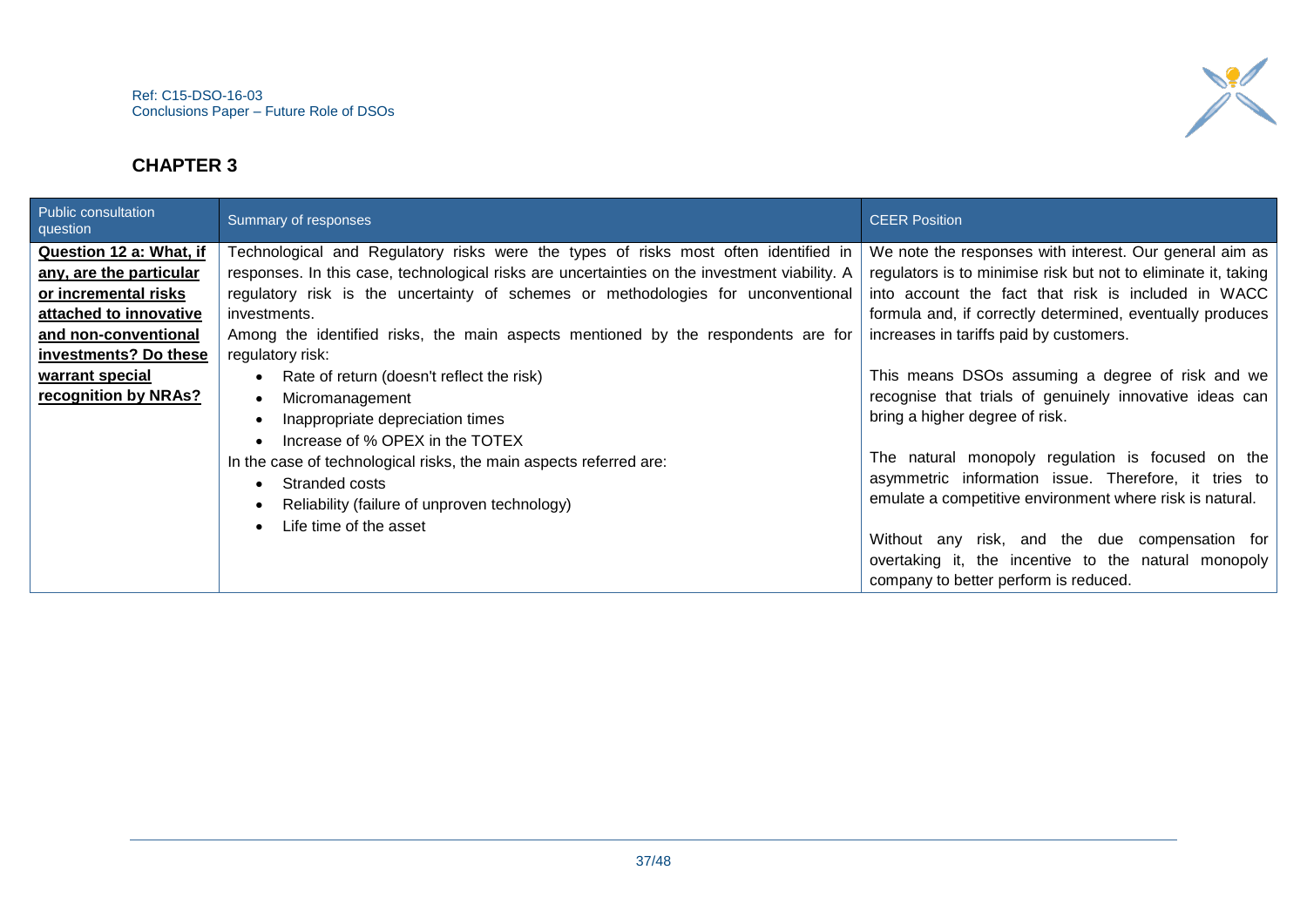

|                                                      | Technological risk                                                                                                |                                                                                                                                                                                  |                                |    |    |    |    |              |  |                                                                                                                 |
|------------------------------------------------------|-------------------------------------------------------------------------------------------------------------------|----------------------------------------------------------------------------------------------------------------------------------------------------------------------------------|--------------------------------|----|----|----|----|--------------|--|-----------------------------------------------------------------------------------------------------------------|
|                                                      | Regulatory risk                                                                                                   |                                                                                                                                                                                  |                                |    |    |    |    |              |  |                                                                                                                 |
|                                                      |                                                                                                                   |                                                                                                                                                                                  |                                |    |    |    |    |              |  |                                                                                                                 |
|                                                      | Other risks                                                                                                       |                                                                                                                                                                                  |                                |    |    |    |    |              |  |                                                                                                                 |
|                                                      |                                                                                                                   |                                                                                                                                                                                  |                                |    |    |    |    |              |  |                                                                                                                 |
|                                                      | Customer non-acceptance/dissatisfaction                                                                           |                                                                                                                                                                                  |                                |    |    |    |    |              |  |                                                                                                                 |
|                                                      |                                                                                                                   |                                                                                                                                                                                  |                                |    |    |    |    |              |  |                                                                                                                 |
|                                                      |                                                                                                                   |                                                                                                                                                                                  | 10                             | 20 | 30 | 40 | 50 | 60           |  |                                                                                                                 |
|                                                      |                                                                                                                   |                                                                                                                                                                                  | Figure 1 - Main risks reported |    |    |    |    |              |  |                                                                                                                 |
|                                                      |                                                                                                                   |                                                                                                                                                                                  |                                |    |    |    |    |              |  |                                                                                                                 |
| Question 12 b: to                                    |                                                                                                                   |                                                                                                                                                                                  |                                |    |    |    |    |              |  | We note the responses.                                                                                          |
| which extent, if any, is                             | The majority of responses stated that incremental risks are mostly borne by DSOs. Only                            |                                                                                                                                                                                  |                                |    |    |    |    |              |  |                                                                                                                 |
| this incremental risk                                | one DSO stated that incremental risk was not borne by DSO. Consumer organisations                                 |                                                                                                                                                                                  |                                |    |    |    |    |              |  | However, it has to be highlighted that the majority of                                                          |
| borne by DSOs?                                       | emphasised that in the end risk may be mostly born by consumers (see answers to<br>question 12a)                  |                                                                                                                                                                                  |                                |    |    |    |    |              |  | answers have been provided by DSOs and other utilities.                                                         |
|                                                      |                                                                                                                   |                                                                                                                                                                                  |                                |    |    |    |    |              |  |                                                                                                                 |
| <b>Question 13 a: Does</b>                           | The majority of answers clearly answered yes - that the conventional focus discourages<br>smart grid investments, |                                                                                                                                                                                  |                                |    |    |    |    |              |  | We recognise the potential disincentive to pursuing<br>flexibility or smart solutions instead of infrastructure |
| <b>NRAs' conventional</b><br>focus on rate of return |                                                                                                                   |                                                                                                                                                                                  |                                |    |    |    |    |              |  | investment and<br>include some proposals<br>in our                                                              |
| regulation on capital                                |                                                                                                                   | DSOs considered that what differentiates those investments from the conventional is<br>mainly the short term period of life expectancy, the higher OPEX, the lower impact on the |                                |    |    |    |    | conclusions. |  |                                                                                                                 |
| expenditure, and in                                  | RAB increase. Therefore the main reasons that justify a view that the conventional                                |                                                                                                                                                                                  |                                |    |    |    |    |              |  |                                                                                                                 |
| some cases limited<br>pass through of OPEX,          | regulatory approach discourages smart grid investments are:                                                       |                                                                                                                                                                                  |                                |    |    |    |    |              |  |                                                                                                                 |
| have the effect of                                   |                                                                                                                   |                                                                                                                                                                                  |                                |    |    |    |    |              |  |                                                                                                                 |
| discouraging certain                                 | Cost efficiency on OPEX.                                                                                          |                                                                                                                                                                                  |                                |    |    |    |    |              |  |                                                                                                                 |
| smart grid<br>investments?                           | Inadequacy between regulatory period and smart grid investment implementation                                     |                                                                                                                                                                                  |                                |    |    |    |    |              |  |                                                                                                                 |
|                                                      | phase.                                                                                                            |                                                                                                                                                                                  |                                |    |    |    |    |              |  |                                                                                                                 |
|                                                      | Too long depreciation period.                                                                                     |                                                                                                                                                                                  |                                |    |    |    |    |              |  |                                                                                                                 |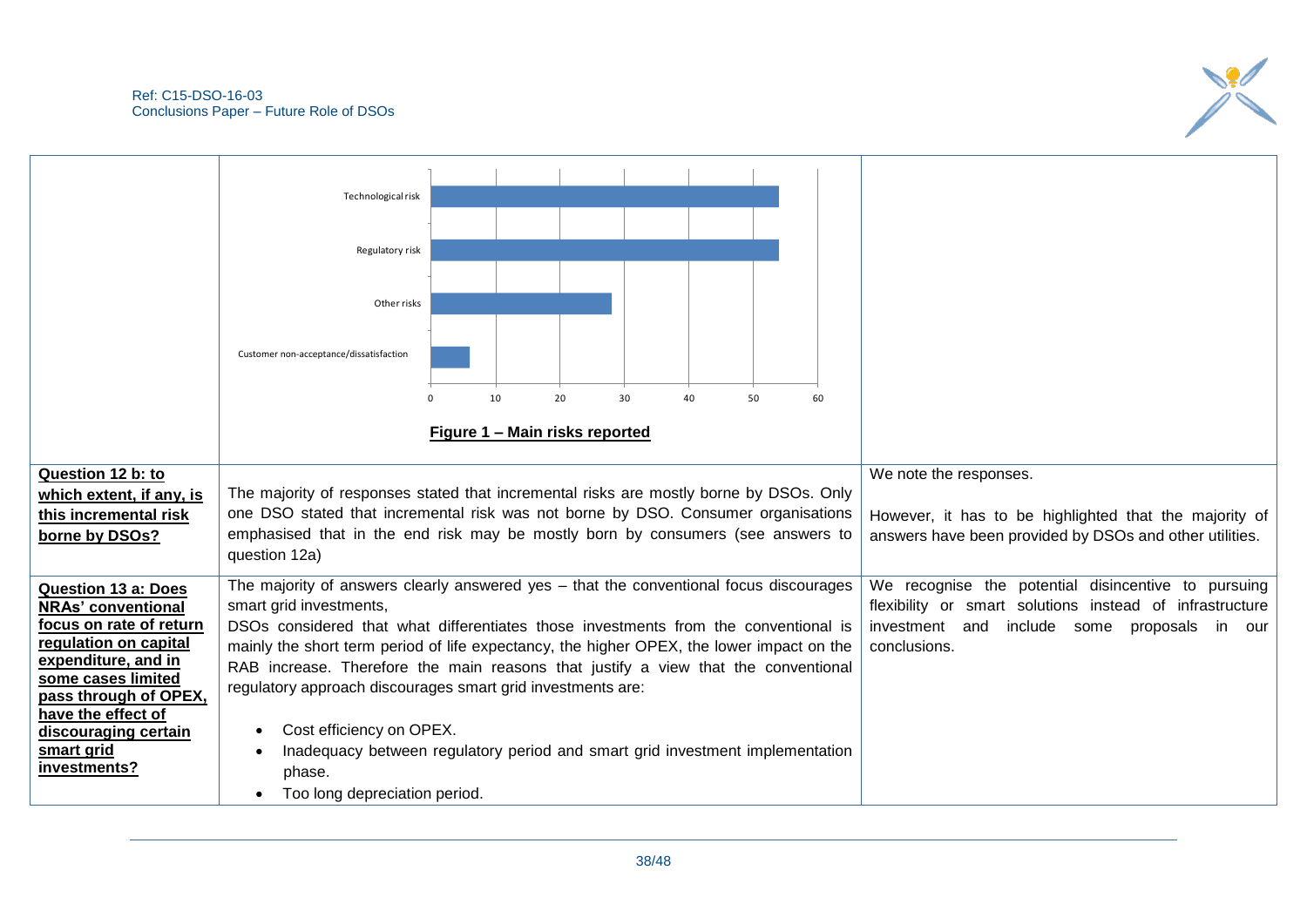

|                                                                                                        | Time lag between investment cost and its recovery through tariffs.<br>Positive externalities of the SG investment are not considered.                                                                                                                                                                                                                 |                                                                             |  |  |  |
|--------------------------------------------------------------------------------------------------------|-------------------------------------------------------------------------------------------------------------------------------------------------------------------------------------------------------------------------------------------------------------------------------------------------------------------------------------------------------|-----------------------------------------------------------------------------|--|--|--|
| <b>Question 13 b: What</b><br>alternative approaches<br>help incentivize DSOs<br>to adopt smart grids? | Respondents referred to several alternatives to incentivise DSOs to adopt smart grids,<br>and, typically, each respondent pointed more than one alternative. When looking for the<br>complete set of answers, none of the alternatives is clearly dominant, as shown in the<br>figure below. By decreasing order, the most referred alternatives are: | We note the wide range of potential solutions in<br>consultation responses. |  |  |  |
|                                                                                                        | Increase the rate of return for smart grid assets, to mitigate the higher risk<br>involved;<br>Shorter depreciation period, due to the type of equipment used in the smart grids;<br>Introduce funds or incentives to promote the development of innovation in the<br>distribution grids;<br>TOTEX approach.                                          |                                                                             |  |  |  |
|                                                                                                        | The group "Others" include alternatives like benchmark for efficiency in smart grid<br>solutions, guarantee to recover smart grid investments in case of phase-out or sunk costs,<br>evaluate SG benefits in a societal perspective.                                                                                                                  |                                                                             |  |  |  |
|                                                                                                        | Answers to this question were very much dependent on the type of respondent. For<br>instance, the answer 'appropriate/higher rate of return' was most common amongst DSOs.                                                                                                                                                                            |                                                                             |  |  |  |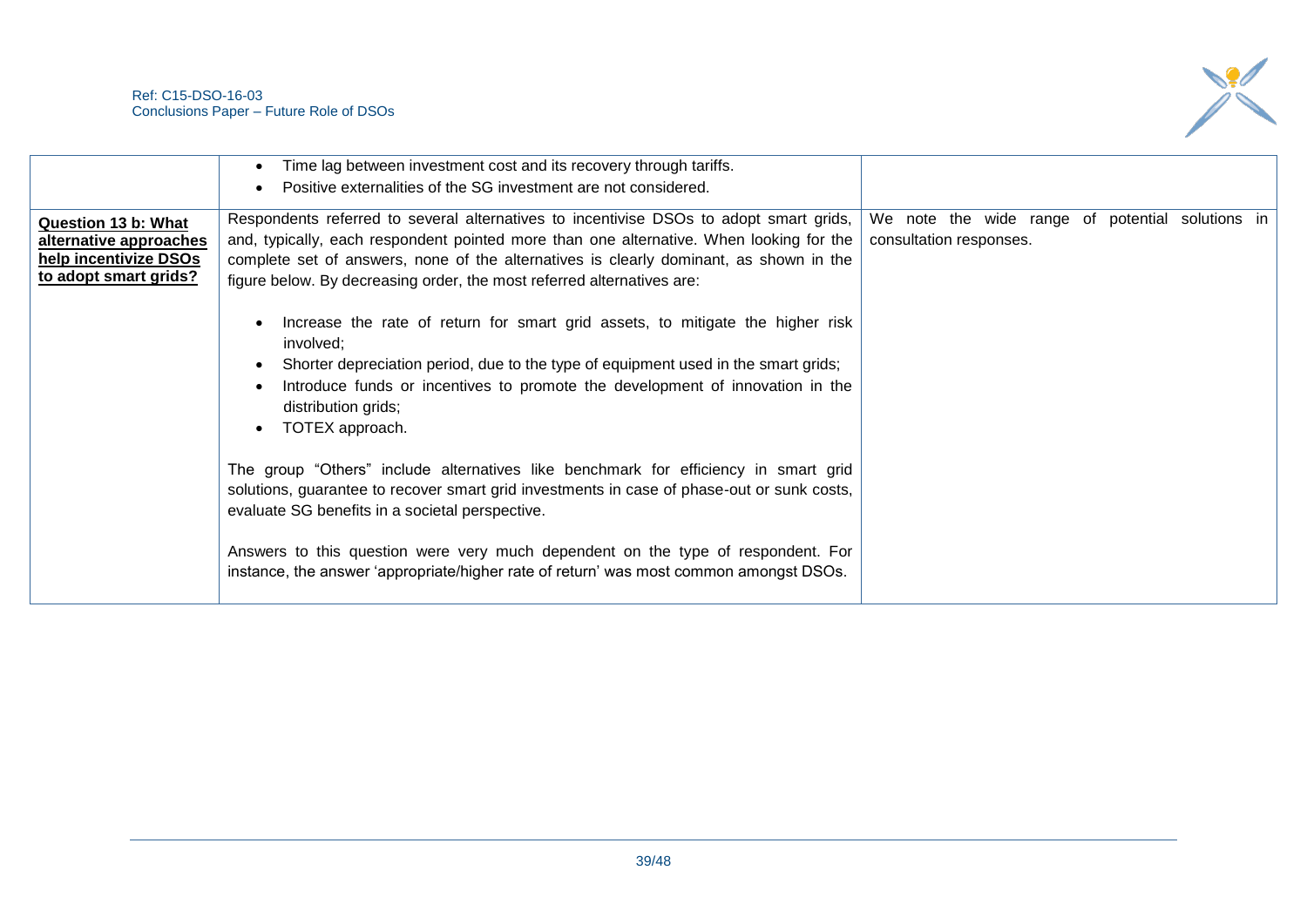

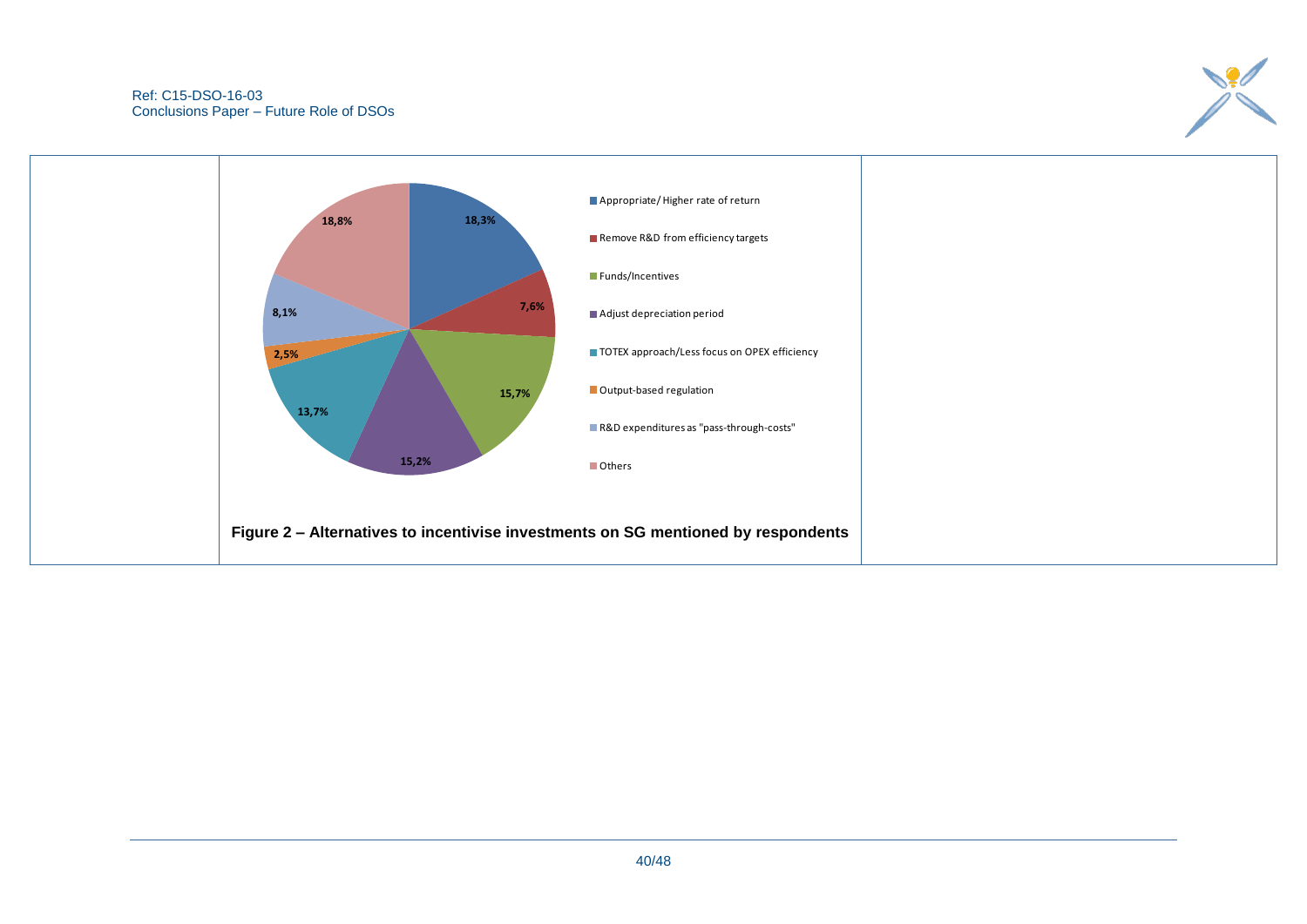

| <b>Question 14: CEER</b><br>would welcome views<br>from stakeholders on<br>the pros and cons of<br>output based<br>incentives. Please also<br>define for which<br>regulatory incentives<br>they might be<br>appropriate.<br>Question 15: Do you<br>agree that to allow<br>timely recovery of DSO<br>revenues, assumptions | Most stakeholders seem to agree that output-based incentives as a regulatory tool are<br>beneficial in general to customer satisfaction, competitive non-discriminating investments<br>and long term value for money if all aspects mentioned on p. 31 are taken into<br>consideration. Many are in favour of a combination of output and input based incentives.<br>There is contention about whether output-based incentives should be used for R&D and/or<br>innovation. There is a strong response from DSOs and DSO associations that output<br>based incentives are not appropriate to drive innovation (33 of 52 DSO respondents; 63%).<br>Some stakeholders claim though that output-based incentives would lead to innovation<br>given enough room for the company to maneuver.<br>A strong majority of respondents agree that assumptions should be updated within price<br>control periods. This agreement is across the stakeholder groups of DSO, TSO, suppliers<br>and others. This is because actual consumption is outside the control of DSOs. Whereas<br>consumer organisations and metering operators disagree, arguing that the consumers | We note the differing views on the merits of output-based<br>regulation, depending on the type of respondents. We<br>conclude that output-based regulation can nevertheless<br>deliver real benefits, if correctly designed. We recognise<br>however that there are alternative ways of achieving<br>these depending on the maturity of the sector and the<br>quality of the data available to define outputs/parameters.<br>We think that the way forward is to develop guidelines of<br>good practice on incentives schemes, which can for<br>instance include output-based mechanisms.<br>We note these differing responses. In our view, this is<br>about striking the right balance between certainty and<br>cash flow. |
|---------------------------------------------------------------------------------------------------------------------------------------------------------------------------------------------------------------------------------------------------------------------------------------------------------------------------|---------------------------------------------------------------------------------------------------------------------------------------------------------------------------------------------------------------------------------------------------------------------------------------------------------------------------------------------------------------------------------------------------------------------------------------------------------------------------------------------------------------------------------------------------------------------------------------------------------------------------------------------------------------------------------------------------------------------------------------------------------------------------------------------------------------------------------------------------------------------------------------------------------------------------------------------------------------------------------------------------------------------------------------------------------------------------------------------------------------------------------------------------------------|------------------------------------------------------------------------------------------------------------------------------------------------------------------------------------------------------------------------------------------------------------------------------------------------------------------------------------------------------------------------------------------------------------------------------------------------------------------------------------------------------------------------------------------------------------------------------------------------------------------------------------------------------------------------------------------------------------------------------|
| on consumption<br>patterns in tariff<br>models could be<br>updated within price<br>control periods?                                                                                                                                                                                                                       | have an interest in stable and predictable pricing.                                                                                                                                                                                                                                                                                                                                                                                                                                                                                                                                                                                                                                                                                                                                                                                                                                                                                                                                                                                                                                                                                                           |                                                                                                                                                                                                                                                                                                                                                                                                                                                                                                                                                                                                                                                                                                                              |
| <b>Question 16: How can</b><br>ToU network tariffs be<br>coordinated with<br>system energy prices?                                                                                                                                                                                                                        | The DSOs largely agree that a network ToU and system energy prices are two separate<br>economic signals. It is generally agreed that the first would be driven by local network<br>conditions, while the second would be driven by system-level supply and demand.<br>However, there is some disagreement as to the extent to which these signals can or<br>should be coordinated.<br>Very few of the responses directly address the question of how coordination could be<br>achieved.<br>DSO respondents were mixed in whether it was possible to coordinate tariffs. Some note                                                                                                                                                                                                                                                                                                                                                                                                                                                                                                                                                                             | We note the disagreement on the extent to which price<br>signals should be co-ordinated. We consider this supports<br>our conclusion of carrying out further analysis of different<br>options.                                                                                                                                                                                                                                                                                                                                                                                                                                                                                                                               |
|                                                                                                                                                                                                                                                                                                                           | that this coincidence of peaks would negate the need to coordinate the tariffs. Others                                                                                                                                                                                                                                                                                                                                                                                                                                                                                                                                                                                                                                                                                                                                                                                                                                                                                                                                                                                                                                                                        |                                                                                                                                                                                                                                                                                                                                                                                                                                                                                                                                                                                                                                                                                                                              |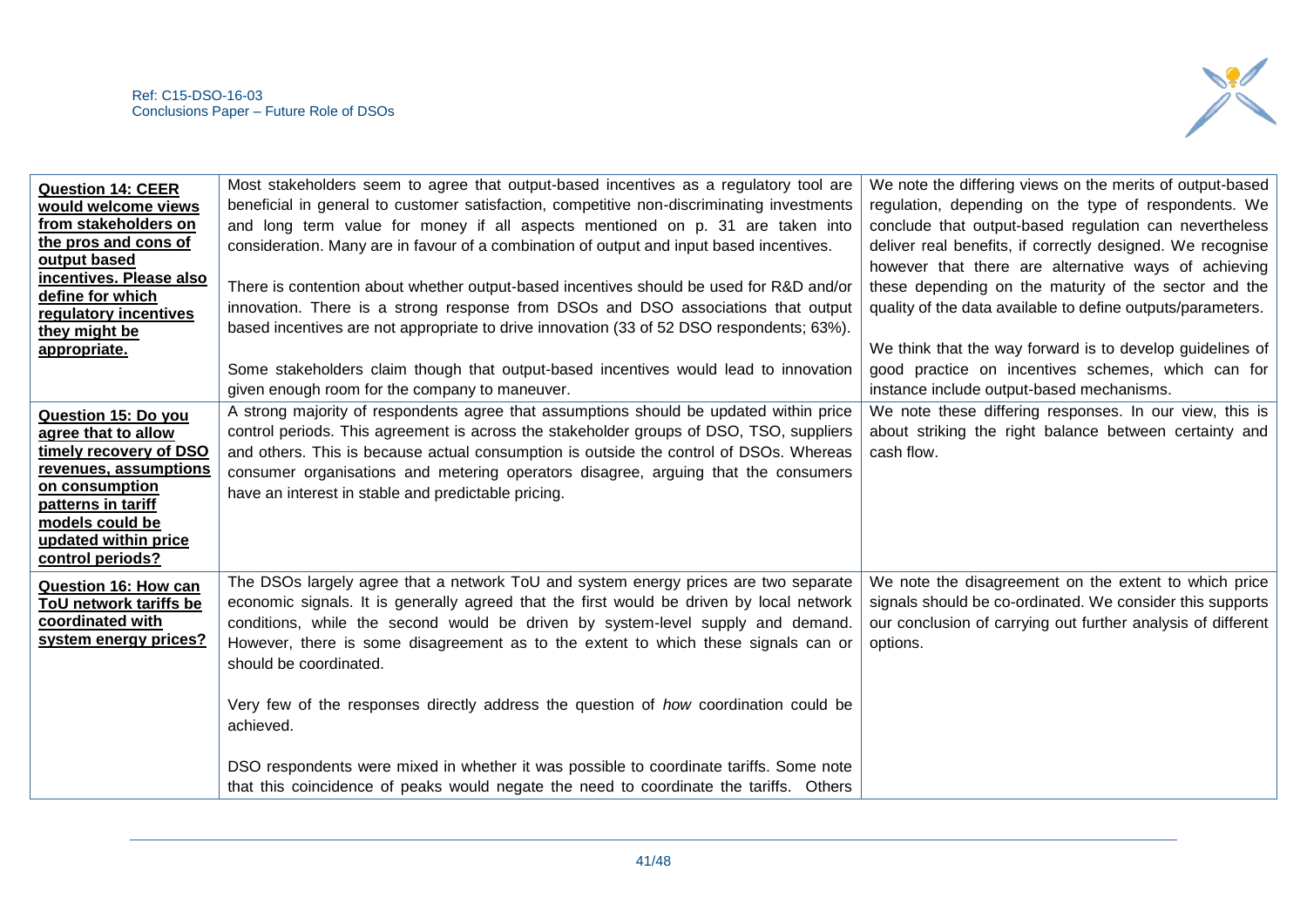

|                          | argue that there is limited coincidence between the two prices, and that they will<br>increasingly conflict with one another, making it harder to coordinate the two signals. |                                                              |
|--------------------------|-------------------------------------------------------------------------------------------------------------------------------------------------------------------------------|--------------------------------------------------------------|
|                          | One TSO and some customers highlight some risk related to too much complexity or<br>improper signals to the customer.                                                         |                                                              |
| <b>Question 17a: Are</b> | The majority of responses answered yes, there are circumstances under which suppliers                                                                                         | As we note above, we will consider these issues further.     |
| there circumstances      | should be required to pass through the distribution tariff signal directly to customers. Some                                                                                 | However, our current view is that we should avoid undue      |
| under which suppliers    | key themes from the responses were:                                                                                                                                           | intervention in retail markets, while ensuring that network  |
| should be required to    |                                                                                                                                                                               | tariffs do not serve as a disincentive to time of use retail |
| pass through the         | It is only appropriate if carried out in a transparent manner, via suppliers.                                                                                                 | tariffs.                                                     |
| distribution tariff      | In most cases, suppliers decide how much to pass through. And this doesn't                                                                                                    |                                                              |
| signal to customers?     | necessarily have to change. Suppliers retain that they should always be free to not                                                                                           |                                                              |
|                          | pass a network tariff through to customers.                                                                                                                                   |                                                              |
|                          | There are some potential advantages of this, with the management of local                                                                                                     |                                                              |
|                          | constraints for example.                                                                                                                                                      |                                                              |
|                          | A number of respondents strongly support requiring suppliers to pass through                                                                                                  |                                                              |
|                          | distribution price signals on the basis that transparent price signals to customers                                                                                           |                                                              |
|                          | are necessary for enabling peak demand reduction and avoiding network costs.                                                                                                  |                                                              |
|                          | Intervention in the retail market shouldn't happen unless necessary                                                                                                           |                                                              |
| Question 17b: If you     | The majority of respondents answered yes, there should be regulation. The majority of                                                                                         | We note these responses. Our view may depend on the          |
| answered yes to 17a,     | answers referred back to their previous answer in 17a.                                                                                                                        | extent to which there is a strong price signal in network    |
| should there be          | A number of the responses agree that where it is deemed that there are benefits to                                                                                            | tariffs and the nature of the retail market in each country. |
| regulation to ensure     | consumers of passing distribution price signals to customers, regulation may be                                                                                               | We will consider this further in our analysis of the extent  |
| that suppliers are       | required to ensure that suppliers do not socialise the signal.                                                                                                                | to which distribution network tariffs should change.         |
| required to pass         | Consumer organisations believed regulation should be non-discriminatory, while                                                                                                |                                                              |
| through the              | tariff should fairly reward customers whose usage supports network operation.                                                                                                 |                                                              |
| distribution price       | Other responses support regulation where transparency is promoted                                                                                                             |                                                              |
| signal to customers?     |                                                                                                                                                                               |                                                              |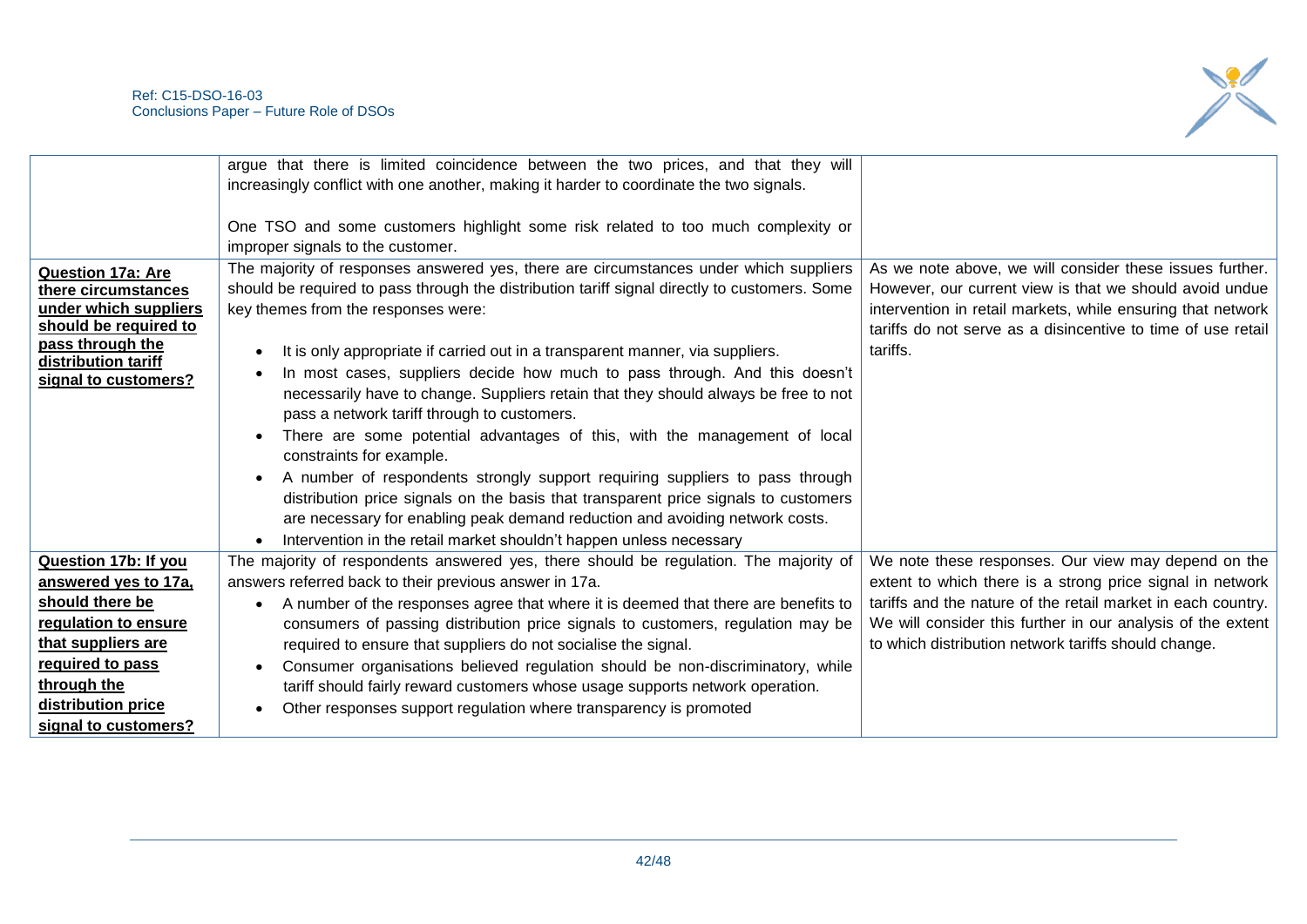

| <b>Question 18: Do you</b> | The majority of responses disagreed with the assessment.                                 | We understand that respondents found the table unclear.    |
|----------------------------|------------------------------------------------------------------------------------------|------------------------------------------------------------|
| agree with the above       |                                                                                          | This is a complex issue given the different roles and      |
| assessment (in Table       | In general, many DSOs thought that the table was too vague and restrictive. It was       | degrees of separation of DSOs in each country. We have     |
| 2) of different cases      | not understood what column two meant (additional and commercial DSR contract             | explained our position in a different way in our           |
| when DSOs or other         | DSO- consumer) as the DSO only uses DSR for grid purposes.                               | conclusions and hope that stakeholders will find this      |
| parties should have        | There was also some confusion over columns 3 and 4 (additional and commercial            | clearer.                                                   |
| contracts or               | DSR contract with customer via aggregator/supplier) which the DSOs argued                |                                                            |
| agreements with            | should be part of DSO core activities and classed as category 1.                         |                                                            |
| consumers and              | Some DSOs agreed with the table as it leaves as many options open as possible,           |                                                            |
| distributed                | however, they noted that the text in section 3.5 doesn't align with the table as the     |                                                            |
| generators?                | text makes a clearer distinction between new and existing customers.                     |                                                            |
|                            | Suppliers felt that DSOs should never directly contact the consumer as it could          |                                                            |
|                            | cause confusion and DSR is a competitive market where actors already offer these         |                                                            |
|                            | services. Suppliers also expressed concern about the level of neutrality of DSOs in      |                                                            |
|                            | some countries.                                                                          |                                                            |
|                            | Respondents from the energy industry argued that suppliers should be the only            |                                                            |
|                            | point of contact. Connection agreements between DSO and customer should only             |                                                            |
|                            | happen where there are technical issues or emergency issues or where there are           |                                                            |
|                            | only a small amount of specific customers.                                               |                                                            |
|                            | Other respondents have argued that they are not convinced that the role of the           |                                                            |
|                            | DSO as a data manager is in conflict with additional contracts between the DSO           |                                                            |
|                            | and consumer.                                                                            |                                                            |
|                            | Consumer organisations felt DSR for domestic customers shouldn't be a core role          |                                                            |
|                            | of the DSO.                                                                              |                                                            |
|                            |                                                                                          |                                                            |
| <b>Question 19: Which</b>  | Responses to this question were varied, as it is an open question. Some main suggestions | We note the range of responses. Our conclusions include    |
| type of regulatory         | raised were:                                                                             | a range of regulatory options for dealing with different   |
| controls should be         |                                                                                          | scenarios and regulators will consider issues against this |
| adopted by NRAs for        | DSOs want regulations to be very light as the consumer is free to decide whether         | framework.                                                 |
| DSOs, in cases of          | or not to enter into a contractual arrangement. As the market is just developing, it     |                                                            |
| contractual                | is better to have a wait and see approach and avoid over regulation which could          |                                                            |
| arrangements falling       | stifle innovation.                                                                       |                                                            |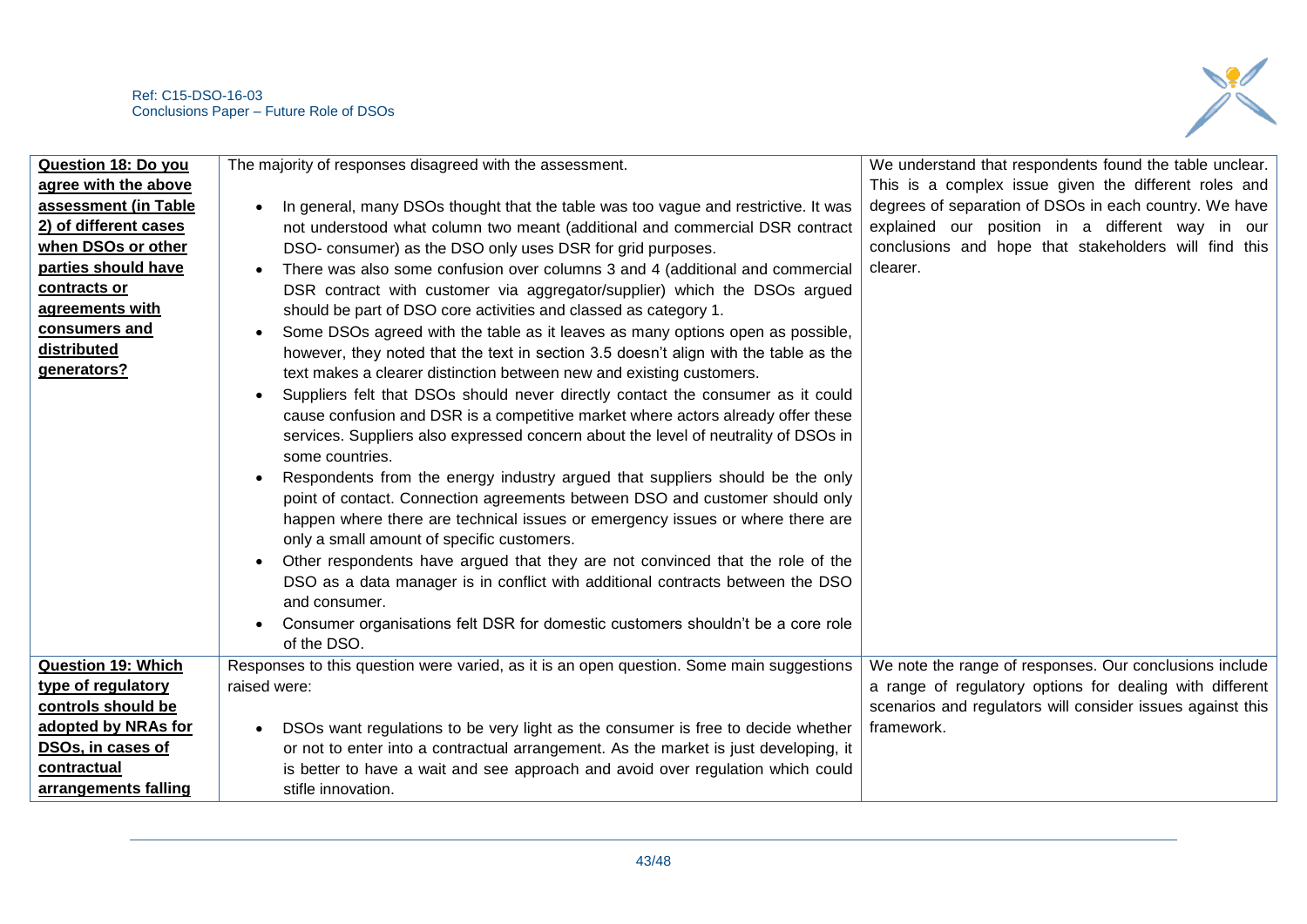

| under categories II and | Consumer organisations want regulators to ensure that contractual arrangements      |
|-------------------------|-------------------------------------------------------------------------------------|
| <u>III?</u>             | are transparent and non-discriminatory for all parties involved.                    |
|                         | Energy industry respondents answered that connection agreements between the         |
|                         | DSO and the customers should be limited to technical issues. Any commercial         |
|                         | arrangement for the procurement of DSR should always be enacted by a third          |
|                         | party, there should be no direct contact between a DSO and a consumer, with the     |
|                         | exception of emergency situations or situations where there is a specific amount of |
|                         | consumers.                                                                          |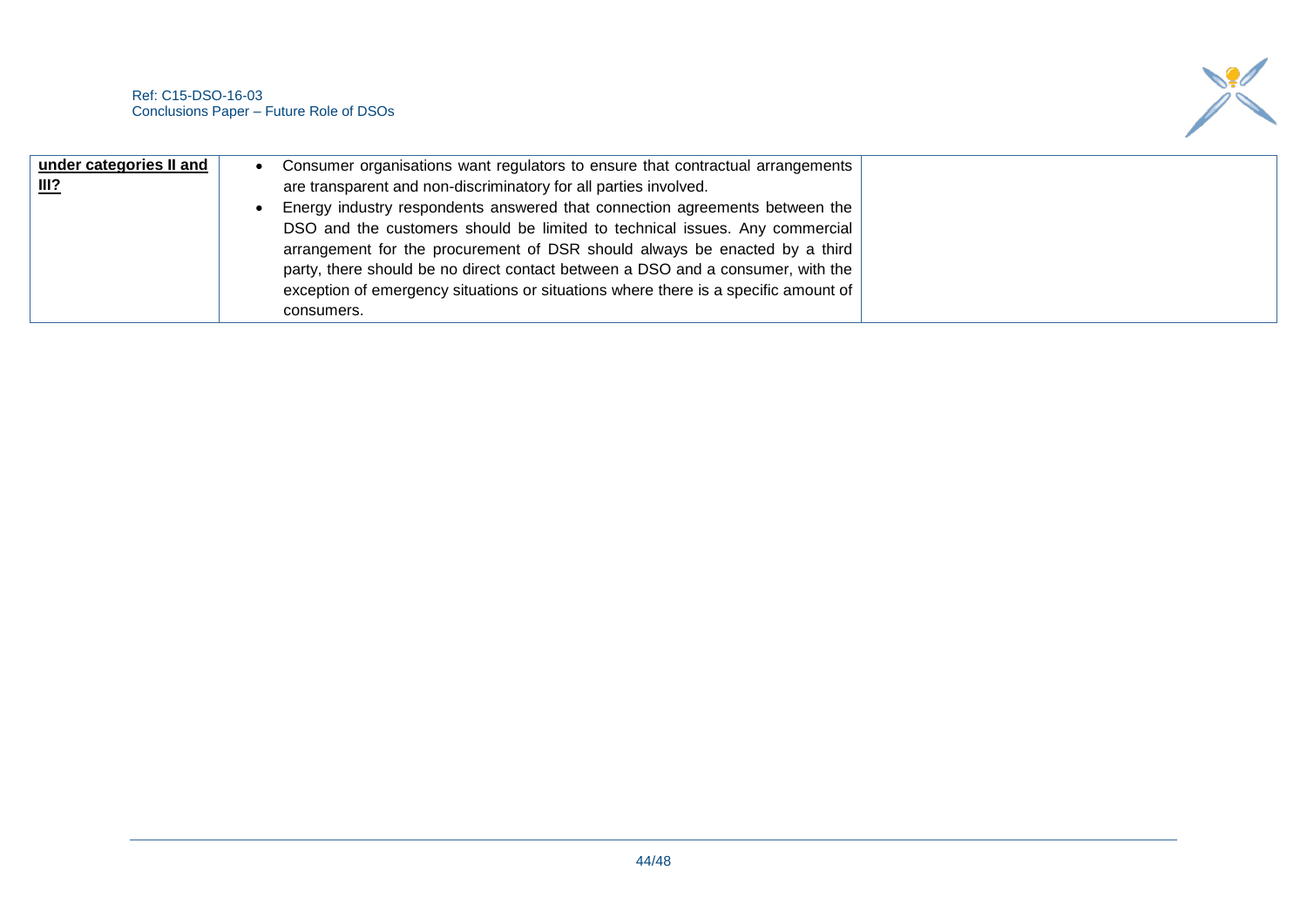

## <span id="page-44-0"></span>**Annex 3 - List of consultation respondents**

In total, CEER received 108 responses to this public consultation. The table below contains the names of those respondents who did not indicate their responses as confidential.

| <b>Respondent</b>                  | <b>Type of organisation</b>    |
|------------------------------------|--------------------------------|
| Nissan Europe                      | Automotive industry            |
| <b>PWR Consultants</b><br>Limited  | Consultancy                    |
| National Energy Action             | Customer organisation          |
| <b>IFIEC Europe</b>                | Customer organisation          |
| Citizens Advice                    | Customer organisation          |
| <b>CATHODE</b>                     | Demand Response<br>Association |
| Enexis BV                          | DSO                            |
| Netbeheer Nederland                | <b>DSO</b>                     |
| <b>EWE NETZ GmbH</b><br>(germany)  | DSO                            |
| Netz Niederösterreich<br>GmbH      | <b>DSO</b>                     |
| Rheinische<br>NETZGesellschaft mbH | DSO                            |
| <b>Electricity North West</b>      | DSO                            |
| Caruna                             | <b>DSO</b>                     |
| SRD                                | DSO                            |
| ENEA Operator Sp. z<br>o.o.        | DSO                            |
| RWE Stoen Operator Sp.<br>Z 0.0.   | <b>DSO</b>                     |
| ENA                                | DSO                            |
| PGE Dystrybucja S.A                | DSO                            |

| Polish Power<br>Transmission and<br><b>Distribution Association</b>      | DSO        |
|--------------------------------------------------------------------------|------------|
| GrDF                                                                     | DSO        |
| ERDF                                                                     | DSO        |
| Thüga AG                                                                 | DSO        |
| <b>ENERGA OPERATOR</b><br><b>SA</b>                                      | DSO        |
| <b>ADEeF Association des</b><br>Distributeurs d'Electricité<br>en France | DSO        |
| Wiener Netze GmbH                                                        | <b>DSO</b> |
| Netz Oberösterreich<br>GmbH                                              | DSO        |
| Elektrizitätswerke Reutte<br>AG                                          | <b>DSO</b> |
| <b>TAURON Dystrybucja</b><br>S.A.                                        | DSO        |
| Fortum Distribution AB                                                   | <b>DSO</b> |
| Alliander                                                                | DSO        |
| TINETZ-Stromnetz Tirol<br>AG                                             | DSO        |
| E.ON Distribuce, a.s.                                                    | DSO        |
| <b>GEODE</b>                                                             | DSO        |
| Kraftrinen Nät AB                                                        | <b>DSO</b> |
| Energienetze Steiermark<br>GmbH                                          | DSO        |
| <b>GEODE German Section</b>                                              | DSO        |
| Netz Burgenland Strom<br>GmbH                                            | <b>DSO</b> |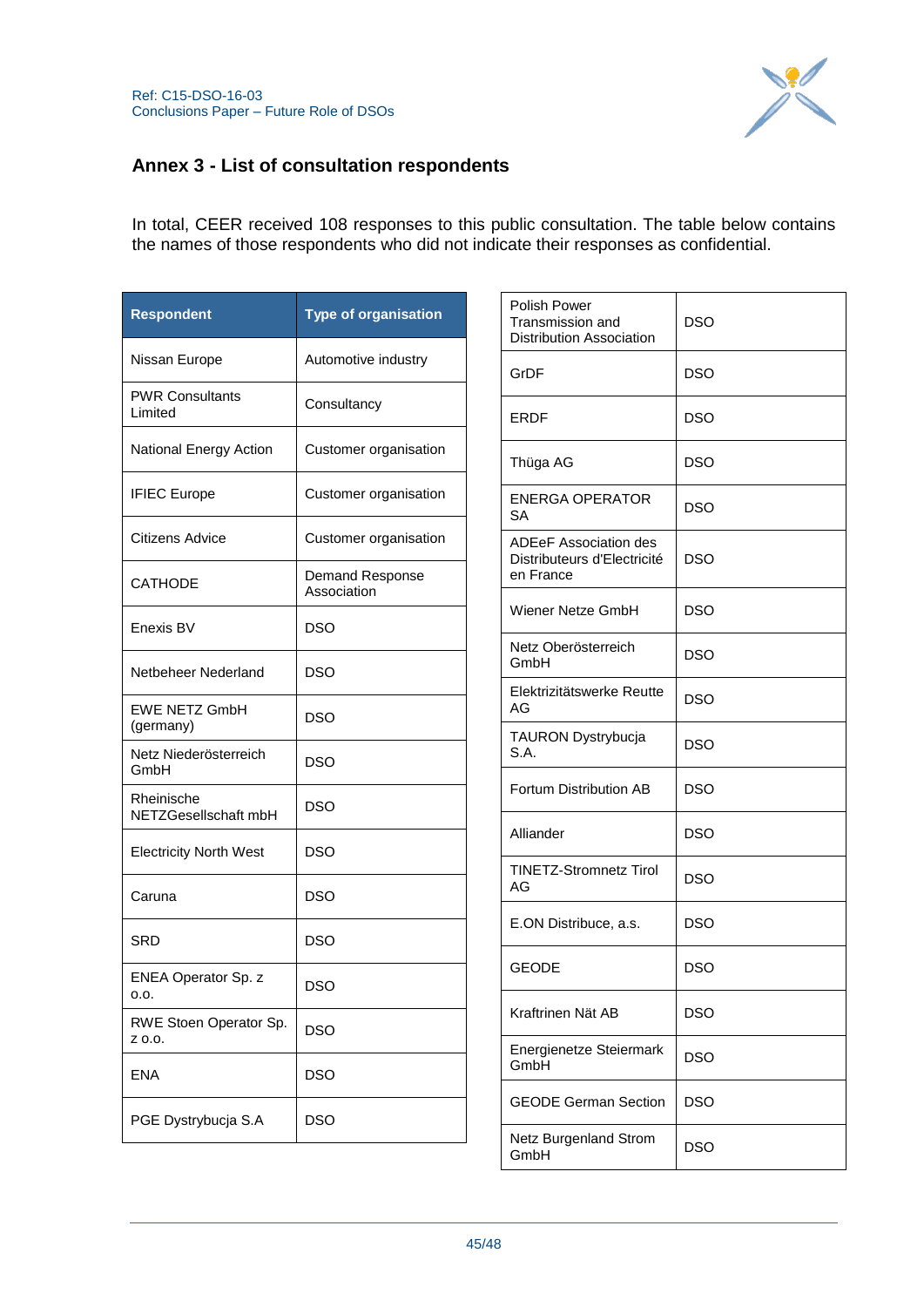

| Schwaben Netz gmbh                                                                | <b>DSO</b>         |
|-----------------------------------------------------------------------------------|--------------------|
| EDSO for Smart Grids                                                              | DSO                |
| Vattenfall Eldistribution                                                         | <b>DSO</b>         |
| Stromnetz Berlin GmbH                                                             | DSO                |
| Eandis                                                                            | DSO                |
| UK Power Networks                                                                 | DSO                |
| Wels Strom GmbH                                                                   | DSO                |
| Agder Energi                                                                      | <b>DSO</b>         |
| EnBW Energie Baden-<br>Württemberg AG                                             | Energy corporation |
| Defo                                                                              | Energy industry    |
| <b>RWE Deutschland AG</b>                                                         | Energy industry    |
| <b>KS Enterprises</b>                                                             | Energy industry    |
| <b>Finnish Energy</b><br>Industries                                               | Energy industry    |
| <b>Fortum Markets</b>                                                             | Energy industry    |
| Svensk Energi -<br>Swedenergy                                                     | Energy industry    |
| Enel SpA                                                                          | Energy industry    |
| <b>EDF Energy</b>                                                                 | Energy industry    |
| ČSRES                                                                             | Energy industry    |
| <b>Energy Norway</b>                                                              | Energy industry    |
| Association of Austrian<br><b>Electricity Companies</b><br>(Oesterreichs Energie) | Energy industry    |
| Eurogas                                                                           | Energy industry    |
| E.ON SE                                                                           | Energy industry    |

| <b>GDF SUFZ</b>                                              | Energy industry                              |
|--------------------------------------------------------------|----------------------------------------------|
| EURELECTRIC                                                  | Energy industry                              |
| CEZ, a. s.                                                   | Energy industry                              |
| Enel Spa                                                     | Energy industry                              |
| Energie Nederland                                            | Energy industry                              |
| <b>AIGET</b>                                                 | Energy industry                              |
| Svenska Energigruppen                                        | ESCO - business based<br>on smart meter data |
| <b>UPRIGAZ</b>                                               | <b>Gas Energy industry</b>                   |
| Czech Gas Association                                        | Gas Energy industry                          |
| Swedish Gas<br>Association                                   | Gas Energy industry                          |
| Sedigas                                                      | Gas Energy industry                          |
| Association française du<br>gaz                              | Gas Energy industry                          |
| <b>Bundesverband Neue</b><br>Energiewirtschaft e.V.<br>(bne) | Independent suppliers                        |
| Independent electricity<br>retailers in Sweden               | Independent suppliers                        |
| Glen Dimplex Heating                                         | Industry                                     |
| The Electricity Storage<br>Network                           | Industry                                     |
| Sofrecom                                                     | Integrator                                   |
| <b>BDEW</b>                                                  | Local utilities                              |
| Finnish Local Power<br>Association<br>(Paikallisvoima ry)    | Local utilities                              |
| <b>CEDEC</b>                                                 | Local utilities                              |
| Verband kommunaler<br>Unternehmen Ä-<br>sterreichs           | Local utilities                              |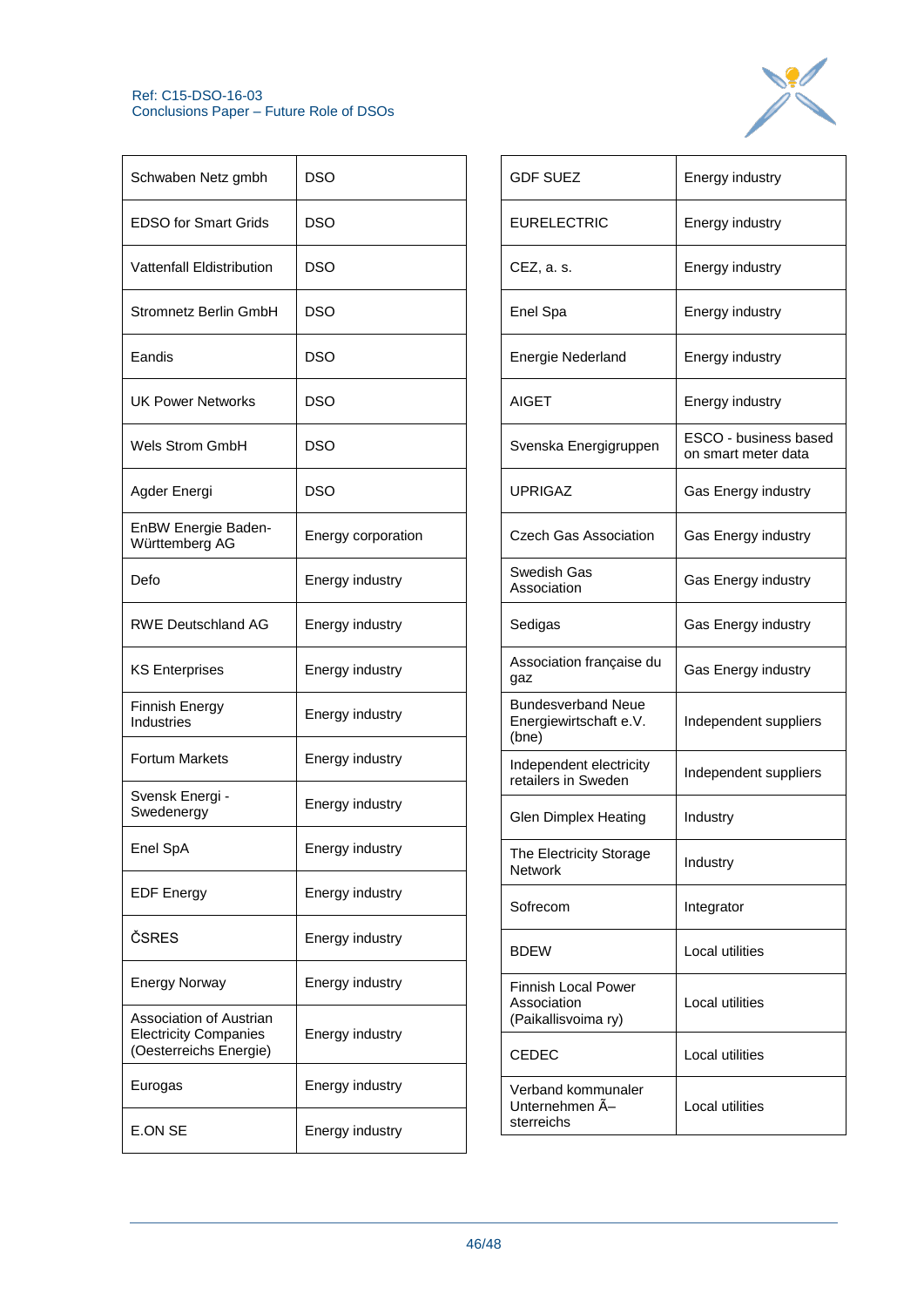

| Stadtwerke München<br>GmbH                                                                    | Local utilities                      |
|-----------------------------------------------------------------------------------------------|--------------------------------------|
| <b>INNAX</b><br>energiemanagement                                                             | Metering operator                    |
| <b>Regulatory Assistance</b><br>Project                                                       | NGO / International best<br>practice |
| Lokalkraft Sverige<br>ekonomisk förening                                                      | NGO for local Swedish<br><b>DSOs</b> |
| <b>NEON</b>                                                                                   | Ombudsman                            |
| CEEP (European Centre<br>of Employers and<br>Enterprises providing<br><b>Public Services)</b> | Public service providers             |
| European Photovoltyaic<br><b>Industry Association</b>                                         | <b>RES</b> industry<br>association   |
| Groningen Centre of<br>Energy Law, University<br>of Groningen                                 | Research                             |
| The Institution of<br>Engineering and<br>Technology                                           | Research                             |
| Austrian Institute of<br>Technology                                                           | Research                             |
| <b>EDF SA</b>                                                                                 | Supplier                             |
| Edison SpA                                                                                    | Supplier                             |
| Vattenfall AB                                                                                 | Supplier                             |
| <b>National Grid Electricity</b><br>Transmission                                              | TSO                                  |
| <b>REN</b>                                                                                    | TSO                                  |
| <b>ENTSO-E</b>                                                                                | <b>TSO</b>                           |
| <b>ENAGAS</b>                                                                                 | <b>TSO</b>                           |
| <b>REN</b>                                                                                    | TSO                                  |